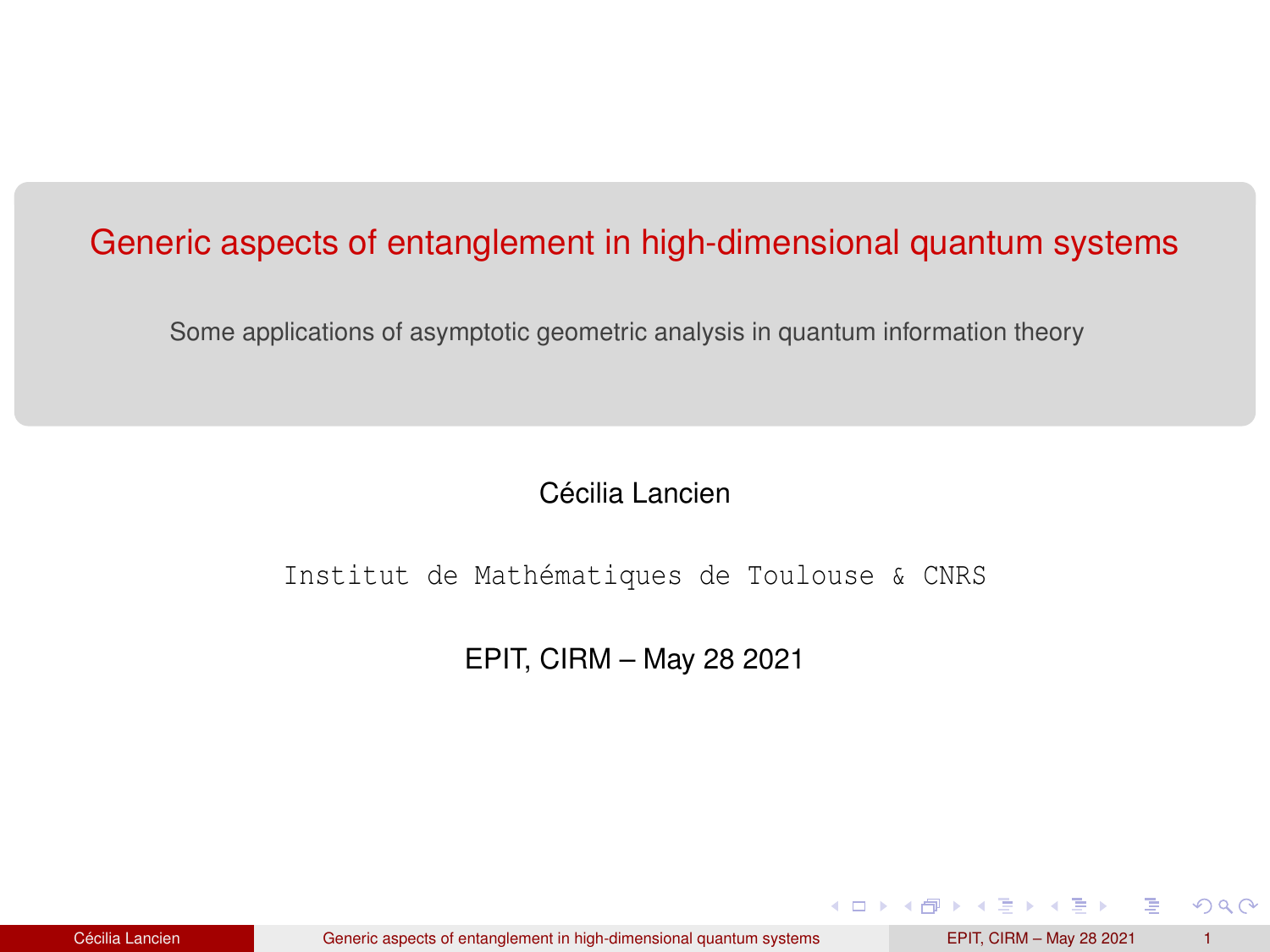# <span id="page-1-0"></span>**Outline**

## **[Introduction](#page-1-0)**

<sup>2</sup> [Quantifying the typical amount of entanglement/correlations in multipartite pure states](#page-10-0)

[Typical strength of entanglement criteria for bipartite mixed states](#page-37-0)

 $299$ 

G

**K ロ ▶ K 御 ▶ K ヨ ▶ K ヨ ▶**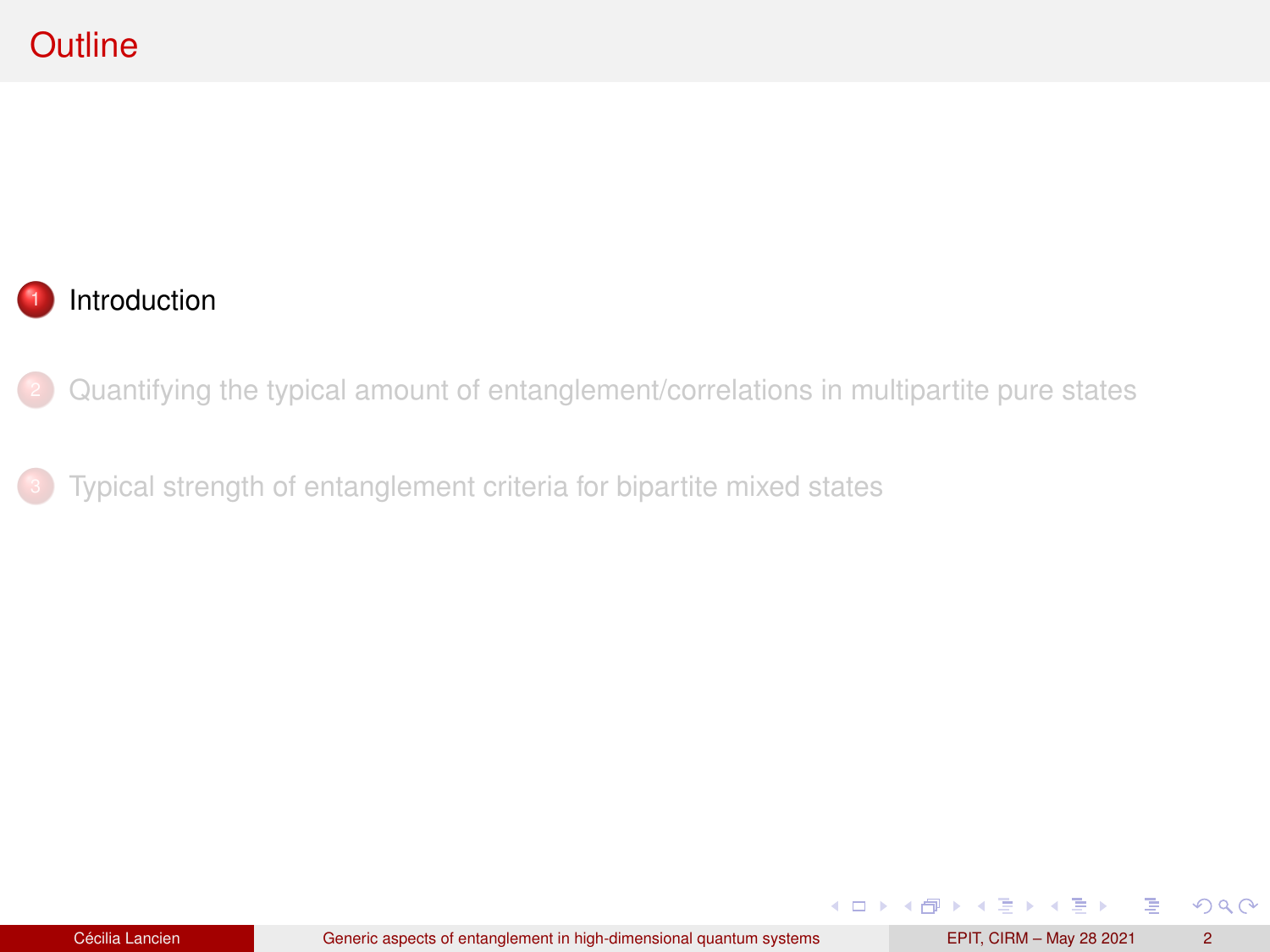## Overview of the lecture's topic

**Goal of this lecture:** Understand how *asymptotic geometric analysis* can be useful to tackle problems arising in *quantum information theory*.

[ The reference: *Alice and Bob meet Banach*, by G. Aubrun and S. Szarek. ]

**Question:** What is asymptotic geometric analysis?

Use of probabilistic techniques in the study of Banach spaces of high but finite dimension.

 $2Q$ 

4 ロ ト 4 何 ト 4 ヨ ト 4 ヨ ト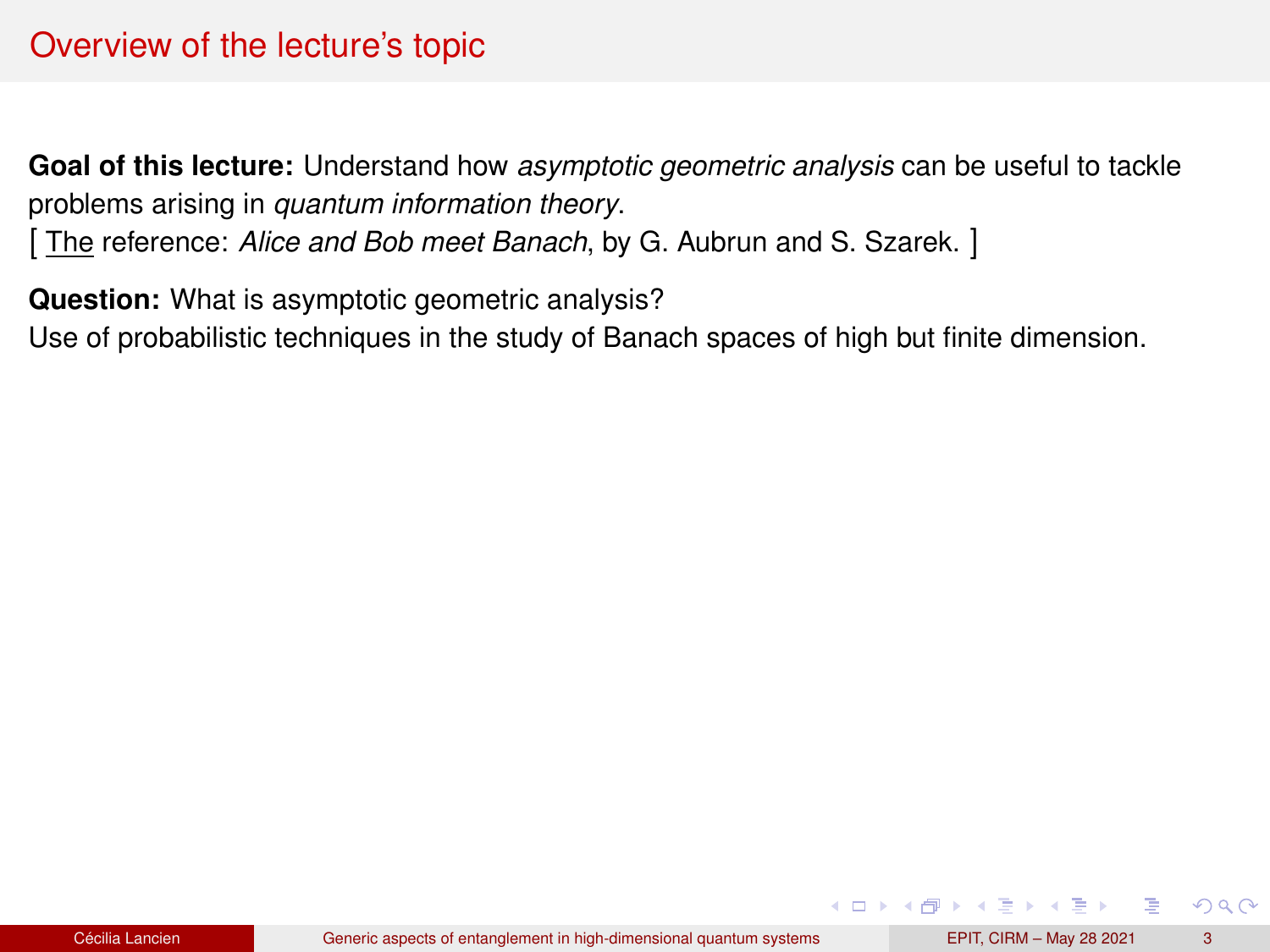## Overview of the lecture's topic

**Goal of this lecture:** Understand how *asymptotic geometric analysis* can be useful to tackle problems arising in *quantum information theory*.

[ The reference: *Alice and Bob meet Banach*, by G. Aubrun and S. Szarek. ]

**Question:** What is asymptotic geometric analysis? Use of probabilistic techniques in the study of Banach spaces of high but finite dimension.

Why "high dimension"?

Quantum system composed of 1 particle: described by a complex Hilbert space H.

Quantum system composed of *M* such particles: the associated space is H <sup>⊗</sup>*<sup>M</sup>* .

 $\rightarrow$  When studying multipartite quantum systems, one has to deal with high dimensions as soon as more than a few particles are involved.

 $2Q$ 

 $\mathbf{A} \cap \mathbf{B} \rightarrow \mathbf{A} \oplus \mathbf{B} \rightarrow \mathbf{A} \oplus \mathbf{B} \rightarrow \mathbf{A} \oplus \mathbf{B}$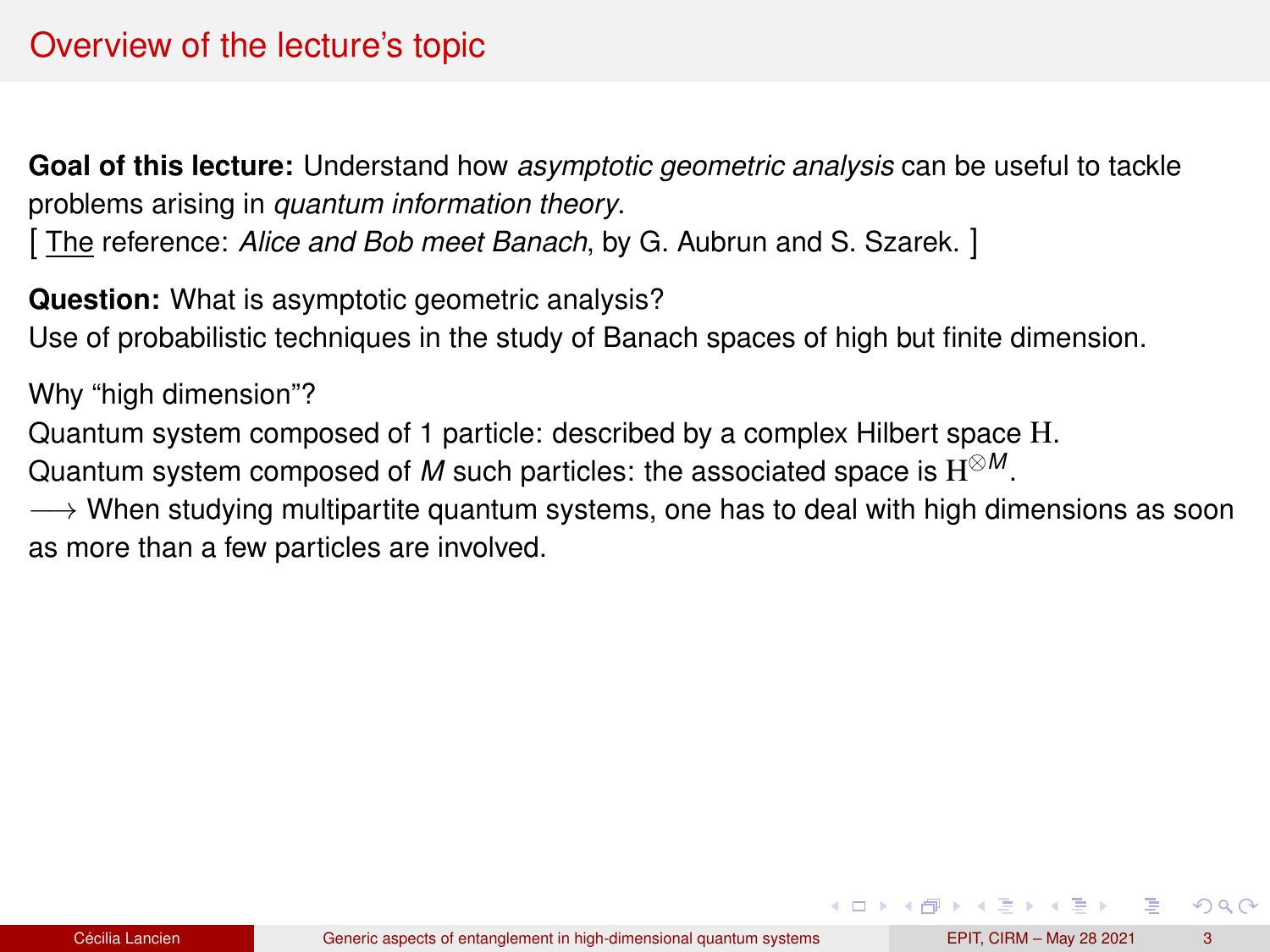# Overview of the lecture's topic

**Goal of this lecture:** Understand how *asymptotic geometric analysis* can be useful to tackle problems arising in *quantum information theory*.

[ The reference: *Alice and Bob meet Banach*, by G. Aubrun and S. Szarek. ]

**Question:** What is asymptotic geometric analysis? Use of probabilistic techniques in the study of Banach spaces of high but finite dimension.

Why "high dimension"?

Quantum system composed of 1 particle: described by a complex Hilbert space H.

Quantum system composed of *M* such particles: the associated space is H <sup>⊗</sup>*<sup>M</sup>* .

 $\rightarrow$  When studying multipartite quantum systems, one has to deal with high dimensions as soon as more than a few particles are involved.

Why "probabilistic techniques"?

- **1** Identify typical properties of high dimensional quantum systems.
- 2 Prove the existence of quantum systems having certain properties, using random constructions.

**In this talk:** We will focus on point (1), with a particular interest for multipartite quantum systems and properties related to entanglement.

 $\Omega$ 

イロト イ押 トイヨ トイヨ トーヨー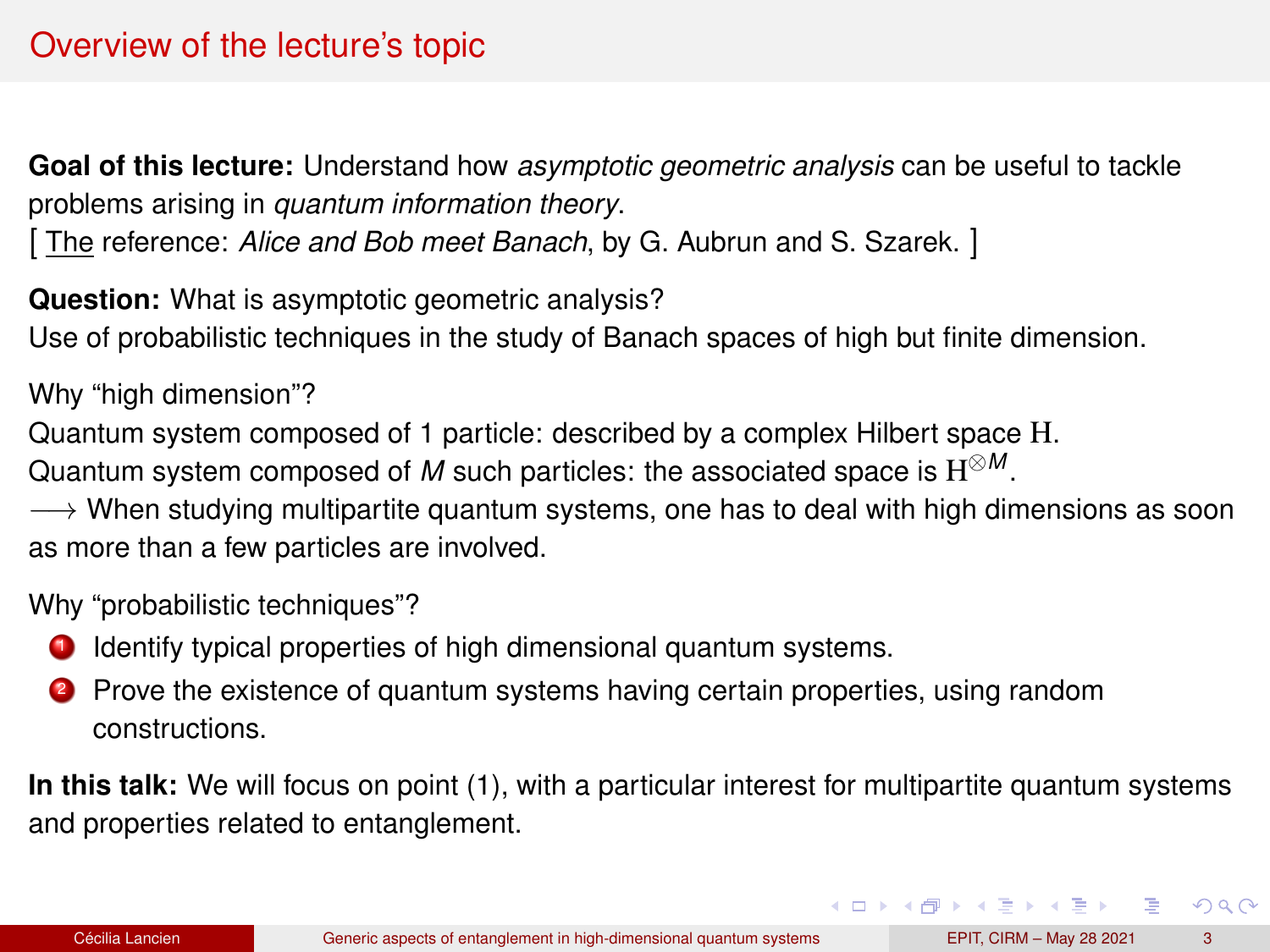# **Background**

#### **Two seminal works from 2006:**

- **1** Aspects of generic entanglement, by P. Hayden, D. Leung and A. Winter. Goal: Quantify the typical amount of entanglement in bipartite quantum states.
- <sup>2</sup> Tensor products of convex sets and the volume of separable states on *N* qudits, by G. Aubrun and S. Szarek.

Goal: Study the typical performance of conditions which are checked in practice to guarantee the entanglement of bipartite quantum states.

÷.

 $QQ$ 

K ロ ▶ K 御 ▶ K ヨ ▶ K ヨ ▶ ...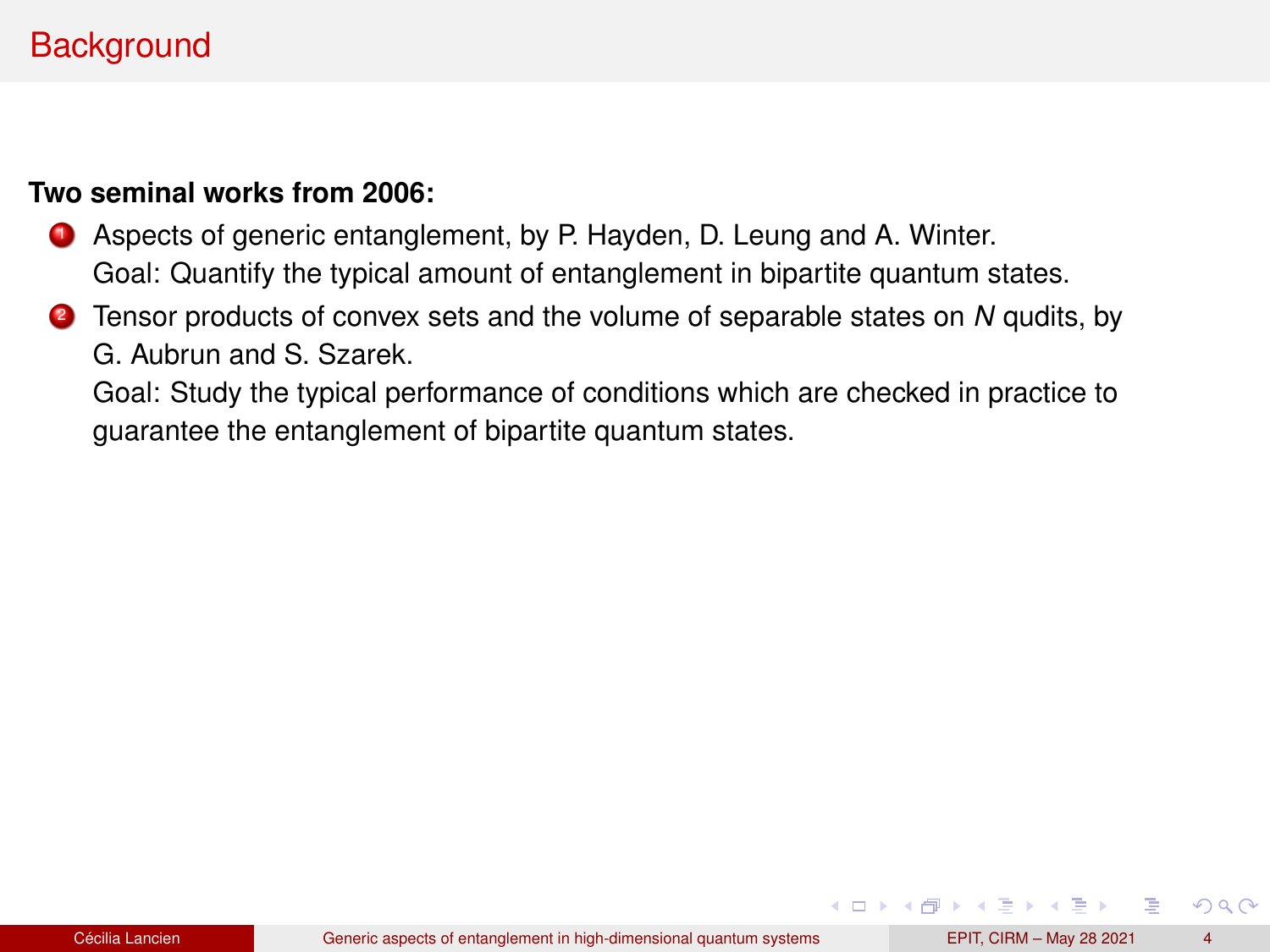# **Background**

#### **Two seminal works from 2006:**

- **1** Aspects of generic entanglement, by P. Hayden, D. Leung and A. Winter. Goal: Quantify the typical amount of entanglement in bipartite quantum states.
- <sup>2</sup> Tensor products of convex sets and the volume of separable states on *N* qudits, by G. Aubrun and S. Szarek.

Goal: Study the typical performance of conditions which are checked in practice to guarantee the entanglement of bipartite quantum states.

**In this talk:** We will see various more recent results, following the two directions initiated by these papers.

 $\Omega$ 

イロト イ押 トイヨ トイヨ トーヨー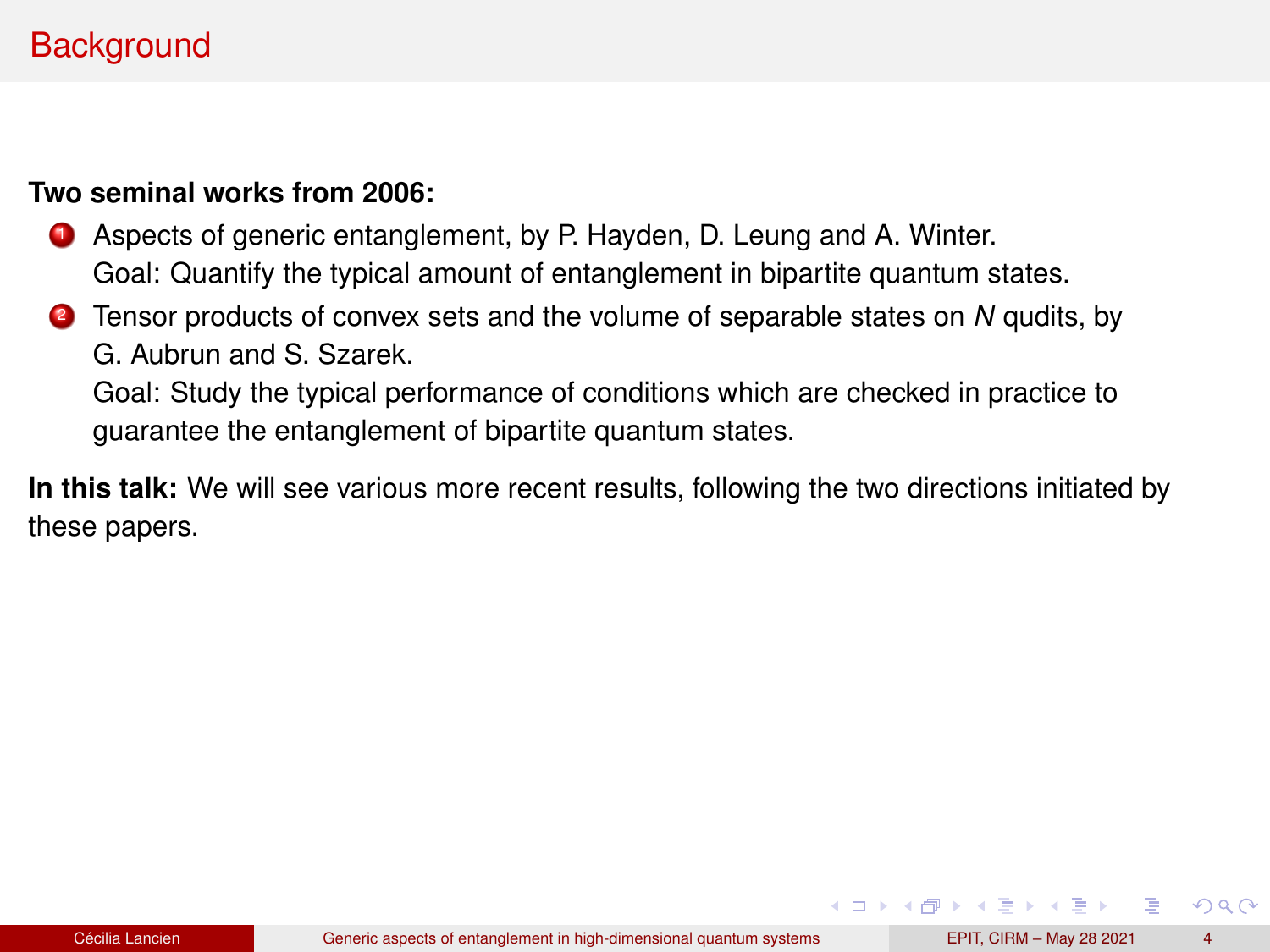# **Background**

#### **Two seminal works from 2006:**

- **1** Aspects of generic entanglement, by P. Hayden, D. Leung and A. Winter. Goal: Quantify the typical amount of entanglement in bipartite quantum states.
- <sup>2</sup> Tensor products of convex sets and the volume of separable states on *N* qudits, by G. Aubrun and S. Szarek.

Goal: Study the typical performance of conditions which are checked in practice to guarantee the entanglement of bipartite quantum states.

**In this talk:** We will see various more recent results, following the two directions initiated by these papers.

**Note:** "typical" = "with probability going to 1 (exponentially) as the underlying dimension grows". So there are usually two steps in the argument:

- **1** Identify the average behavior of the property under consideration.
- 2 Show that this average behavior is generic in high dimension. *Concentration of measure phenomenon*: a sufficiently 'well-behaved' function has an exponentially small probability of deviating from its average as the dimension grows.

 $\Omega$ 

イロト イ押 トイヨ トイヨ トーヨ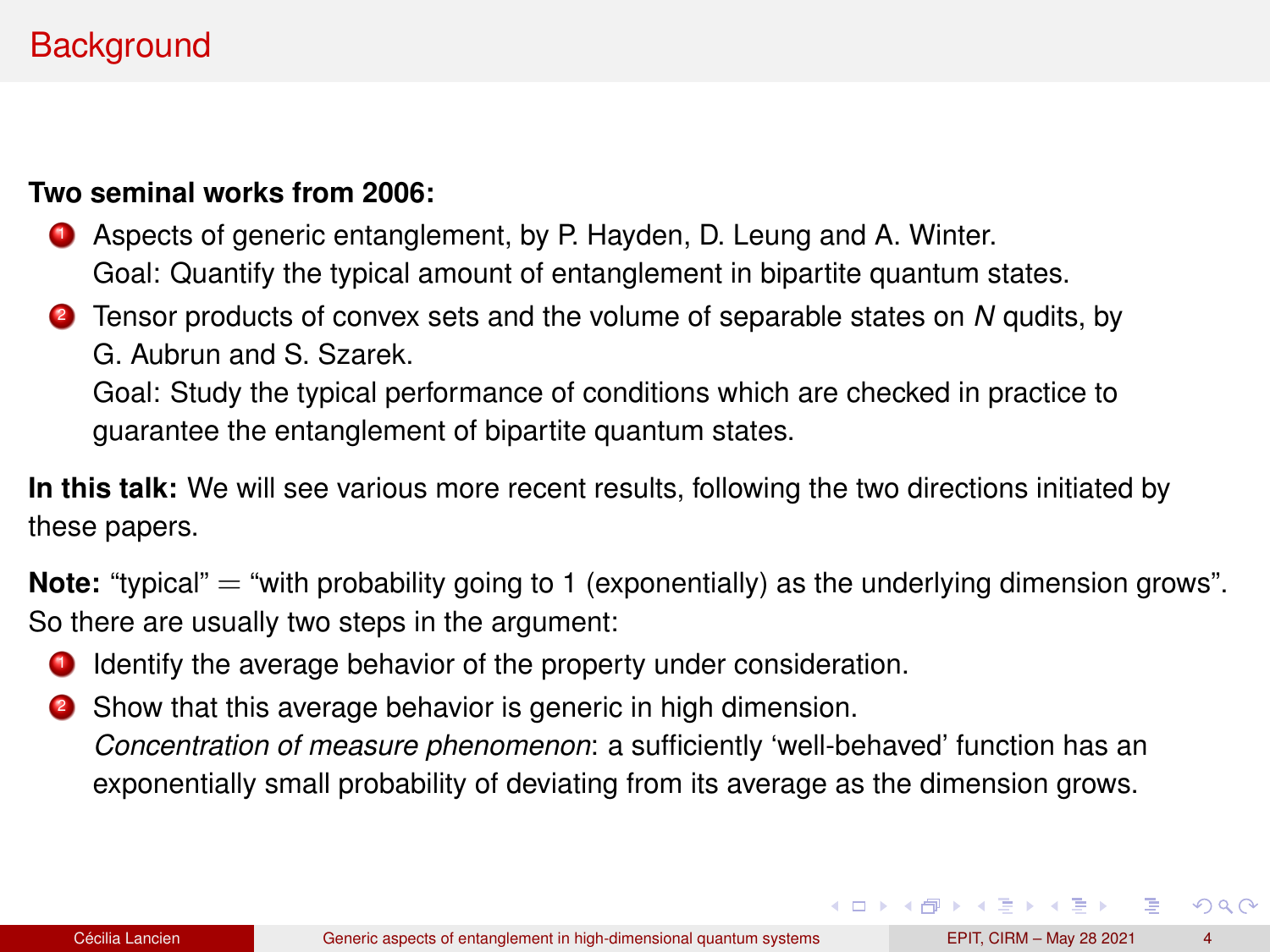## Reminder: separability vs entanglement in multipartite quantum systems

H1,...,H*<sup>M</sup>* complex Hilbert spaces. In this talk: of finite, but usually large, dimension.  $\longrightarrow$   $H_i \equiv \mathbf{C}^{d_i}$  with  $d_i \gg 1$ , for  $1 \leqslant i \leqslant M$ .

### Definition [Separability and entanglement]

A state ρ on H<sup>1</sup> ⊗··· ⊗H*<sup>M</sup>* is called *separable* if it is a convex combination of product states, i.e. positive semidefinite operator with trace 1 on H<sup>1</sup> ⊗··· ⊗H*<sup>M</sup>*

$$
\rho = \sum_{k=1}^r \lambda_k \rho_1^k \otimes \cdots \otimes \rho_M^k, \text{ with } \begin{cases} \lambda_k \geqslant 0, \ 1 \leqslant k \leqslant r, \ \sum_{k=1}^r \lambda_k = 1 \\ \rho_1^k \text{ state on } H_i, \ 1 \leqslant k \leqslant r, \ 1 \leqslant i \leqslant M \end{cases}
$$

Otherwise it is called *entangled*.

[ Note: If p is a pure state, i.e.  $\rho = |\psi\rangle\langle\psi|$  for some unit vector  $\psi \in H_1 \otimes \cdots \otimes H_M$ , then p is separable iff  $\psi = \psi_1 \otimes \cdots \otimes \psi_M$  for some unit vectors  $\psi_i \in H_i$ ,  $1 \leqslant i \leqslant M$ . ]

 $2Q$ 

イロト イ押 トイヨ トイヨ トーヨー

.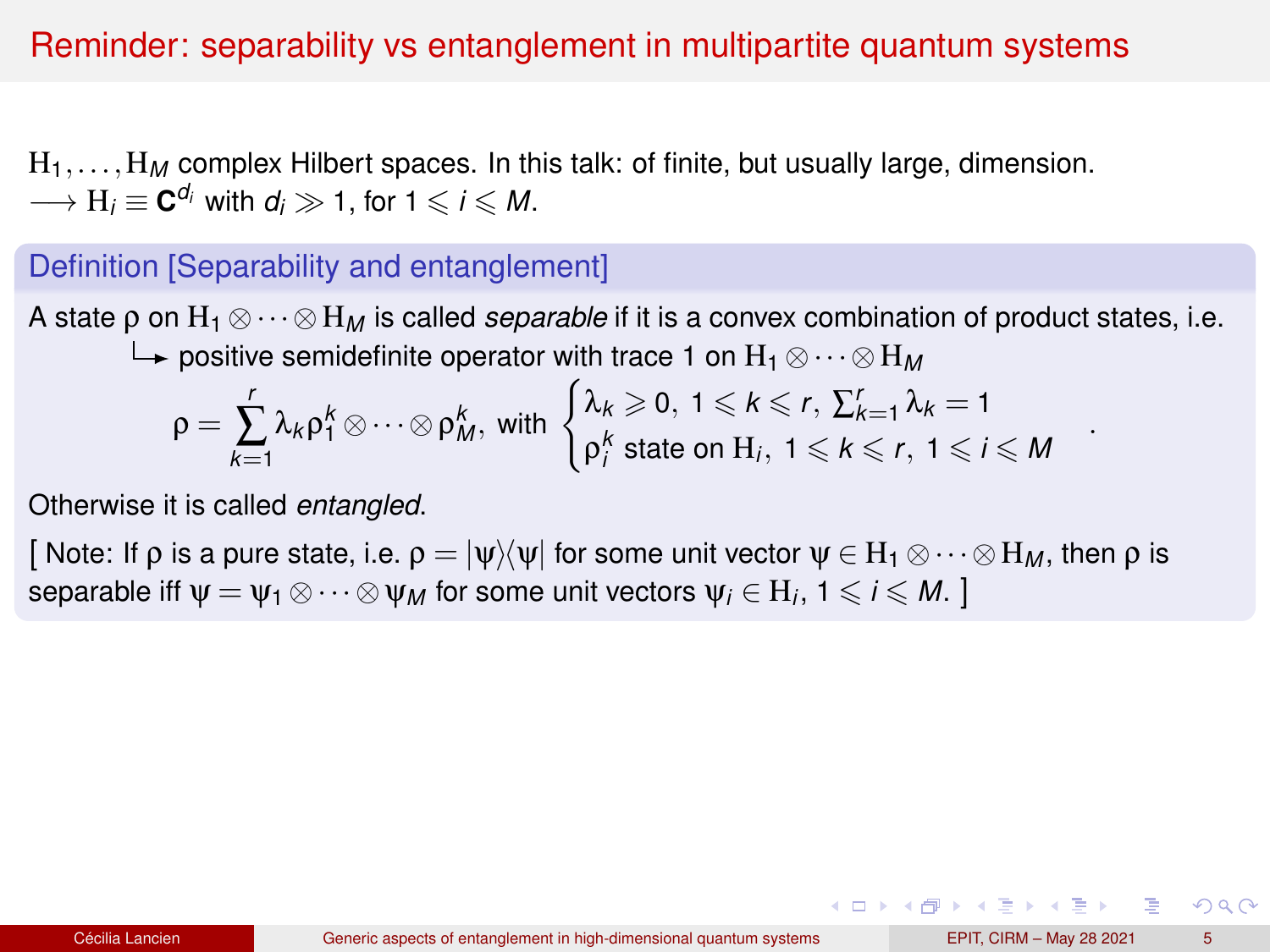## <span id="page-9-0"></span>Reminder: separability vs entanglement in multipartite quantum systems

H1,...,H*<sup>M</sup>* complex Hilbert spaces. In this talk: of finite, but usually large, dimension.  $\longrightarrow$   $H_i \equiv \mathbf{C}^{d_i}$  with  $d_i \gg 1$ , for  $1 \leqslant i \leqslant M$ .

### Definition [Separability and entanglement]

A state p on  $H_1 \otimes \cdots \otimes H_M$  is called *separable* if it is a convex combination of product states, i.e. positive semidefinite operator with trace 1 on H<sup>1</sup> ⊗··· ⊗H*<sup>M</sup>*

$$
\rho = \sum_{k=1}^r \lambda_k \rho_1^k \otimes \cdots \otimes \rho_M^k, \text{ with } \begin{cases} \lambda_k \geqslant 0, \ 1 \leqslant k \leqslant r, \ \sum_{k=1}^r \lambda_k = 1\\ \rho_1^k \text{ state on } H_i, \ 1 \leqslant k \leqslant r, \ 1 \leqslant i \leqslant M \end{cases}
$$

Otherwise it is called *entangled*.

[ Note: If p is a pure state, i.e.  $\rho = |\psi\rangle\langle\psi|$  for some unit vector  $\psi \in H_1 \otimes \cdots \otimes H_M$ , then p is separable iff  $\psi = \psi_1 \otimes \cdots \otimes \psi_M$  for some unit vectors  $\psi_i \in H_i$ ,  $1 \leqslant i \leqslant M$ . ]

**Fact:** If a multipartite quantum system is in a separable state, there is no intrinsically quantum correlation between its subsystems. It thus does not provide any advantage over a classical system in information processing tasks.

 $\rightarrow$  Characterizing and quantifying the entanglement of multipartite quantum states is an important issue in practice.

.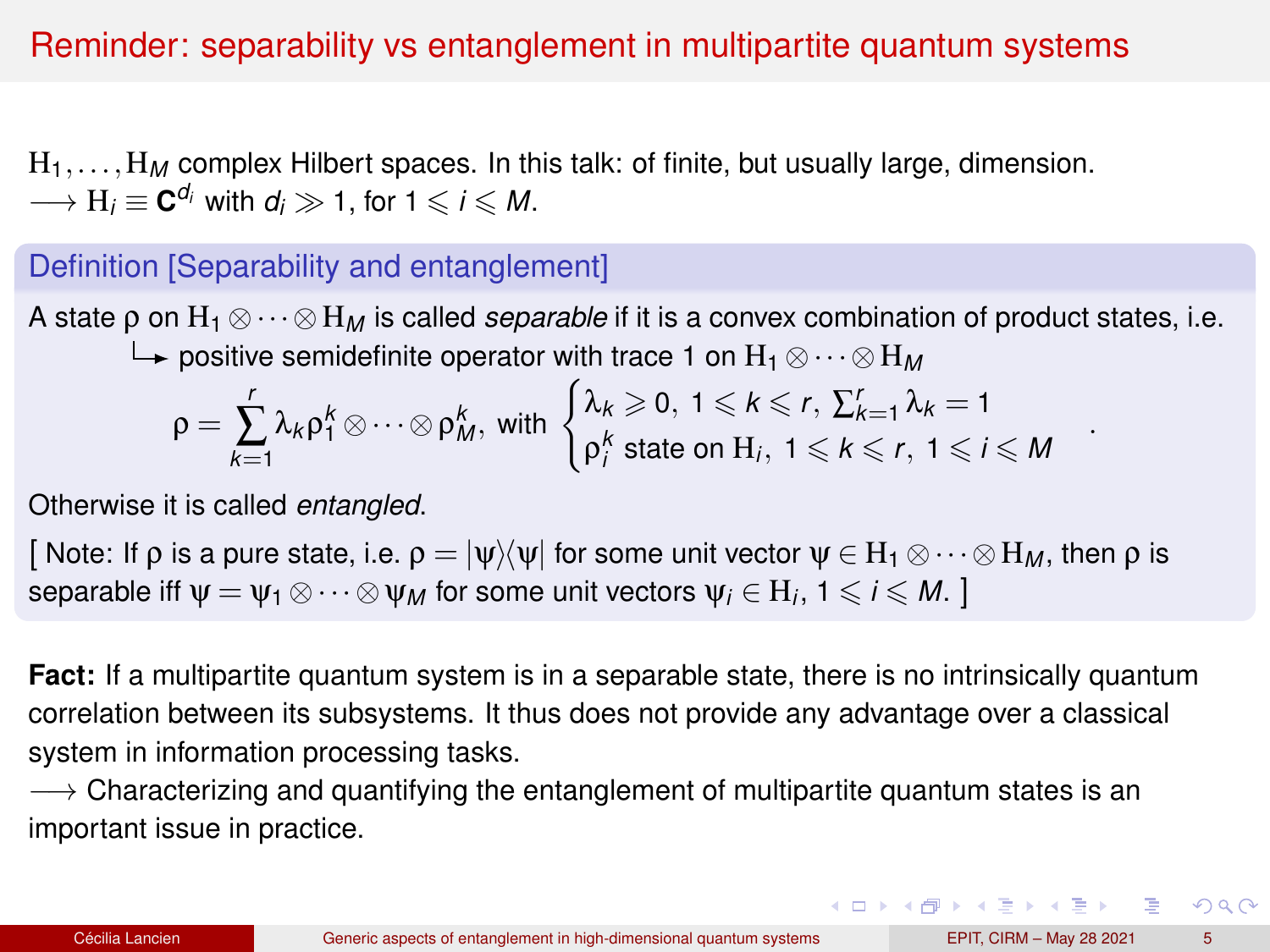<span id="page-10-0"></span>

### <sup>2</sup> [Quantifying the typical amount of entanglement/correlations in multipartite pure states](#page-10-0)

[Typical strength of entanglement criteria for bipartite mixed states](#page-37-0)

 $299$ 

重

**K ロ ▶ K 御 ▶ K ヨ ▶ K ヨ ▶**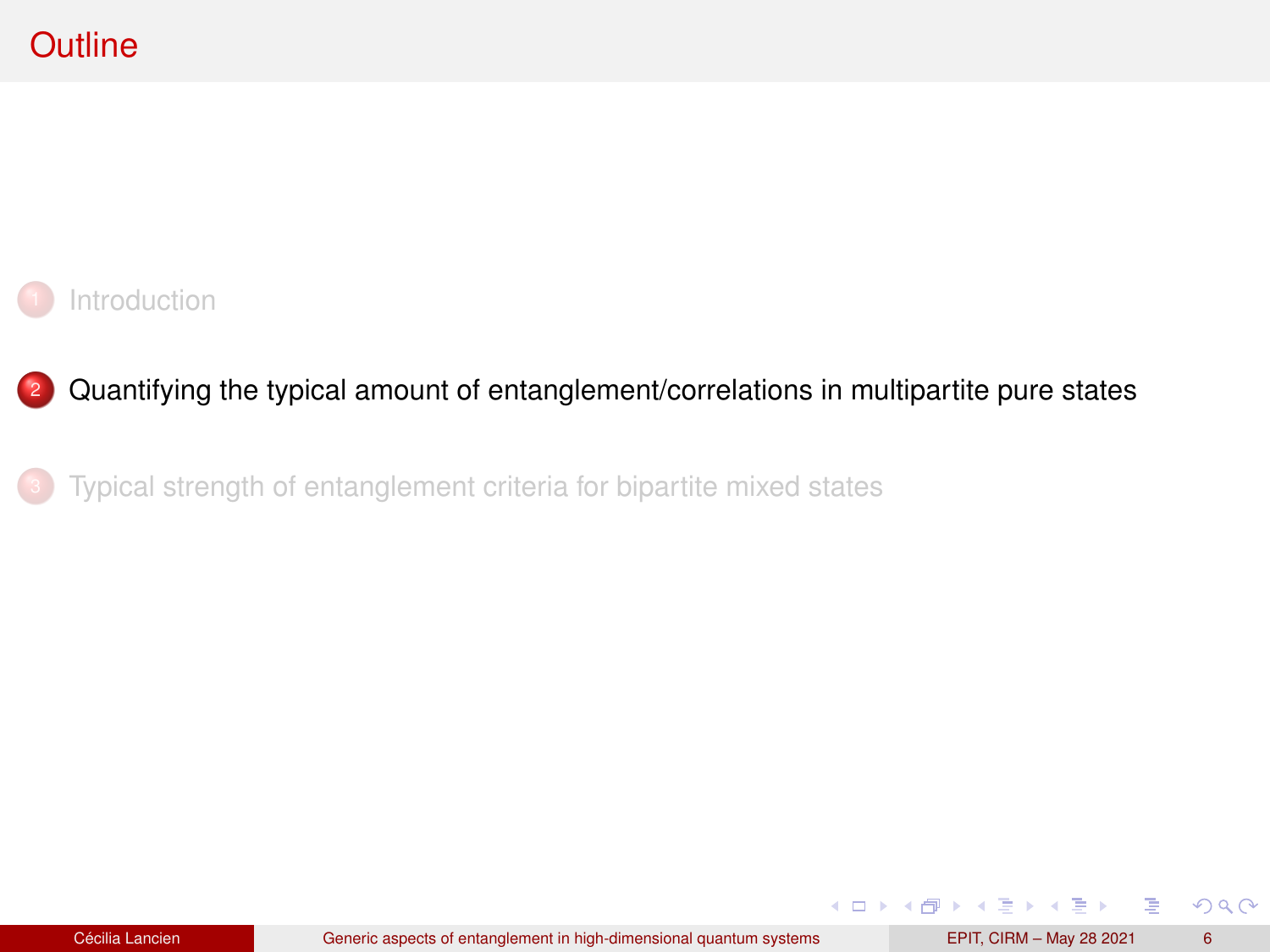# <span id="page-11-0"></span>**Outline**

#### **[Introduction](#page-1-0)**

- <sup>2</sup> [Quantifying the typical amount of entanglement/correlations in multipartite pure states](#page-10-0)
	- [Typical amount of entanglement in uniformly distributed multipartite pure states](#page-11-0)
	- [What about more 'physically relevant' multipartite pure states?](#page-24-0)
- [Typical strength of entanglement criteria for bipartite mixed states](#page-37-0)
	- [Entanglement detection of bipartite states](#page-38-0)
	- $\bullet$ [Estimating the 'size' of sets of states in high-dimensional bipartite systems](#page-47-0)
	- [Typical properties of random high-dimensional bipartite states](#page-51-0)  $\bullet$

 $\Omega$ 

イロト イ押ト イヨト イヨト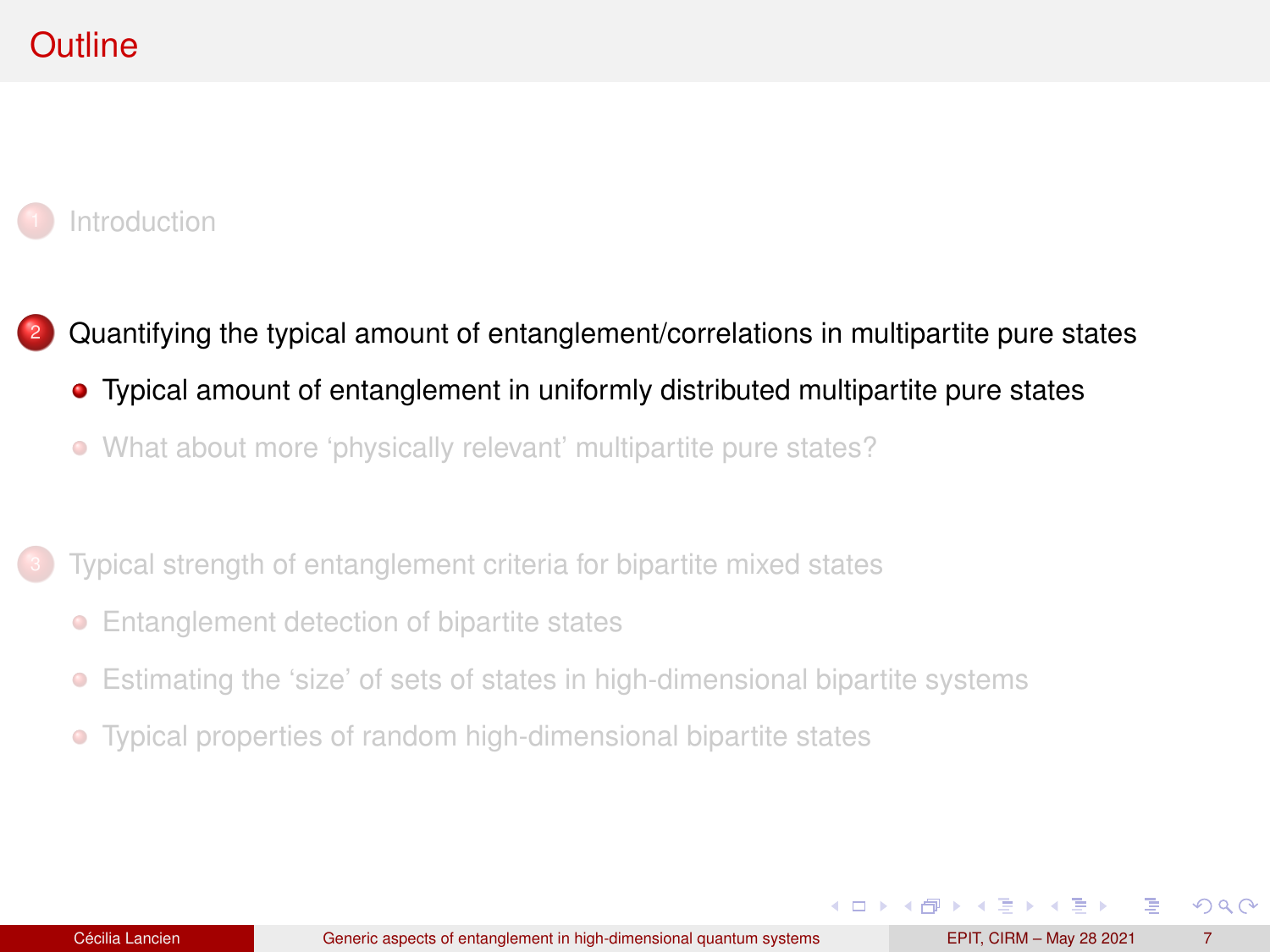### Characterizing and quantifying pure state entanglement through tensor norms

Let  $\psi \in H_1 \otimes \cdots \otimes H_M$  be a pure state, i.e.  $\|\psi\|_2 = 1$ .  $\mapsto$  Euclidean norm lts *injective norm* is:  $\|\psi\|_{\varepsilon} := \sup\left\{|\langle \phi_1 \otimes \cdots \otimes \phi_M|\psi\rangle| : \phi_i \in H_i, \ \|\phi_i\|_2 = 1\right\}.$  $\alpha$  Its *projective norm* is:  $\|\psi\|_{\pi} := \inf \left\{ \sum_{k=1}^{r} |\alpha_k| : \chi_i^k \in H_i, \ \|\chi_i^k\|_2 = 1, \ \psi = \sum_{k=1}^{r} \alpha_k \chi_1^k \otimes \cdots \otimes \chi_M^k \right\}$  $\big\}$ .

つひひ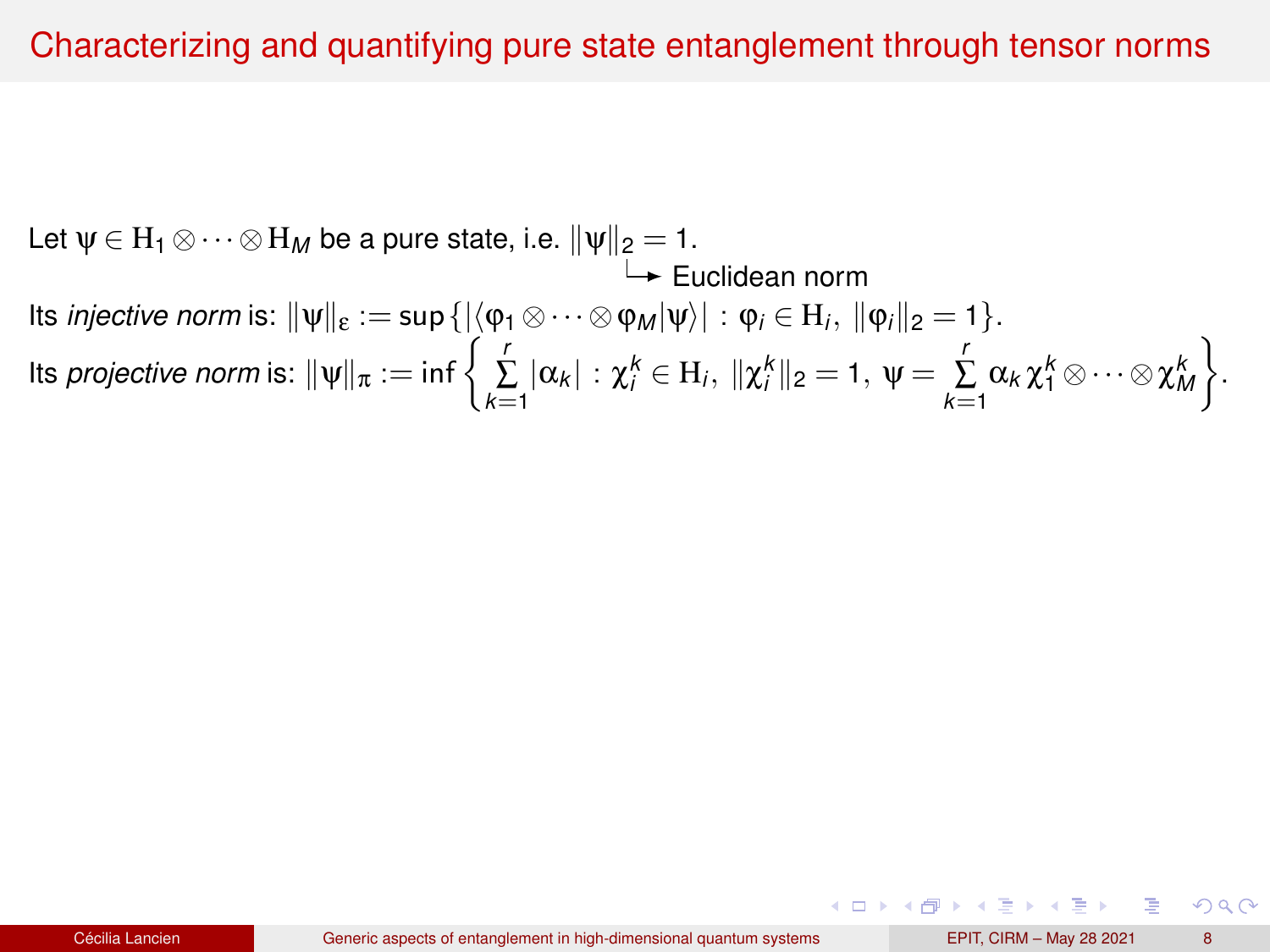## Characterizing and quantifying pure state entanglement through tensor norms

Let  $\psi \in H_1 \otimes \cdots \otimes H_M$  be a pure state, i.e.  $\|\psi\|_2 = 1$ .  $\mapsto$  Euclidean norm lts *injective norm* is:  $\|\psi\|_{\varepsilon} := \sup\left\{|\langle \phi_1 \otimes \cdots \otimes \phi_M|\psi\rangle| : \phi_i \in H_i, \ \|\phi_i\|_2 = 1\right\}.$  $\alpha$  Its *projective norm* is:  $\|\psi\|_{\pi} := \inf \left\{ \sum_{k=1}^{r} |\alpha_k| : \chi_i^k \in H_i, \ \|\chi_i^k\|_2 = 1, \ \psi = \sum_{k=1}^{r} \alpha_k \chi_1^k \otimes \cdots \otimes \chi_M^k \right\}$  $\big\}$ .

#### **Facts:**

- The ε and π norms are *dual norms*:  $\|\psi\|_{\epsilon} = \sup_{\|\phi\|_{\pi} \leqslant 1} |\langle \phi | \psi \rangle|$  and  $\|\psi\|_{\pi} = \sup_{\|\phi\|_{\epsilon} \leqslant 1}$  $\|\omega\|_{\pi}$  < 1  $|\langle \phi | \psi \rangle|.$
- The ε and π norms are, respectively, minimal and maximal norms among *tensor norms*  $\bullet$ (i.e. norms which factorize on product vectors:  $\|\psi_1 \otimes \cdots \otimes \psi_M\| = \|\psi_1\| \cdots \|\psi_M\|$ ). In particular:  $\|\psi\|_{\epsilon} \leqslant \|\psi\|_{2} \leqslant \|\psi\|_{\pi}$ .
- A pure state  $\psi$  is separable iff  $\|\psi\|_{\epsilon} = \|\psi\|_{\pi} = 1$ .  $\rightarrow$  If  $\|\mathbf{v}\|_{\epsilon} \ll 1$  or  $\|\mathbf{v}\|_{\pi} \gg 1$ , then  $\mathbf{v}$  is 'very' entangled.

つひひ

( ロ ) ( 何 ) ( ヨ ) ( ヨ ) ( ヨ )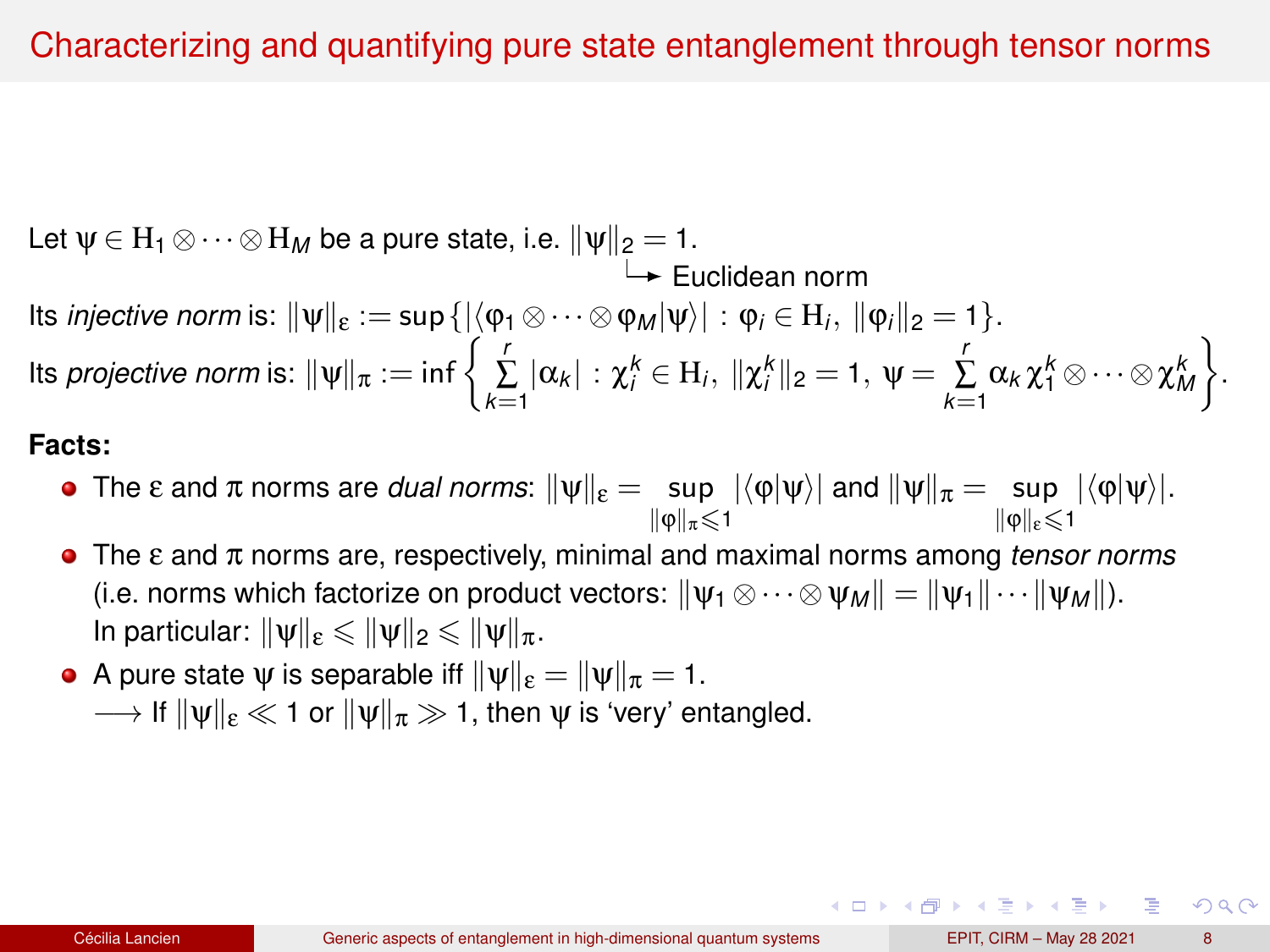## Particular case of bipartite pure states

Let us look at the previous definitions in the case  $M=$  2 and  $\mathrm{H_1} \equiv \mathrm{H_2} \equiv \mathbf{C}^d$ .

 $299$ 

イロト イ押 トイヨト イヨト 一番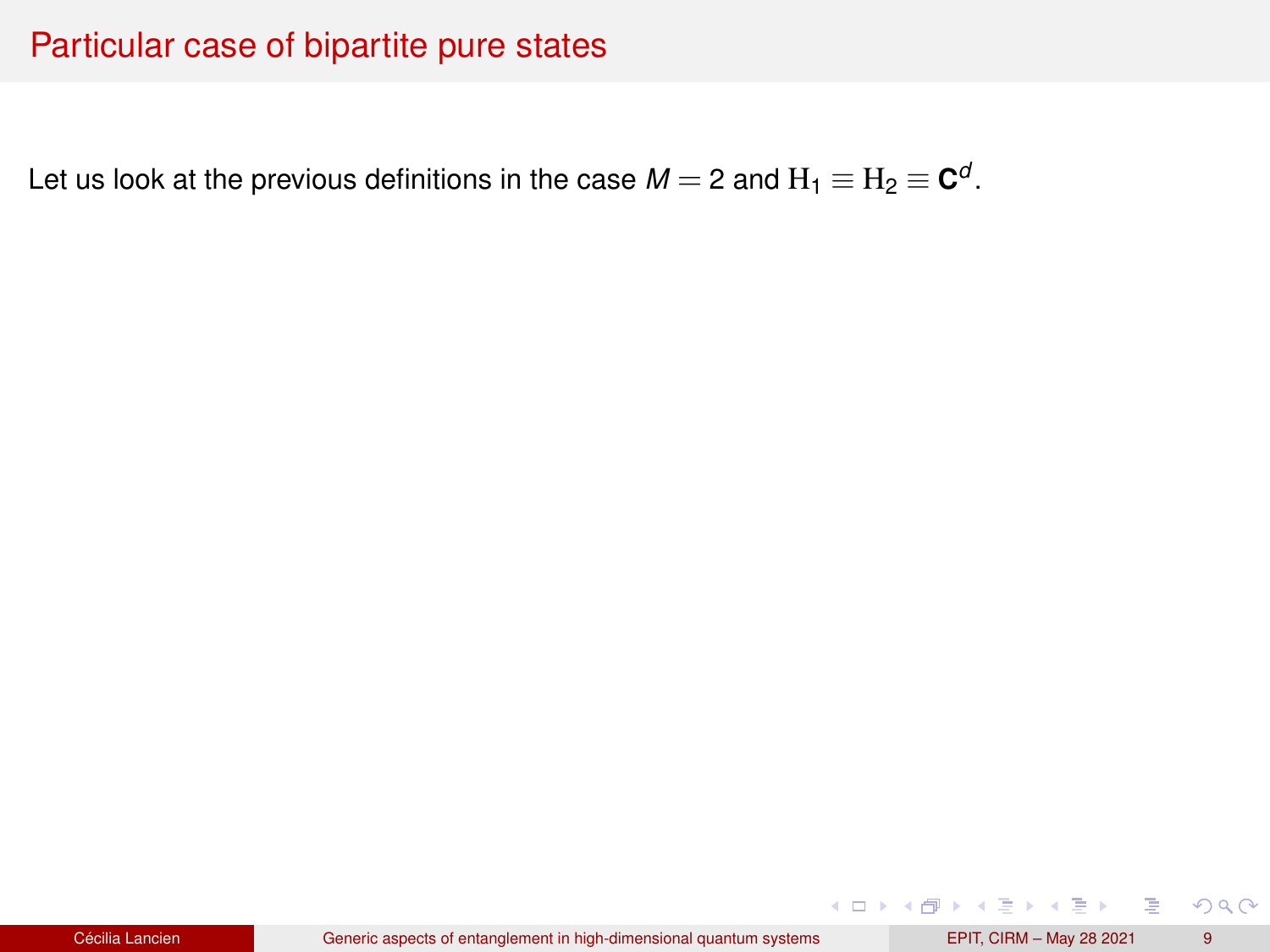### Particular case of bipartite pure states

Let us look at the previous definitions in the case  $M=$  2 and  $\mathrm{H_1} \equiv \mathrm{H_2} \equiv \mathbf{C}^d$ .

We can identify 
$$
|\psi\rangle = \sum_{k,l=1}^d \psi_{kl} |kl\rangle \in \mathbf{C}^d \otimes \mathbf{C}^d
$$
 with  $M_{\psi} = \sum_{k,l=1}^d \psi_{kl} |k\rangle\langle l| \in \mathcal{M}_d(\mathbf{C})$ .

Then clearly,  $\|\psi\|_2 = \|M_{\psi}\|_2$ .

And the *Schmidt decomposition* of ψ corresponds to the *singular value decomposition* of *M*ψ:

$$
|\psi\rangle=\sum_{k=1}^r\sqrt{\lambda_k}|\textbf{e}_kf_k\rangle\longleftrightarrow M_\psi=\sum_{k=1}^r\sqrt{\lambda_k}|\textbf{e}_k\rangle\langle f_k|,
$$

with  $r \leqslant d$  the *Schmidt rank* of  $\psi$ ,  $\sum_{k=1}^{r} \lambda_k = 1$ ,  $\{e_k\}_{k=1}^{r}, \{f_k\}_{k=1}^{r}$  orthonormal sets in  $\mathbf{C}^{d}$ . So  $\|\psi\|_{\epsilon} = \max_{1 \leqslant k \leqslant r} \sqrt{\lambda_k} = \|M_{\psi}\|_{\infty}$  and  $\|\psi\|_{\pi} = \sum_{k=1}^{r}$  $\sqrt{\lambda_k} = ||M_{\psi}||_1.$ 

 $2Q$ 

イロト イ押 トイヨ トイヨ トーヨー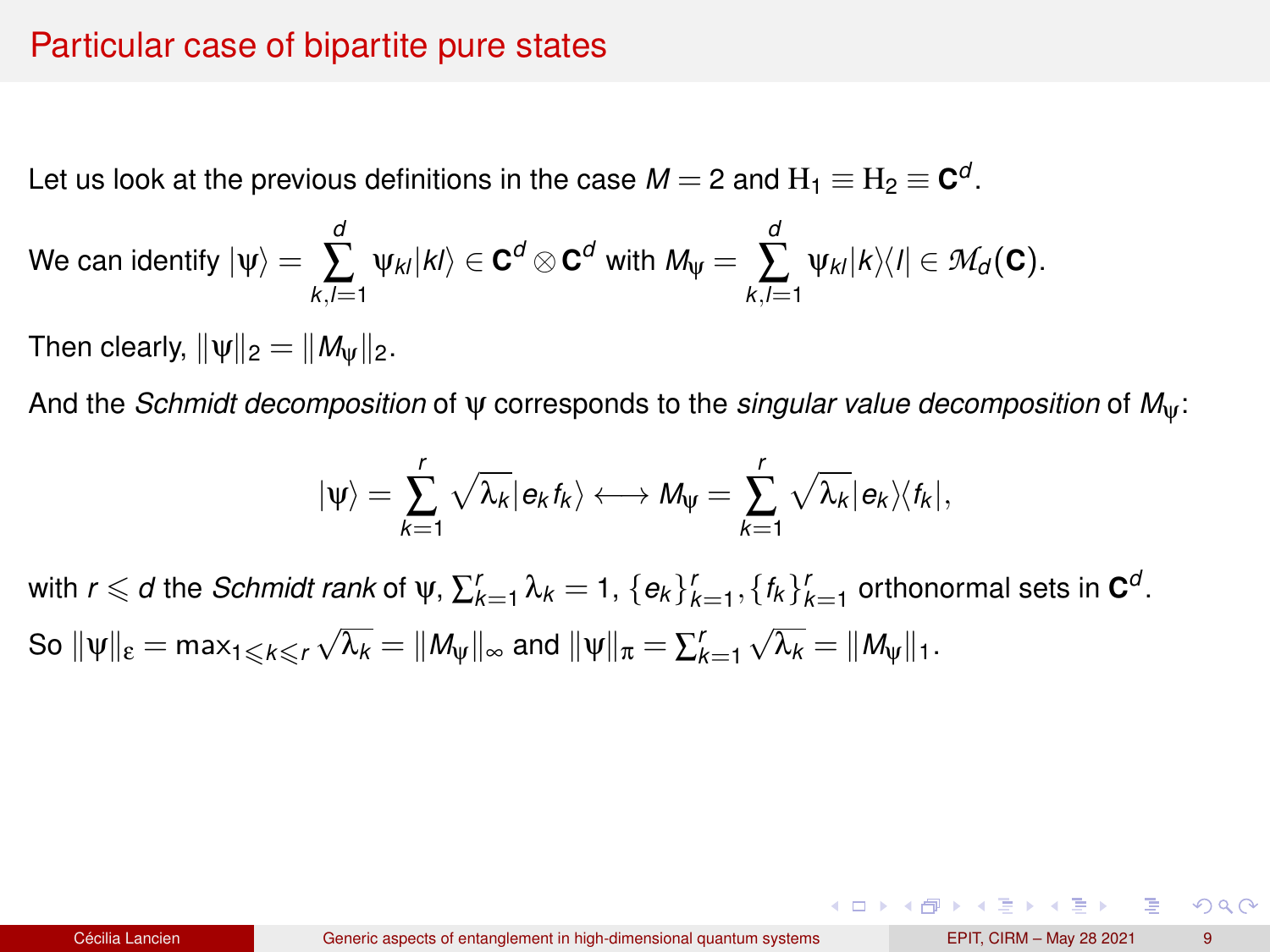### Particular case of bipartite pure states

Let us look at the previous definitions in the case  $M=$  2 and  $\mathrm{H_1} \equiv \mathrm{H_2} \equiv \mathbf{C}^d$ .

We can identify 
$$
|\psi\rangle = \sum_{k,l=1}^d \psi_{kl} |kl\rangle \in \mathbf{C}^d \otimes \mathbf{C}^d
$$
 with  $M_{\psi} = \sum_{k,l=1}^d \psi_{kl} |k\rangle\langle l| \in \mathcal{M}_d(\mathbf{C})$ .

Then clearly,  $\|\psi\|_2 = \|M_{\Psi}\|_2$ .

And the *Schmidt decomposition* of ψ corresponds to the *singular value decomposition* of *M*ψ:

$$
|\psi\rangle=\sum_{k=1}^r\sqrt{\lambda_k}|\textbf{e}_kt_k\rangle\longleftrightarrow M_\psi=\sum_{k=1}^r\sqrt{\lambda_k}|\textbf{e}_k\rangle\langle\textbf{f}_k|,
$$

with  $r \leqslant d$  the *Schmidt rank* of  $\psi$ ,  $\sum_{k=1}^{r} \lambda_k = 1$ ,  $\{e_k\}_{k=1}^{r}, \{f_k\}_{k=1}^{r}$  orthonormal sets in  $\mathbf{C}^{d}$ . So  $\|\psi\|_{\epsilon} = \max_{1 \leqslant k \leqslant r} \sqrt{\lambda_k} = \|M_{\psi}\|_{\infty}$  and  $\|\psi\|_{\pi} = \sum_{k=1}^{r}$  $\sqrt{\lambda_k} = ||M_{\psi}||_1.$ 

 $\longrightarrow$  Checking bipartite pure state separability is easy.  $\rightarrow$  Checking orpanice pure state separability is easy.<br>Quantitatively, for all  $\psi \in \mathbf{C}^d \otimes \mathbf{C}^d$  s.t.  $\|\psi\|_2 = 1$ ,  $\frac{1}{\sqrt{d}} \leqslant \|\psi\|_{\epsilon} \leqslant 1$  and  $1 \leqslant \|\psi\|_{\pi} \leqslant \sqrt{d}$ .

But no such simple characterization for *M* > 2 (no equivalent of the Schmidt decomposition).

 $QQ$ 

 $\mathbf{A} \cap \mathbf{B} \rightarrow \mathbf{A} \oplus \mathbf{B} \rightarrow \mathbf{A} \oplus \mathbf{B} \rightarrow \mathbf{B} \oplus \mathbf{B} \oplus \mathbf{B} \oplus \mathbf{B} \oplus \mathbf{B} \oplus \mathbf{B} \oplus \mathbf{B} \oplus \mathbf{B} \oplus \mathbf{B} \oplus \mathbf{B} \oplus \mathbf{B} \oplus \mathbf{B} \oplus \mathbf{B} \oplus \mathbf{B} \oplus \mathbf{B} \oplus \mathbf{B} \oplus \mathbf{B} \oplus \mathbf{B} \oplus \mathbf{B} \opl$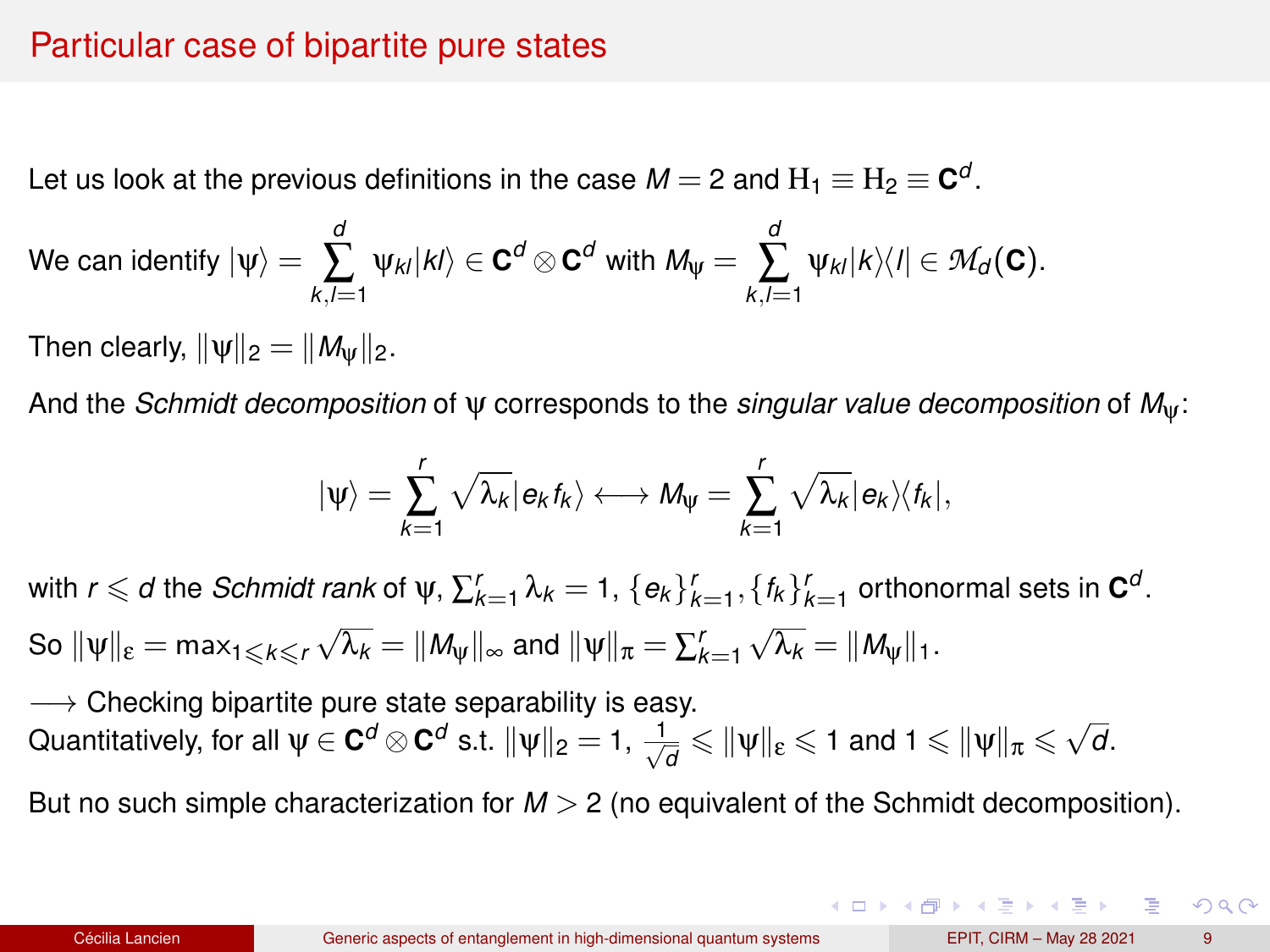## Geometric measure of entanglement

#### Definition [Geometric measure of entanglement (Wei/Goldbart)]

Let ψ ∈ H<sup>1</sup> ⊗··· ⊗H*<sup>M</sup>* be a pure state. Its *geometric measure of entanglement (GME)* is

 $\mathsf{E}(\mathsf{\Psi}) := -\log \sup \left\{|\langle \mathsf{\phi}_1 \otimes \cdots \otimes \mathsf{\phi}_M|\mathsf{\Psi}\rangle|^2: \mathsf{\phi}_i \in \mathrm{H}_i, \ \|\mathsf{\phi}_i\|_2 = 1 \right\}.$ 

By definition,  $E(\psi) = -2\log \|\psi\|_{\varepsilon}$ . So  $E(\psi) = 0$  iff  $\psi$  is separable.

−→ *E* is a *faithful entanglement measure* for multipartite pure states.

 $2Q$ 

イロト イ母 トイヨ トイヨ トーヨー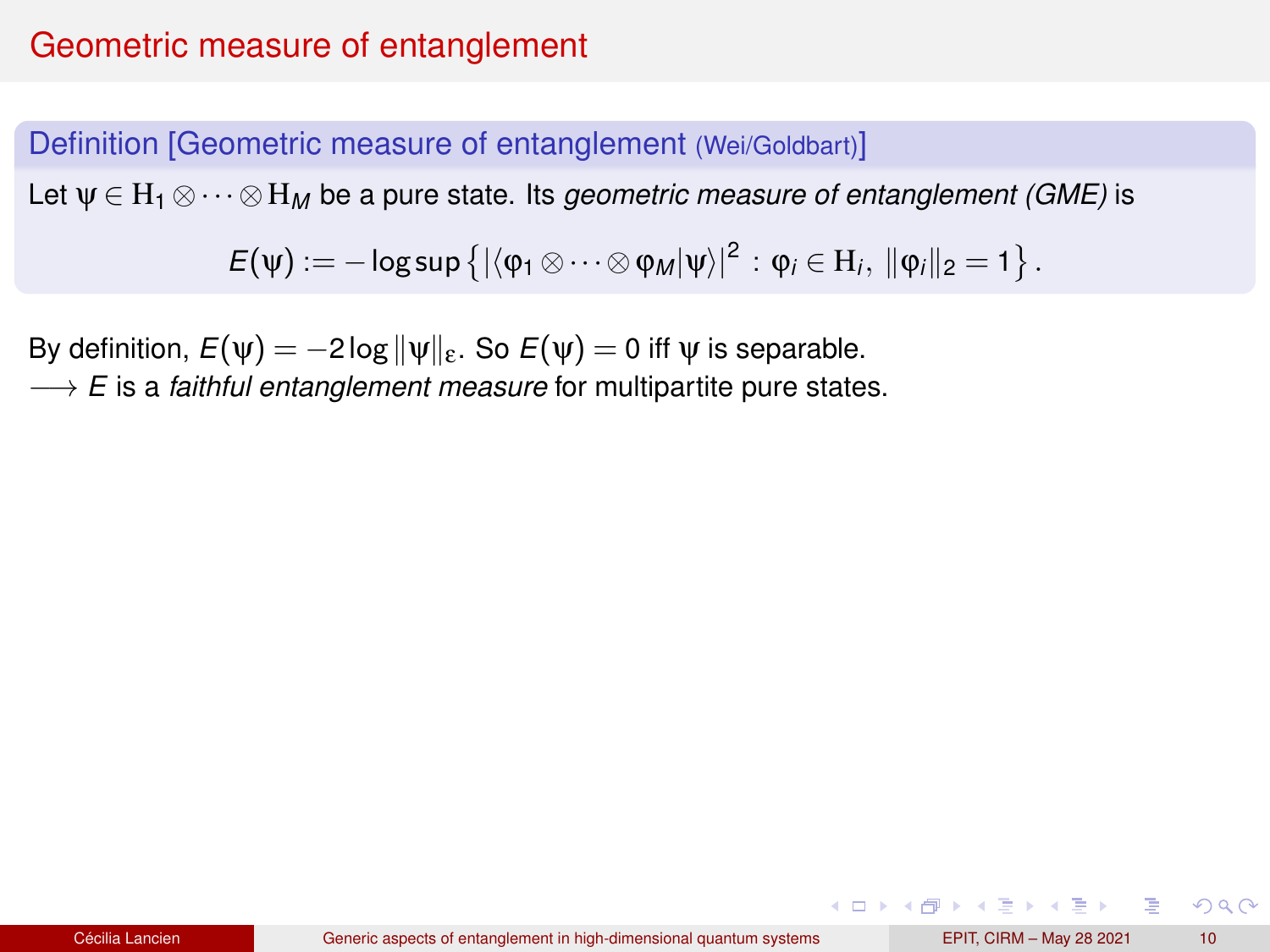## Geometric measure of entanglement

#### Definition [Geometric measure of entanglement (Wei/Goldbart)]

Let ψ ∈ H<sup>1</sup> ⊗··· ⊗H*<sup>M</sup>* be a pure state. Its *geometric measure of entanglement (GME)* is

 $\mathsf{E}(\mathsf{\Psi}) := -\log \sup \left\{|\langle \mathsf{\phi}_1 \otimes \cdots \otimes \mathsf{\phi}_M|\mathsf{\Psi}\rangle|^2: \mathsf{\phi}_i \in \mathrm{H}_i, \ \|\mathsf{\phi}_i\|_2 = 1 \right\}.$ 

By definition,  $E(\psi) = -2\log \|\psi\|_{\varepsilon}$ . So  $E(\psi) = 0$  iff  $\psi$  is separable.

−→ *E* is a *faithful entanglement measure* for multipartite pure states.

**Remark:** The definition of the GME can be extended to mixed states on  $H_1 \otimes \cdots \otimes H_M$  (but it is not an entanglement measure anymore), as

$$
E(\rho) := -\log \sup \{ \langle \phi_1 \otimes \cdots \otimes \phi_M | \rho | \phi_1 \otimes \cdots \otimes \phi_M \rangle : \phi_i \in H_i, ||\phi_i||_2 = 1 \}
$$
  
= 
$$
-\log \sup \{ Tr(\rho \sigma) : \sigma \text{ separable state on } H_1 \otimes \cdots \otimes H_M \}.
$$

 $2Q$ 

イロト イ母 トイヨ トイヨ トーヨー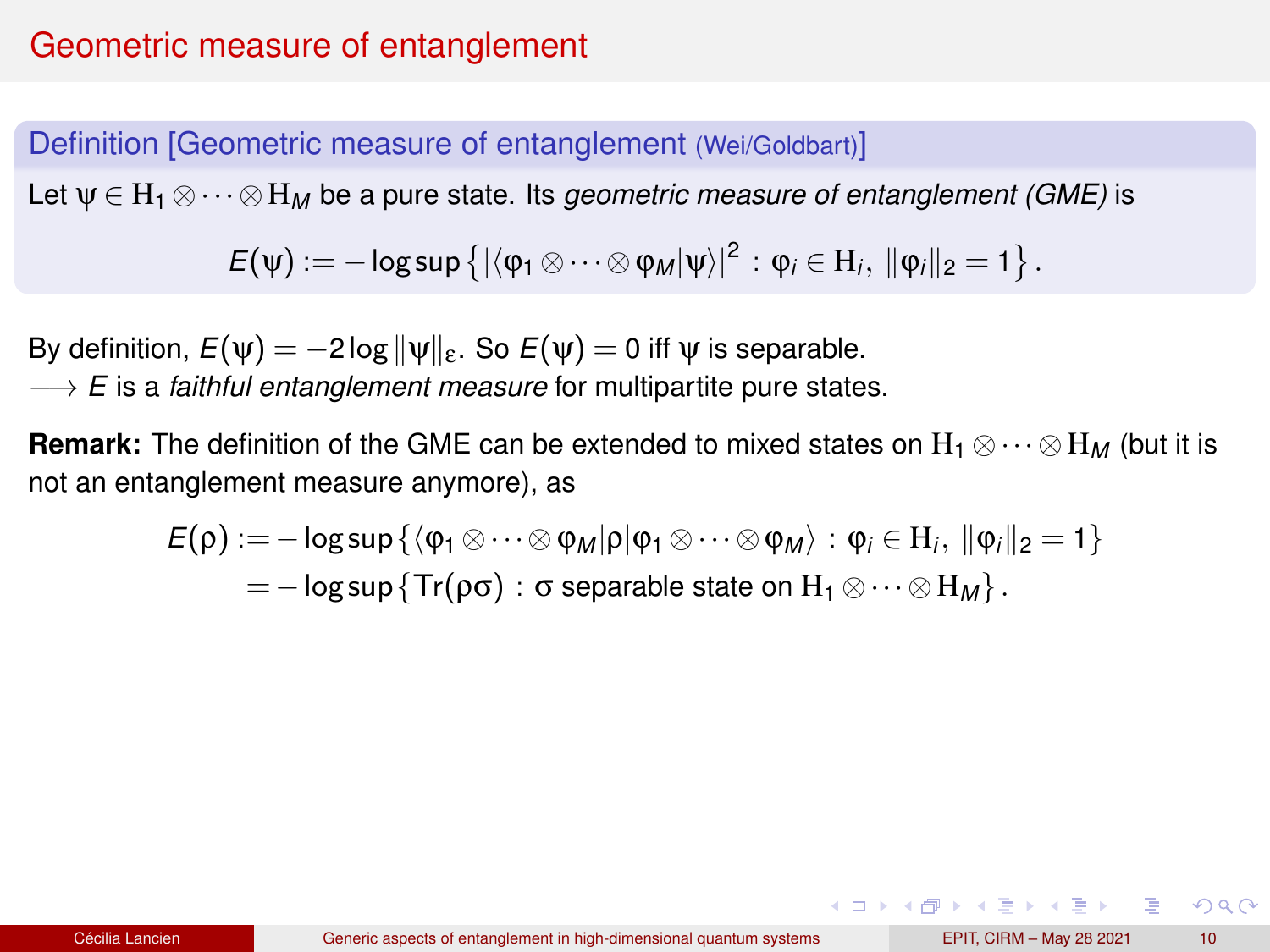### Definition [Geometric measure of entanglement (Wei/Goldbart)]

Let ψ ∈ H<sup>1</sup> ⊗··· ⊗H*<sup>M</sup>* be a pure state. Its *geometric measure of entanglement (GME)* is

 $\mathsf{E}(\mathsf{\Psi}) := -\log \sup \left\{ |\langle \mathsf{\phi}_1 \otimes \cdots \otimes \mathsf{\phi}_M | \mathsf{\Psi} \rangle|^2 \, : \mathsf{\phi}_i \in \mathrm{H}_i, \ \| \mathsf{\phi}_i \|_2 = 1 \right\}.$ 

By definition,  $E(\psi) = -2\log \|\psi\|_{\varepsilon}$ . So  $E(\psi) = 0$  iff  $\psi$  is separable.

−→ *E* is a *faithful entanglement measure* for multipartite pure states.

**Remark:** The definition of the GME can be extended to mixed states on  $H_1 \otimes \cdots \otimes H_M$  (but it is not an entanglement measure anymore), as

$$
E(\rho) := -\log \sup \{ \langle \phi_1 \otimes \cdots \otimes \phi_M | \rho | \phi_1 \otimes \cdots \otimes \phi_M \rangle : \phi_i \in H_i, ||\phi_i||_2 = 1 \}
$$
  
= 
$$
-\log \sup \{ Tr(\rho \sigma) : \sigma \text{ separable state on } H_1 \otimes \cdots \otimes H_M \}.
$$

**Fact:** For any unit vector  $\psi \in (\mathbf{C}^d)^{\otimes M}$ ,  $\|\psi\|_{\mathbf{\epsilon}} \geqslant \frac{1}{\sqrt{d^{M-1}}}$ , i.e.  $E(\psi) \leqslant (M-1)\log d$ . This can be checked recursively, starting from the bipartite case: For any unit vector  $\psi \in \mathbf{C}^{d_1}\otimes \mathbf{C}^{d_2}, \, \|\psi\|_{\mathbf{\epsilon}} \geqslant \frac{1}{\sqrt{d}},$  where  $d:=\min(d_1,d_2).$  $\rightarrow$  maximal possible Schmidt rank of  $\psi$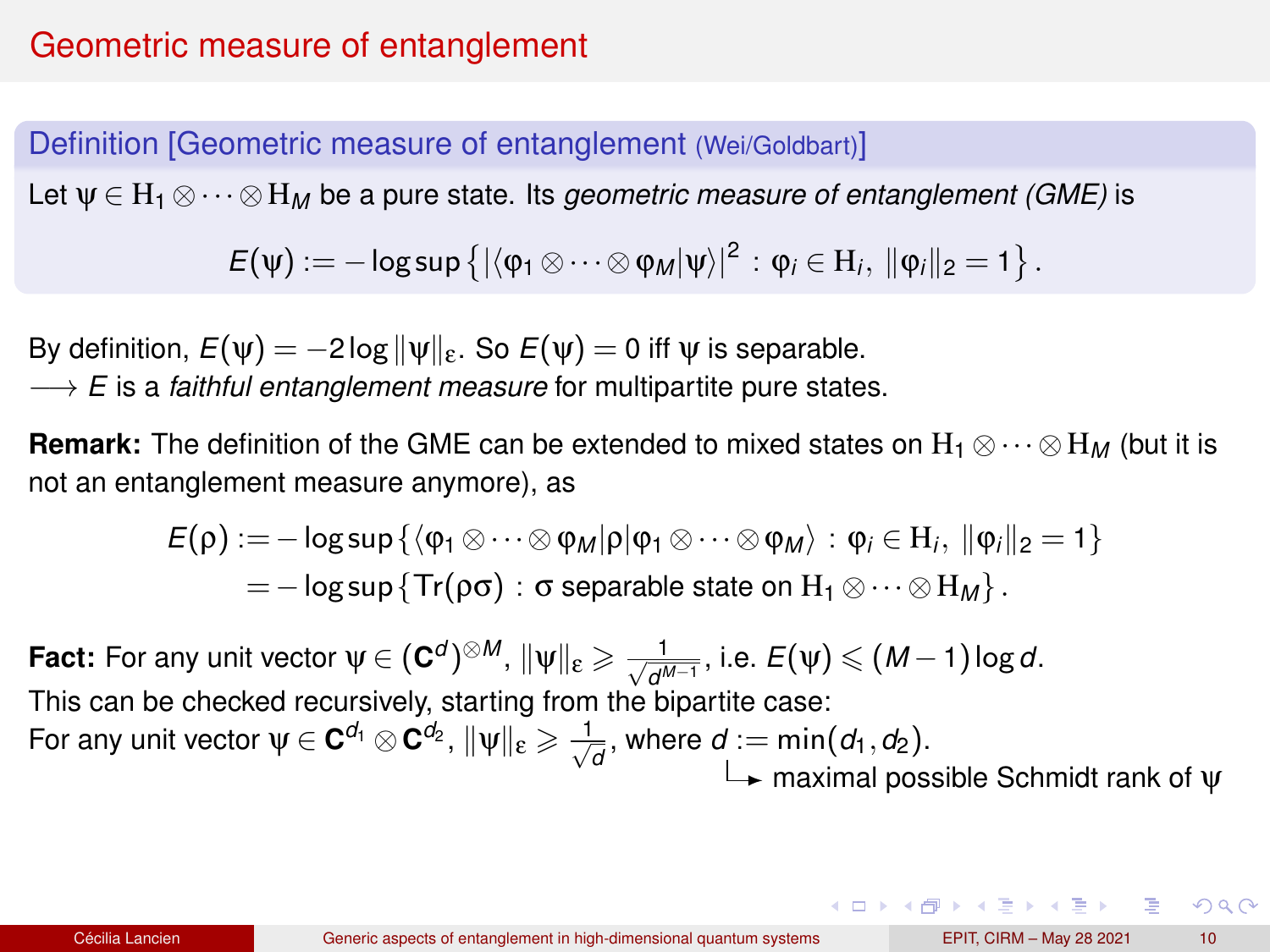<span id="page-20-0"></span>Definition [Geometric measure of entanglement (Wei/Goldbart)]

Let ψ ∈ H<sup>1</sup> ⊗··· ⊗H*<sup>M</sup>* be a pure state. Its *geometric measure of entanglement (GME)* is

 $\mathsf{E}(\mathsf{\Psi}) := -\log \sup \left\{ |\langle \mathsf{\phi}_1 \otimes \cdots \otimes \mathsf{\phi}_M | \mathsf{\Psi} \rangle|^2 \, : \mathsf{\phi}_i \in \mathrm{H}_i, \ \| \mathsf{\phi}_i \|_2 = 1 \right\}.$ 

By definition,  $E(\psi) = -2\log \|\psi\|_{\varepsilon}$ . So  $E(\psi) = 0$  iff  $\psi$  is separable.

−→ *E* is a *faithful entanglement measure* for multipartite pure states.

**Remark:** The definition of the GME can be extended to mixed states on  $H_1 \otimes \cdots \otimes H_M$  (but it is not an entanglement measure anymore), as

$$
E(\rho) := -\log \sup \{ \langle \phi_1 \otimes \cdots \otimes \phi_M | \rho | \phi_1 \otimes \cdots \otimes \phi_M \rangle : \phi_i \in H_i, ||\phi_i||_2 = 1 \}
$$
  
= 
$$
-\log \sup \{ Tr(\rho \sigma) : \sigma \text{ separable state on } H_1 \otimes \cdots \otimes H_M \}.
$$

**Fact:** For any unit vector  $\psi \in (\mathbf{C}^d)^{\otimes M}$ ,  $\|\psi\|_{\mathbf{\epsilon}} \geqslant \frac{1}{\sqrt{d^{M-1}}}$ , i.e.  $E(\psi) \leqslant (M-1)\log d$ . This can be checked recursively, starting from the bipartite case: For any unit vector  $\psi \in \mathbf{C}^{d_1}\otimes \mathbf{C}^{d_2}, \, \|\psi\|_{\mathbf{\epsilon}} \geqslant \frac{1}{\sqrt{d}},$  where  $d:=\min(d_1,d_2).$  $\rightarrow$  maximal possible Schmidt rank of  $\Psi$ 

**Question:** Are multipartite pure states generically 'very' or 'little' entangled?

 $\longrightarrow$  What is the typical value of the GME for a unit vector  $ψ ∈ (C<sup>d</sup>)<sup>⊗M</sup>$  sampled at random?

 $299$ 

 $($  ロ )  $($   $\theta$  )  $($   $\theta$   $)$   $($   $\theta$   $)$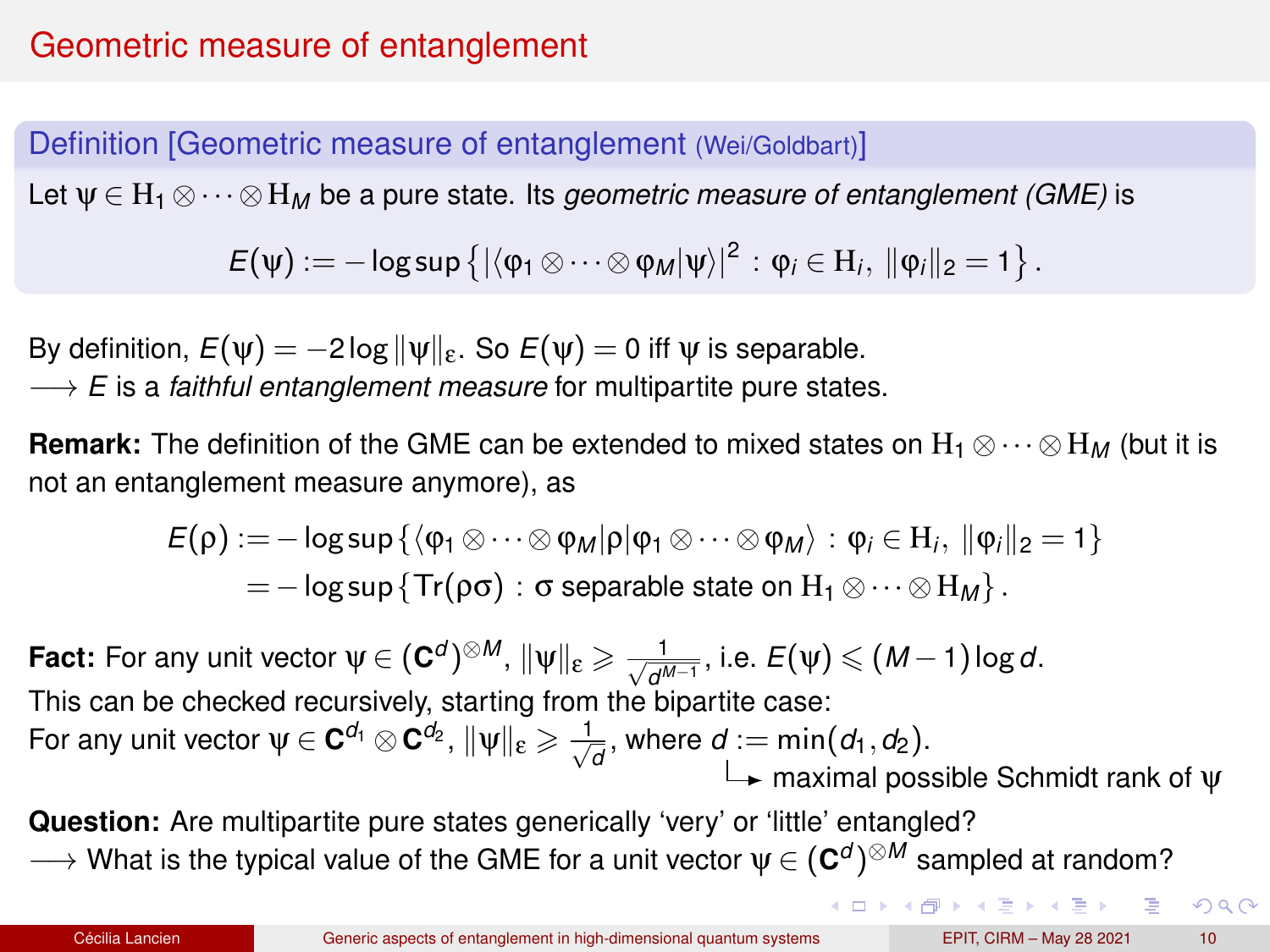## <span id="page-21-0"></span>GME of uniformly distributed multipartite pure states

#### Theorem [Typical ε norm of a random unit vector (Aubrun/Szarek)]

There exist constants  $c, C, c_0 > 0$  s.t., for  $\psi \in (\mathbf{C}^d)^{\otimes M}$  a uniformly distributed unit vector,

$$
\mathbf{P}\left(c\sqrt{\frac{M\log M}{d^{M-1}}}\leqslant \|\psi\|_{\epsilon}\leqslant C\sqrt{\frac{M\log M}{d^{M-1}}}\right)\geqslant 1-e^{-c_0dM\log M}.
$$

**Consequence:** For  $\psi \in (C^d)^{\otimes M}$  a uniformly distributed unit vector, when *d* or *M* is large,  $E(\psi) = (M-1)\log d - \log(M\log M) + O(1)$  with high probability.

 $\rightarrow$  A random multipartite pure state is typically close to maximally entangled.

KID KA KED KED E VOQO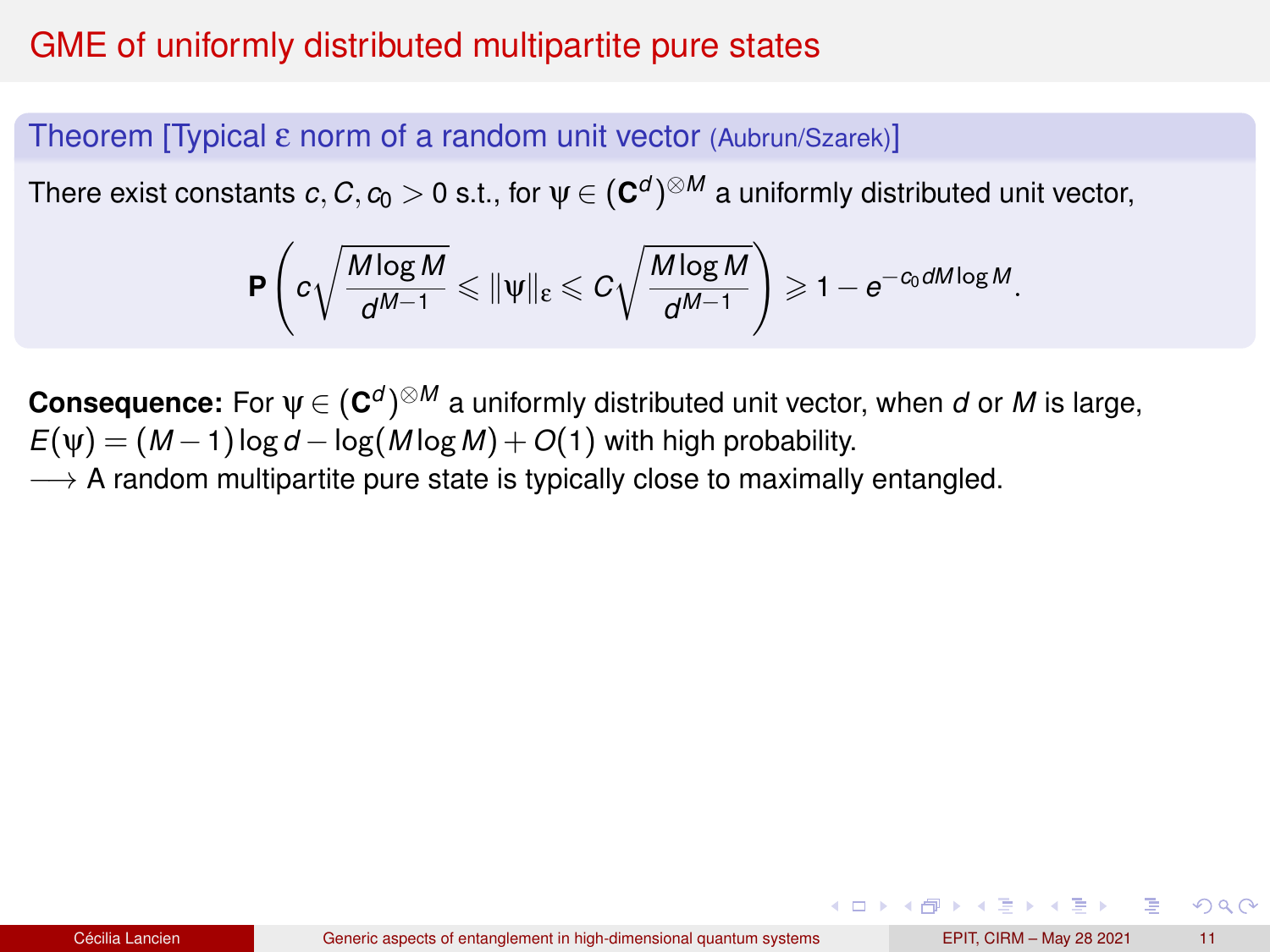## <span id="page-22-0"></span>GME of uniformly distributed multipartite pure states

### Theorem [Typical ε norm of a random unit vector (Aubrun/Szarek)]

There exist constants  $c, C, c_0 > 0$  s.t., for  $\psi \in (\mathbf{C}^d)^{\otimes M}$  a uniformly distributed unit vector,

$$
\mathbf{P}\left(c\sqrt{\frac{M\log M}{d^{M-1}}}\leqslant \|\psi\|_{\epsilon}\leqslant C\sqrt{\frac{M\log M}{d^{M-1}}}\right)\geqslant 1-e^{-c_0dM\log M}.
$$

**Consequence:** For  $\psi \in (C^d)^{\otimes M}$  a uniformly distributed unit vector, when *d* or *M* is large,  $E(\psi) = (M-1)\log d - \log(M\log M) + O(1)$  with high probability.  $\rightarrow$  A random multipartite pure state is typically close to maximally entangled.

*Proof idea:* Observe that  $\psi \sim g/\|g\|_2$ , where  $g \in (\mathbf{C}^d)^{\otimes M}$  has independent complex Gaussian entries with mean 0 and variance 1.

 $\bullet$  By the standard Gaussian concentration inequality: **P**  $\left( \Vert g \Vert_2 \gtrless \sqrt{d^M} (1 \pm \varepsilon) \right) \leqslant e^{-d^M \varepsilon^2}.$ 

 $\bullet$  Set  $\mathcal{V}:=\big\{\mathfrak{\phi}_1\otimes\cdots\otimes\mathfrak{\phi}_M:\mathfrak{\phi}_i\in\mathbf{C}^d,\ \|\mathfrak{\phi}_i\|_2=1\big\},$  so that  $\mathsf{E}\|g\|_{\mathsf{\mathcal{E}}}=\mathsf{E}\sup_{\mathfrak{\phi}\in\mathcal{\mathcal{V}}}|\langle\mathfrak{\phi}|g\rangle|.$ To estimate the latter quantity, use results about suprema of Gaussian processes. Upper bound: 'small' covering subset of  $\mathcal{V}$ . Lower bound: 'large' separated subset of  $\mathcal{V}$ . Conclusion: **<sup>E</sup>**k*g*k<sup>ε</sup> is of order <sup>√</sup> *dM* log *M*.

Then show that  $g \mapsto \|g\|_{\varepsilon}$  also concentrates around its average.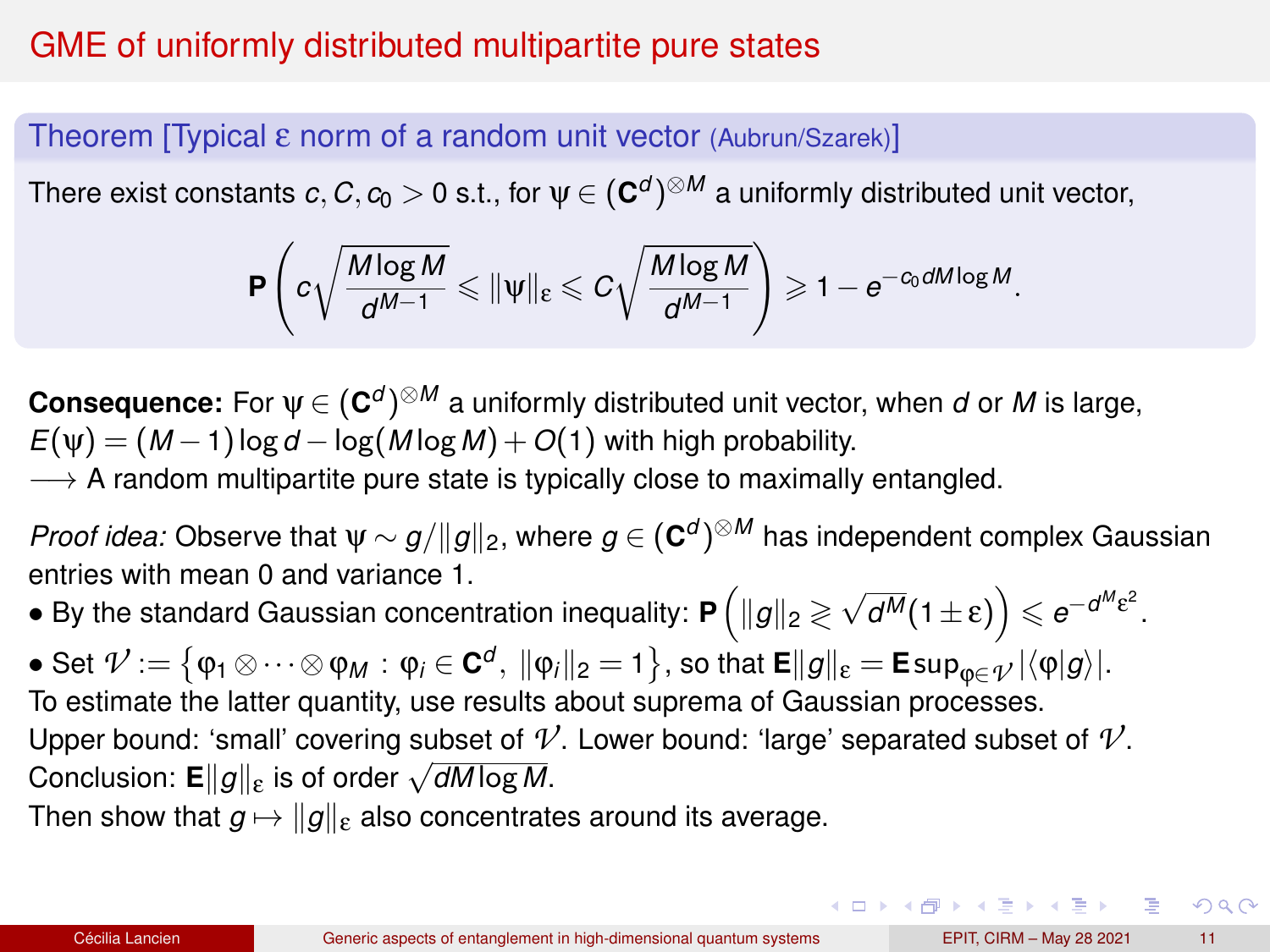# <span id="page-23-0"></span>GME of uniformly distributed multipartite pure states

### Theorem [Typical ε norm of a random unit vector (Aubrun/Szarek)]

There exist constants  $c, C, c_0 > 0$  s.t., for  $\psi \in (\mathbf{C}^d)^{\otimes M}$  a uniformly distributed unit vector,

$$
\mathbf{P}\left(c\sqrt{\frac{M\log M}{d^{M-1}}}\leqslant \|\psi\|_{\epsilon}\leqslant C\sqrt{\frac{M\log M}{d^{M-1}}}\right)\geqslant 1-e^{-c_0dM\log M}.
$$

**Consequence:** For  $\psi \in (C^d)^{\otimes M}$  a uniformly distributed unit vector, when *d* or *M* is large,  $E(\psi) = (M-1)\log d - \log(M\log M) + O(1)$  with high probability.

 $\rightarrow$  A random multipartite pure state is typically close to maximally entangled.

*Proof idea:* Observe that  $\psi \sim g/\|g\|_2$ , where  $g \in (\mathbf{C}^d)^{\otimes M}$  has independent complex Gaussian entries with mean 0 and variance 1.

 $\bullet$  By the standard Gaussian concentration inequality: **P**  $\left( \Vert g \Vert_2 \gtrless \sqrt{d^M} (1 \pm \varepsilon) \right) \leqslant e^{-d^M \varepsilon^2}.$ 

 $\bullet$  Set  $\mathcal{V}:=\big\{\mathfrak{\phi}_1\otimes\cdots\otimes\mathfrak{\phi}_M:\mathfrak{\phi}_i\in\mathbf{C}^d,\ \|\mathfrak{\phi}_i\|_2=1\big\},$  so that  $\mathsf{E}\|g\|_{\mathsf{\mathcal{E}}}=\mathsf{E}\sup_{\mathfrak{\phi}\in\mathcal{\mathcal{V}}}|\langle\mathfrak{\phi}|g\rangle|.$ To estimate the latter quantity, use results about suprema of Gaussian processes. Upper bound: 'small' covering subset of  $\mathcal{V}$ . Lower bound: 'large' separated subset of  $\mathcal{V}$ . Conclusion: **<sup>E</sup>**k*g*k<sup>ε</sup> is of order <sup>√</sup> *dM* log *M*.

Then show that  $g \mapsto \|g\|_{\varepsilon}$  also concentrates around its average.

**Question:** Are 'interesting' multipartite pure states really captu[red](#page-22-0) [by](#page-24-0) [th](#page-20-0)[e](#page-21-0)[un](#page-24-0)[if](#page-10-0)[o](#page-11-0)[r](#page-23-0)[m](#page-24-0) [d](#page-9-0)[is](#page-10-0)[tr](#page-36-0)[ib](#page-37-0)[uti](#page-0-0)[on?](#page-56-0)

 $299$ 

イロト (倒) イミドイミドー ミ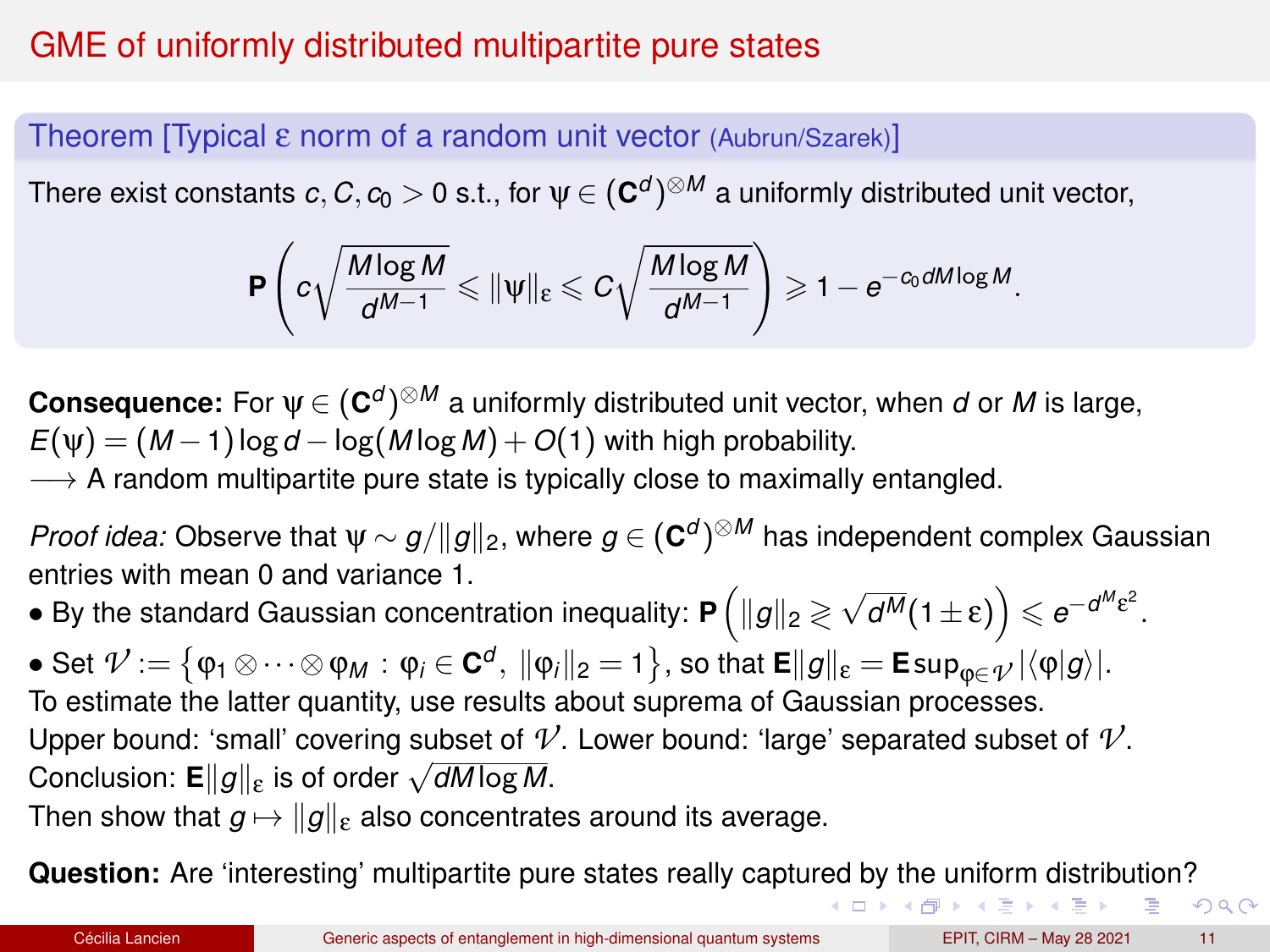# <span id="page-24-0"></span>**Outline**

#### **[Introduction](#page-1-0)**

### <sup>2</sup> [Quantifying the typical amount of entanglement/correlations in multipartite pure states](#page-10-0)

[Typical amount of entanglement in uniformly distributed multipartite pure states](#page-11-0)

#### [What about more 'physically relevant' multipartite pure states?](#page-24-0)

#### [Typical strength of entanglement criteria for bipartite mixed states](#page-37-0)

- [Entanglement detection of bipartite states](#page-38-0)
- $\bullet$ [Estimating the 'size' of sets of states in high-dimensional bipartite systems](#page-47-0)
- [Typical properties of random high-dimensional bipartite states](#page-51-0)  $\bullet$

 $\Omega$ 

イロト イ押ト イヨト イヨト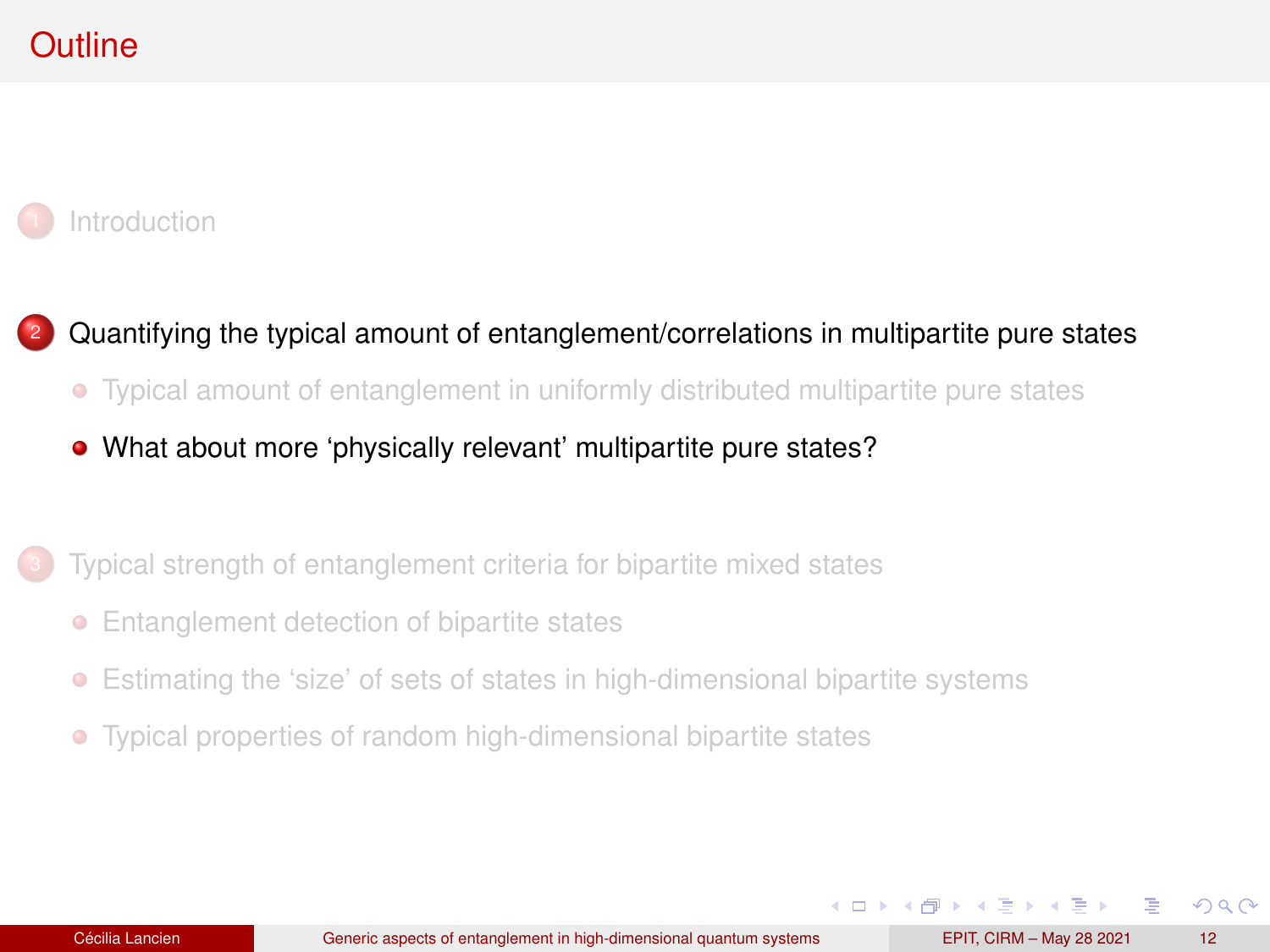## 'Physical' states of many-body quantum systems and tensor network states

*Curse of dimensionality* in many-body quantum systems: A system composed of *M d*-dimensional subsystems has dimension *d <sup>M</sup>* , which is exponential in *M*.

However, 'physically relevant' states of many-body quantum systems, such as *ground states of gapped local Hamiltonians*, are (conjectured to be) well approximated by so-called *tensor network states (TNS)*, which form a small subset of the global state space (Hastings, Landau/Vazirani/Vidick).

 $QQ$ 

( ロ ) ( 何 ) ( ヨ ) ( ヨ )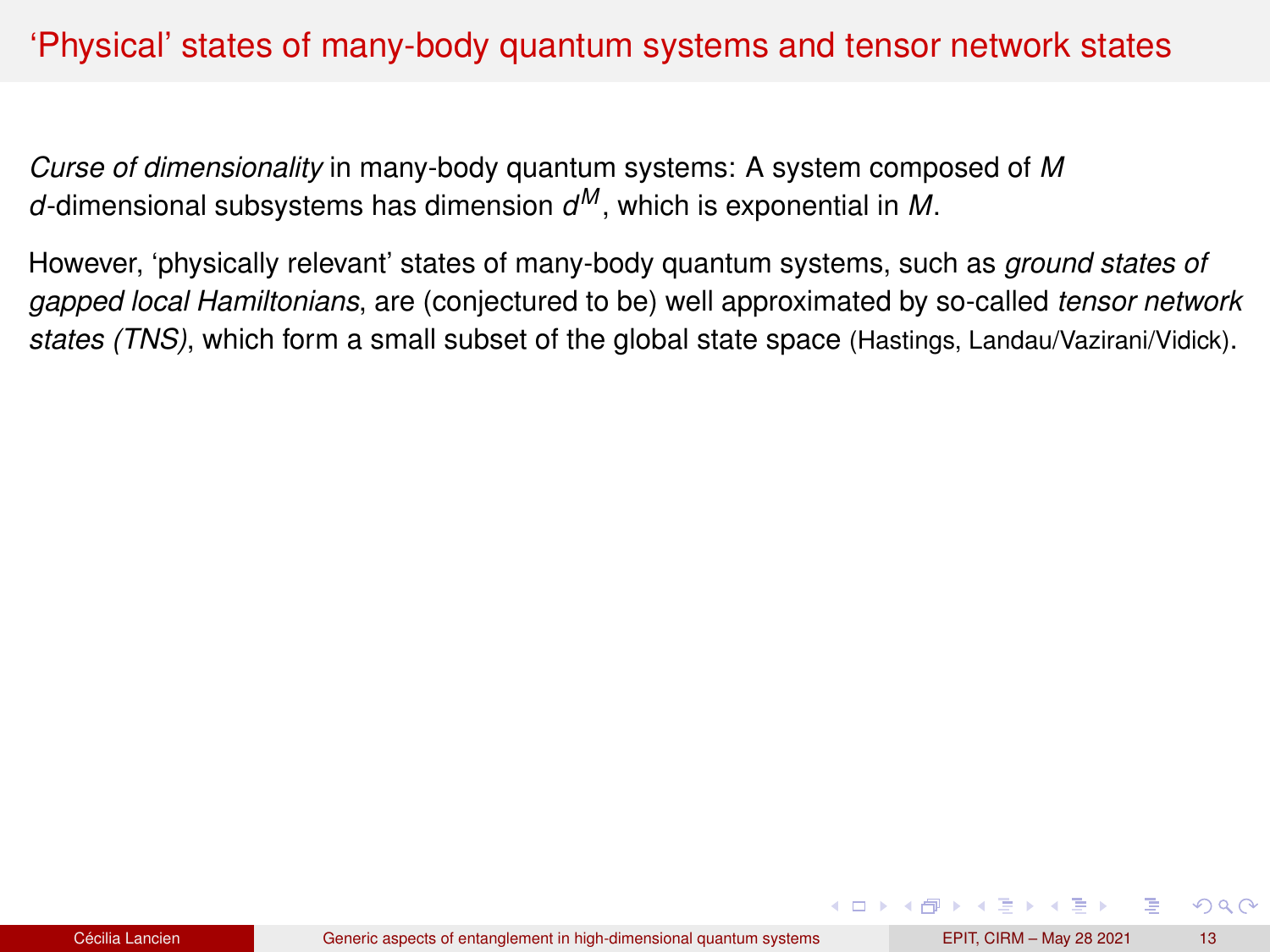## 'Physical' states of many-body quantum systems and tensor network states

*Curse of dimensionality* in many-body quantum systems: A system composed of *M d*-dimensional subsystems has dimension *d <sup>M</sup>* , which is exponential in *M*.

However, 'physically relevant' states of many-body quantum systems, such as *ground states of gapped local Hamiltonians*, are (conjectured to be) well approximated by so-called *tensor network states (TNS)*, which form a small subset of the global state space (Hastings, Landau/Vazirani/Vidick).

**Tensor network state on** (**C** *d* ) <sup>⊗</sup>*<sup>M</sup>* **:** Take a graph *G* with *M* vertices and *L* edges. Put at each vertex *v* a tensor  $\chi_v\in{\mathbf C}^d\otimes({\mathbf C}^q)^{\otimes\delta(v)}$  to get a tensor  $\hat{\chi}_G\in({\mathbf C}^d)^{\otimes M}\otimes({\mathbf C}^q)^{\otimes2L}.$ Contract together the indices of  $\hat{\chi}_G$  associated to a same edge to get a tensor  $\chi_G\in(\mathbf{C}^d)^{\otimes M}.$  $\rightarrow$  If  $\delta(v) \leq \delta$  for all v, then  $\chi_G$  is described by at most  $Mq^{\delta}d$  parameters, which is linear in M.



*d*-dimensional indices: *physical* indices. *q*-dimensional indices: *bond* indices.

 $\Omega$ 

( ロ ) ( 何 ) ( ヨ ) ( ヨ )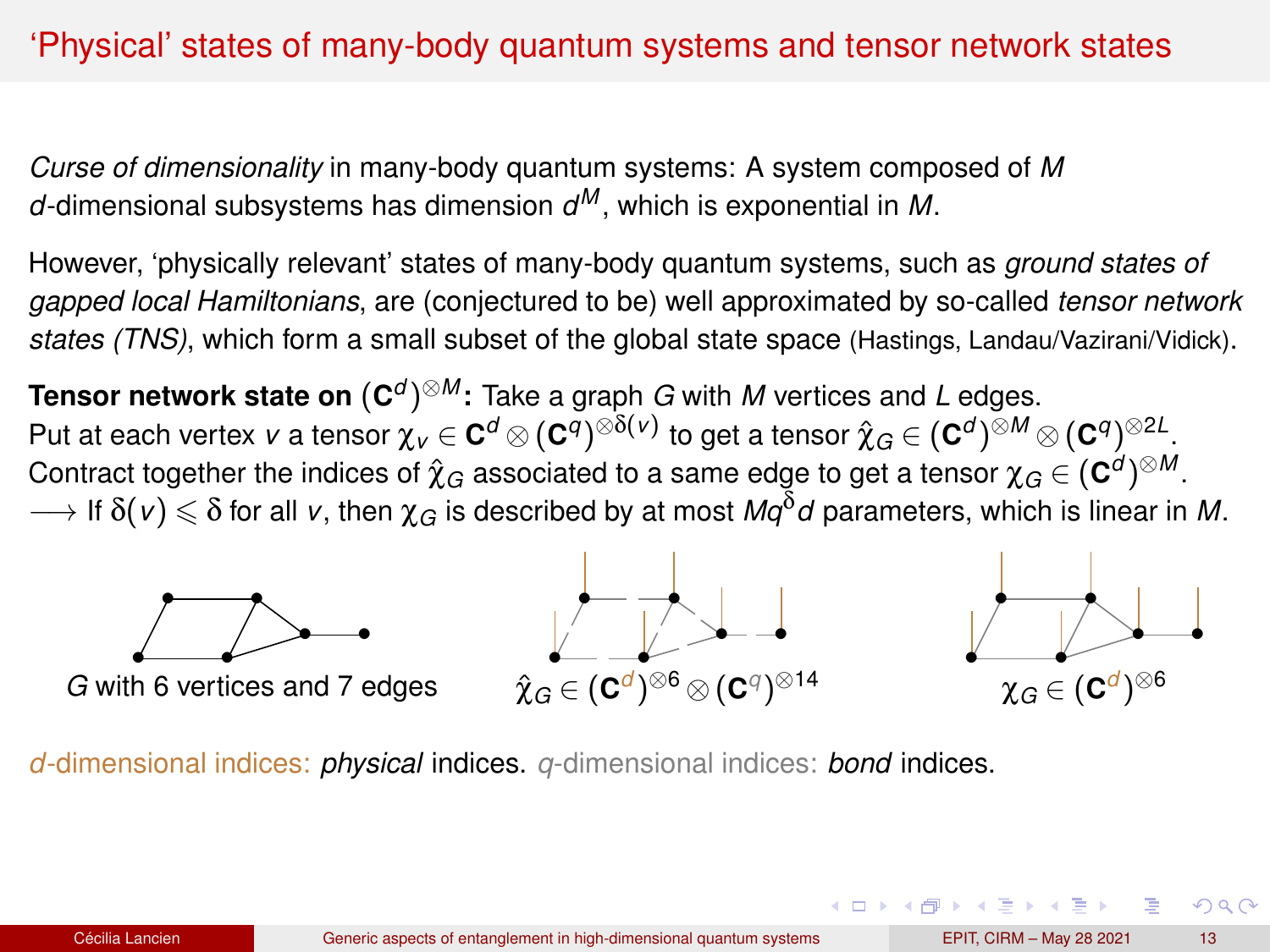# 'Physical' states of many-body quantum systems and tensor network states

*Curse of dimensionality* in many-body quantum systems: A system composed of *M d*-dimensional subsystems has dimension *d <sup>M</sup>* , which is exponential in *M*.

However, 'physically relevant' states of many-body quantum systems, such as *ground states of gapped local Hamiltonians*, are (conjectured to be) well approximated by so-called *tensor network states (TNS)*, which form a small subset of the global state space (Hastings, Landau/Vazirani/Vidick).

**Tensor network state on** (**C** *d* ) <sup>⊗</sup>*<sup>M</sup>* **:** Take a graph *G* with *M* vertices and *L* edges. Put at each vertex *v* a tensor  $\chi_v\in{\mathbf C}^d\otimes({\mathbf C}^q)^{\otimes\delta(v)}$  to get a tensor  $\hat{\chi}_G\in({\mathbf C}^d)^{\otimes M}\otimes({\mathbf C}^q)^{\otimes2L}.$ Contract together the indices of  $\hat{\chi}_G$  associated to a same edge to get a tensor  $\chi_G\in(\mathbf{C}^d)^{\otimes M}.$  $\rightarrow$  If  $\delta(v) \leq \delta$  for all v, then  $\chi_G$  is described by at most  $Mq^{\delta}d$  parameters, which is linear in M.



*d*-dimensional indices: *physical* indices. *q*-dimensional indices: *bond* indices.

If the underlying graph *G* is 1-dimensional (line or circle), χ*<sup>G</sup>* is a *matrix product state (MPS)*.

 $\Omega$ 

4 ロ ト 4 何 ト 4 ヨ ト 4 ヨ ト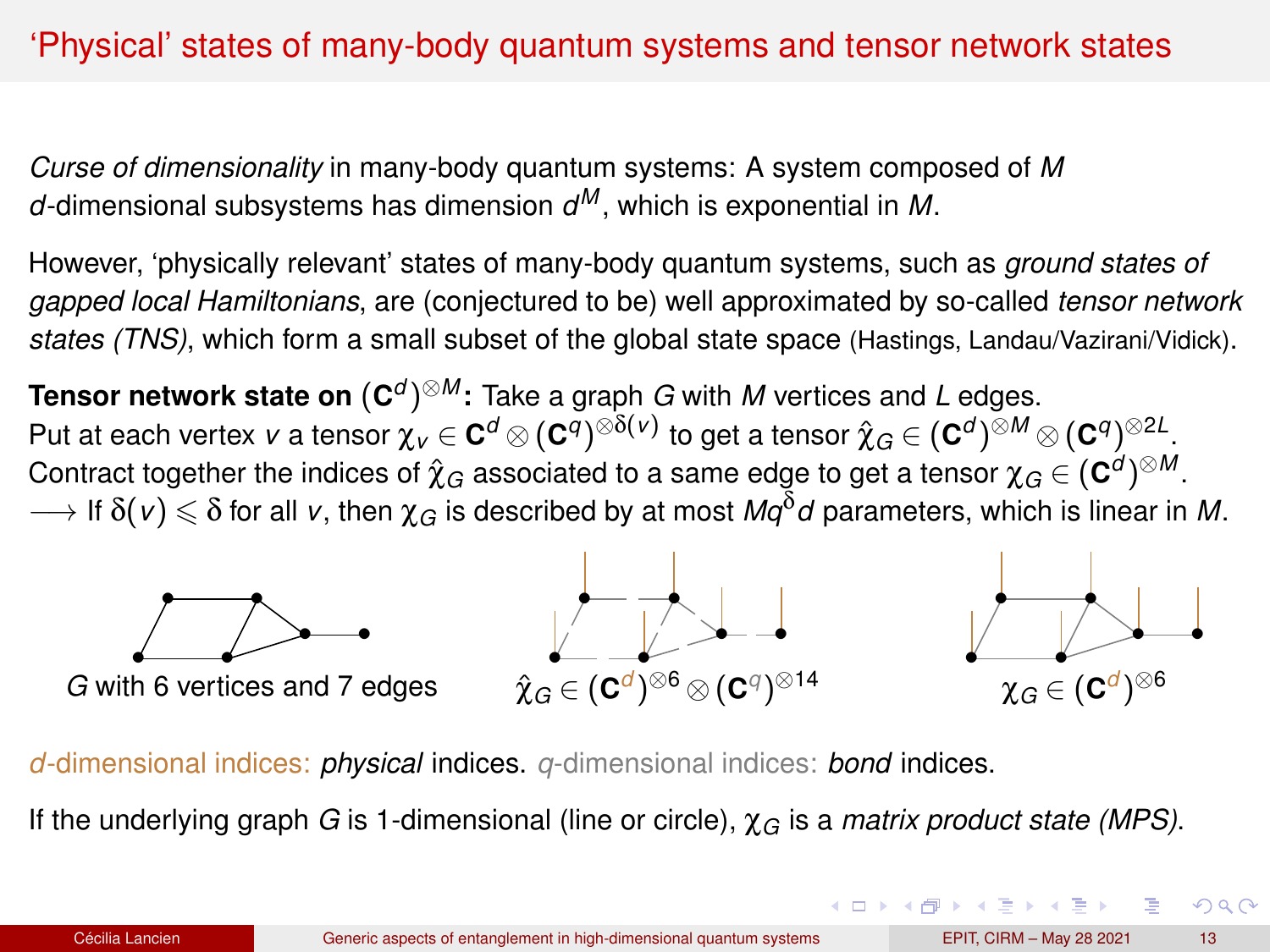## A simple model of random translation-invariant MPS

*M* particles on a circle



Pick a tensor  $\chi \in \mathbf{C}^d \otimes (\mathbf{C}^q)^{\otimes 2}$  whose entries are independent complex Gaussians with mean 0 and variance 1/*dq*. Repeat it on all sites and contract neighboring *q*-dimensional indices. −→ Obtained tensor χ*<sup>M</sup>* ∈ (**C** *d* ) <sup>⊗</sup>*<sup>M</sup>* : *random translation-invariant MPS with periodic boundary conditions*.



 $\Omega$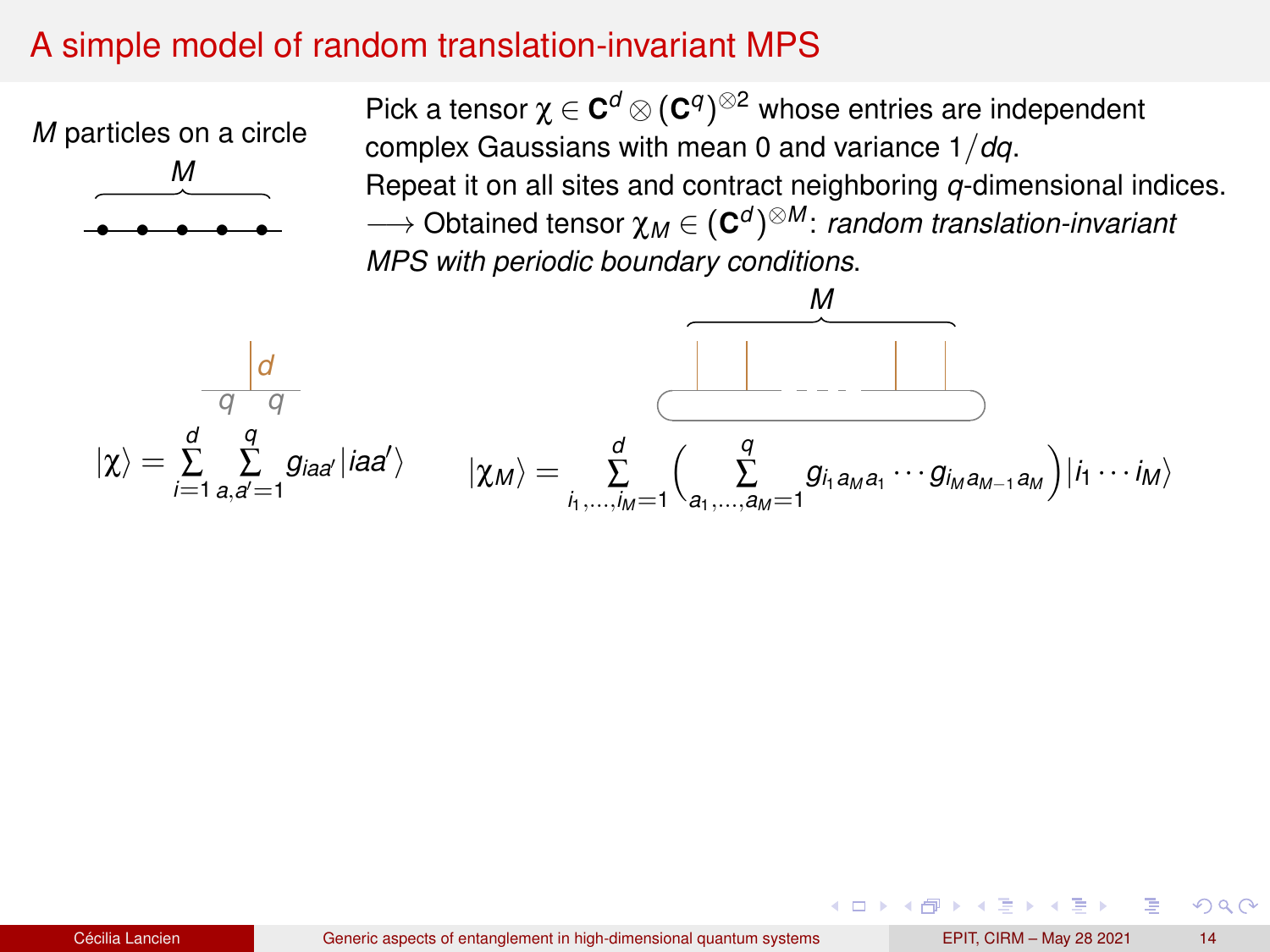## A simple model of random translation-invariant MPS

*M* particles on a circle



Pick a tensor  $\chi \in \mathbf{C}^d \otimes (\mathbf{C}^q)^{\otimes 2}$  whose entries are independent complex Gaussians with mean 0 and variance 1/*dq*. Repeat it on all sites and contract neighboring *q*-dimensional indices. −→ Obtained tensor χ*<sup>M</sup>* ∈ (**C** *d* ) <sup>⊗</sup>*<sup>M</sup>* : *random translation-invariant MPS with periodic boundary conditions*.

$$
|\chi\rangle = \sum_{i=1}^{d} \sum_{a,a'=1}^{q} g_{iaa'} |iaa'\rangle
$$

$$
|\chi_{M}\rangle = \sum_{i_{1},...,i_{M}=1}^{d} \left(\sum_{a_{1},...,a_{M}=1}^{q} g_{i_{1}a_{M}a_{1}} \cdots g_{i_{M}a_{M-1}a_{M}}\right) |i_{1} \cdots i_{M}\rangle
$$

Associated *transfer operator*:  $\mathcal{T}: \mathbf{C}^q \otimes \mathbf{C}^q \to \mathbf{C}^q \otimes \mathbf{C}^q,$ obtained by contracting the *d*-dimensional indices of  $χ$  and  $\bar{χ}$ .

$$
\mathcal{T} = \sum_{i=1}^d \left( \sum_{a,a',b,b'=1}^q g_{iaa'} \overline{g}_{ibb'} |ab\rangle \langle a'b'| \right) =: \sum_{i=1}^d G_i \otimes \overline{G}_i
$$

 $\Omega$ 

( ロ ) ( 何 ) ( ヨ ) ( ヨ )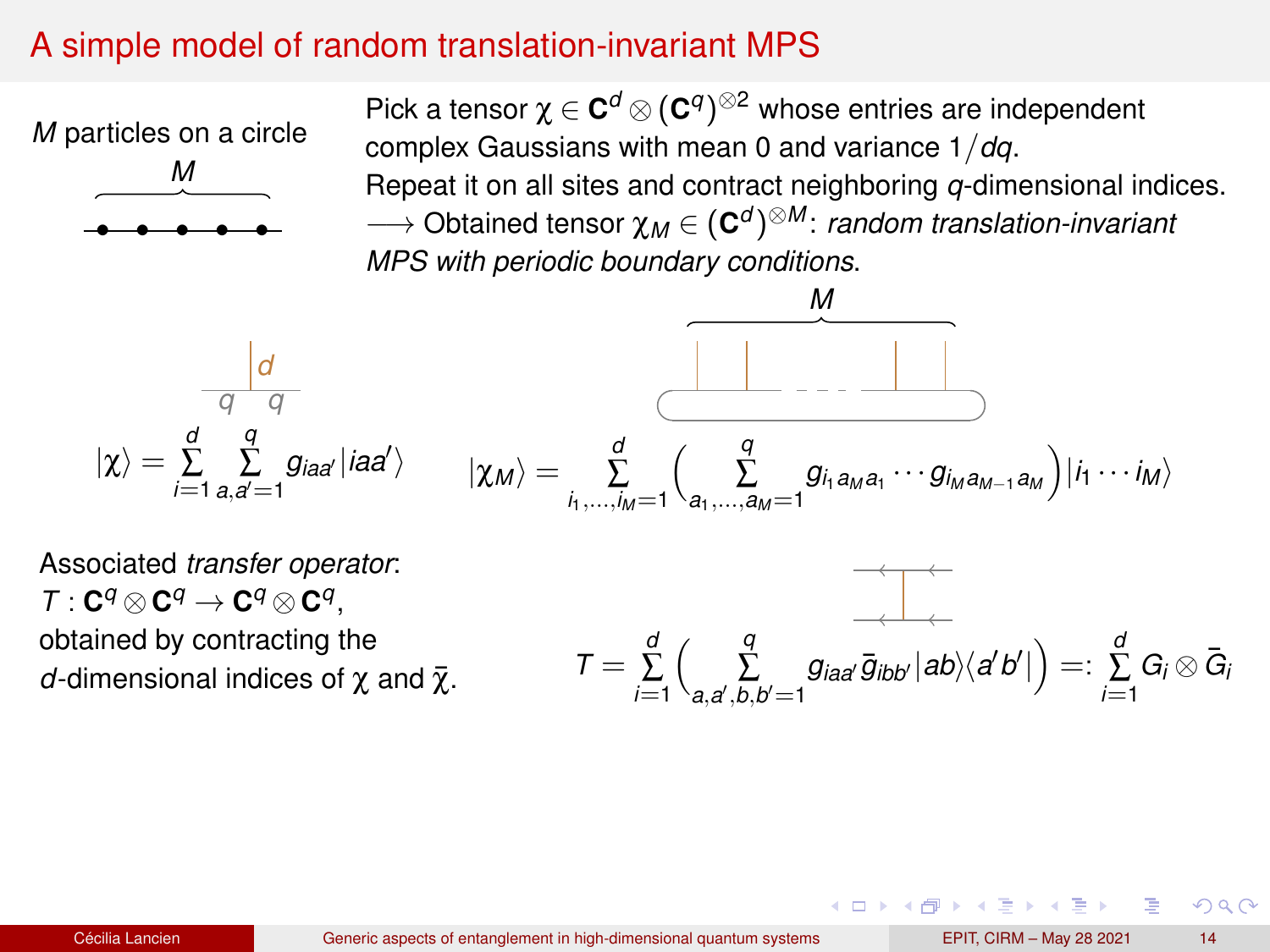## A simple model of random translation-invariant MPS

*M* particles on a circle



Pick a tensor  $\chi \in \mathbf{C}^d \otimes (\mathbf{C}^q)^{\otimes 2}$  whose entries are independent complex Gaussians with mean 0 and variance 1/*dq*. Repeat it on all sites and contract neighboring *q*-dimensional indices. −→ Obtained tensor χ*<sup>M</sup>* ∈ (**C** *d* ) <sup>⊗</sup>*<sup>M</sup>* : *random translation-invariant MPS with periodic boundary conditions*.

$$
M
$$
\n
$$
|\chi\rangle = \sum_{i=1}^{d} \sum_{a,a'=1}^{q} g_{iaa'} |iaa'\rangle
$$
\n
$$
|\chi_{M}\rangle = \sum_{i_{1},...,i_{M}=1}^{d} \left(\sum_{a_{1},...,a_{M}=1}^{q} g_{i_{1}a_{M}a_{1}} \cdots g_{i_{M}a_{M-1}a_{M}}\right) |i_{1} \cdots i_{M}\rangle
$$

Associated *transfer operator*:  $\mathcal{T}: \mathbf{C}^q \otimes \mathbf{C}^q \to \mathbf{C}^q \otimes \mathbf{C}^q,$ obtained by contracting the *d*-dimensional indices of  $\chi$  and  $\bar{\chi}$ .  $T = \sum_{i=1}^d$  $\left(\sum_{a,a',b,b'=1}^q g_{iaa'}\overline{g}_{ibb'}|ab\rangle\langle a'b'|\right) =: \sum_{i=1}^d G_i \otimes \overline{G}_i$ 

**Remark:** The parameter *q* quantifies the amount of bipartite entanglement: Across any bipartite cut preserving the ordering of subsystems,  $\chi_M$  has Schmidt rank at most  $q^2 \ll d^{M/2}.$ Now what about genuinely multipartite entanglement? *area vs volume law*  $\longrightarrow$  If  $q=$  1,  $\chi_{M}$   $=$   $\chi^{\otimes M}$  is separable. But what can we say for  $q\gg$  1?  $\Box \rightarrow \Box \Box \rightarrow \Box \rightarrow \Box \Box \rightarrow \Box \Box$  $2990$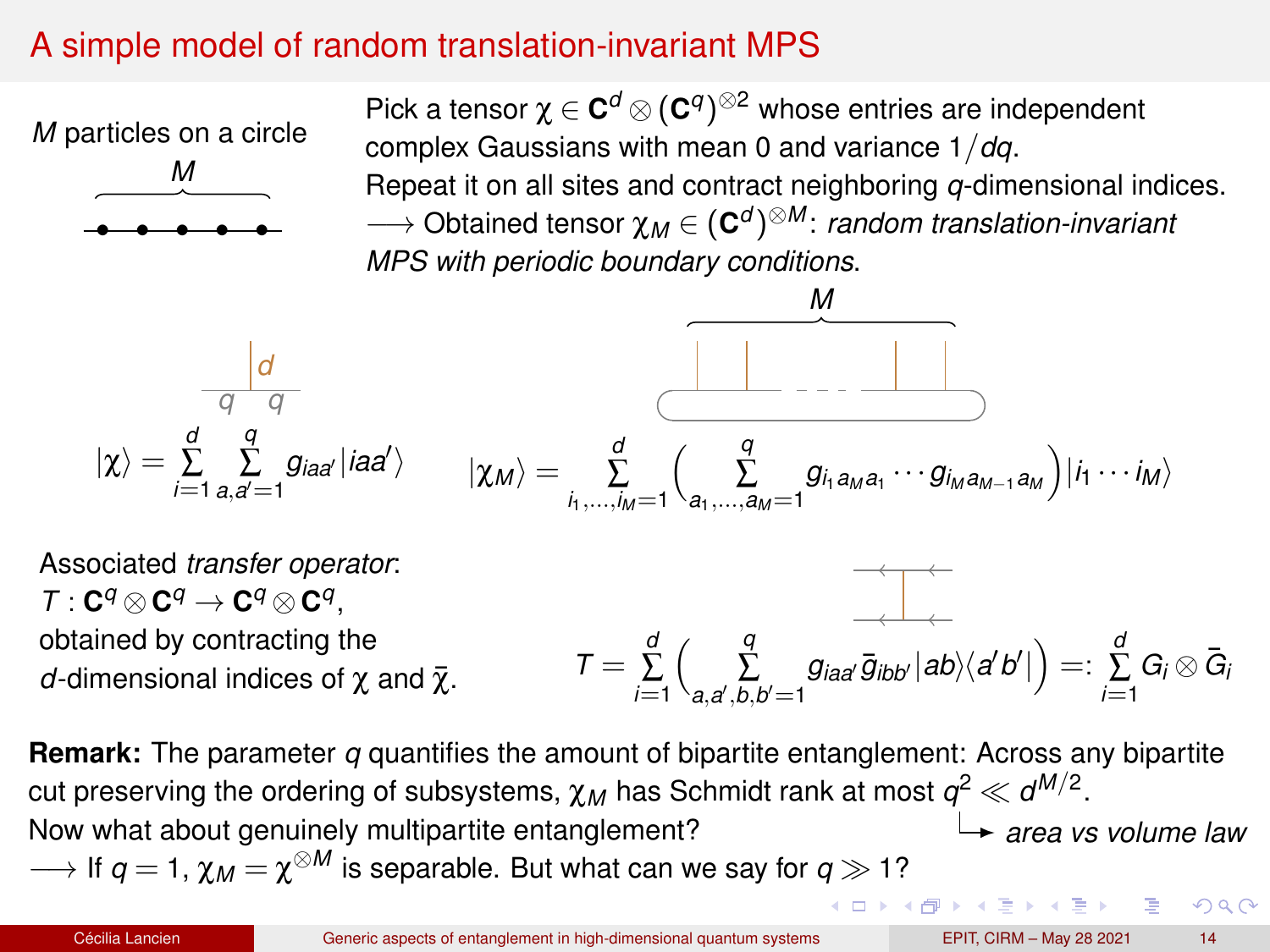# Correlations in an MPS

Let *A*,*B* be 1-site observables, i.e. observables on **C** *d* . **Goal:** Quantify the correlations between the outcomes of *A* and *B*, when performed on 'distant' sites.



イロト (個) (注) (注)

 $299$ 

÷.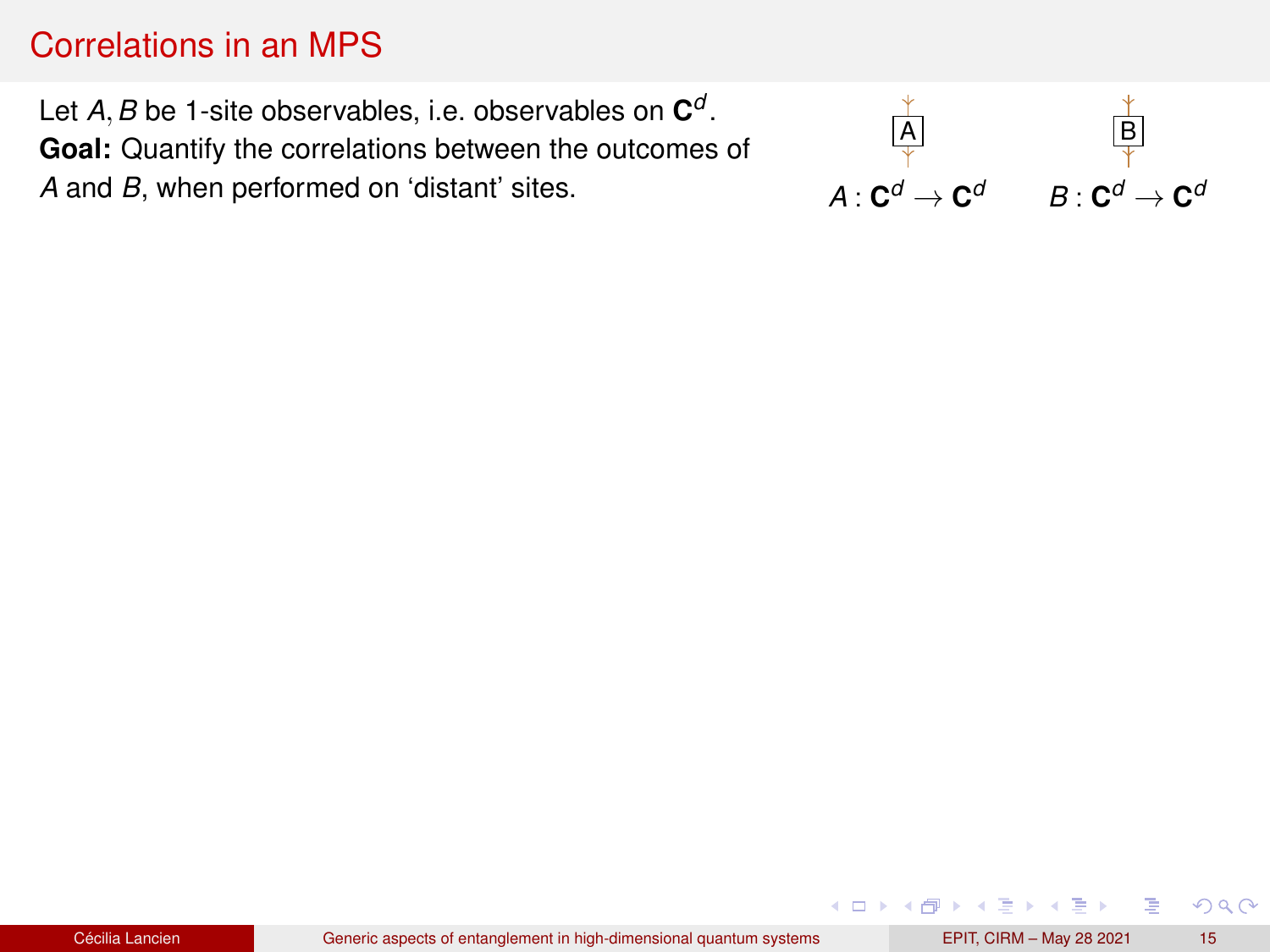## Correlations in an MPS

Let *A*,*B* be 1-site observables, i.e. observables on **C** *d* . **Goal:** Quantify the correlations between the outcomes of *A* and *B*, when performed on 'distant' sites.



.

.

Compute the value on the MPS  $\chi_M$  of the observable  $A_1 \otimes I_k \otimes B_1 \otimes I_{M-k-2}$ , i.e.

$$
\nu_{\chi}(A,B,k):=\frac{\langle \chi_M | A_1 \otimes I_k \otimes B_1 \otimes I_{M-k-2} | \chi_M \rangle}{\langle \chi_M | \chi_M \rangle}
$$

Compare it to the product of the values on  $\chi_M$  of  $A_1 \otimes I_{M-1}$  and  $I_{k+1} \otimes B_1 \otimes I_{M-k-2}$ , i.e.

$$
v_{\chi}(A)v_{\chi}(B):=\frac{\langle \chi_M | A_1 \otimes I_{M-1} | \chi_M \rangle \langle \chi_M | I_{k+1} \otimes B_1 \otimes I_{M-k-2} | \chi_M \rangle}{\langle \chi_M | \chi_M \rangle^2}
$$

*Correlations* in the MPS  $\chi_M$ :  $\gamma_\chi(A, B, k) := |v_\chi(A, B, k) - v_\chi(A)v_\chi(B)|$ .

**Question:** Do we have  $\gamma_\chi(A, B, k) \longrightarrow_{k \ll M \to \infty} 0$ ? And if so, at which speed?



 $\Omega$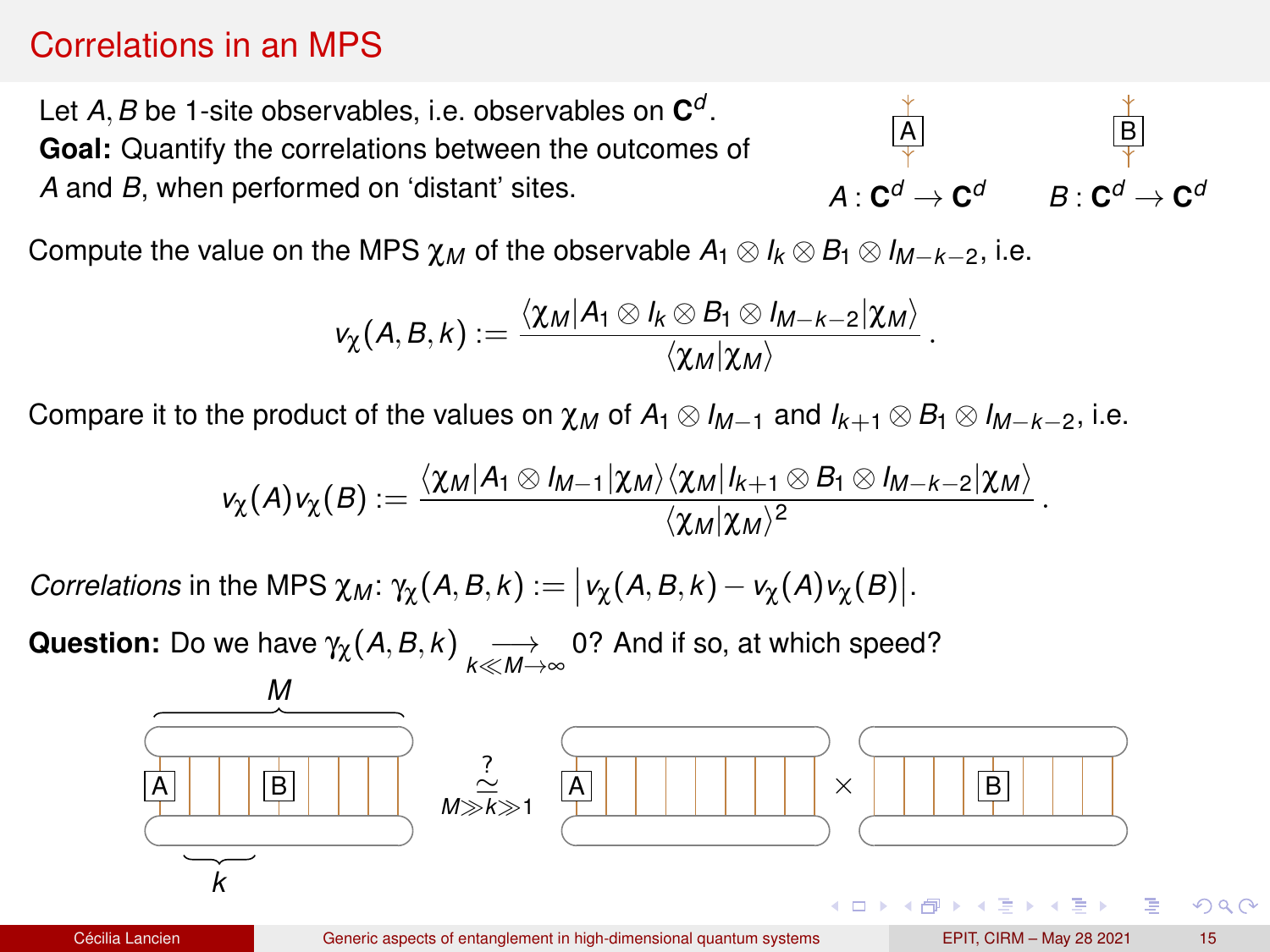## Exponential decay of correlations in random translation-invariant MPS

Clearly, separability implies no correlation between 1-site observables: If  $\chi_{M}=\chi^{\otimes M}$ , then  $\gamma_{\chi}(A,B,k)=0$  for any  $k\leqslant M$  and any observables  $A,B$  on  $\mathbf{C}^{d}.$ 

**Intuition:** In an MPS  $\chi_M$ , the correlations between 1-site observables decay exponentially with the distance separating the sites, i.e. there exist  $C(\chi)$ ,  $\tau(\chi) > 0$  s.t., for any  $k \ll M$  and any observables *A*,*B* on **C** *d* ,

 $\gamma_\chi(A,B,k) \leqslant C(\chi) e^{-\tau(\chi)k} \|A\|_\infty \|B\|_\infty.$ 

*Correlation length* in the MPS  $χ_M$ :  $ξ(χ) := 1/τ(χ)$ .

KOD KARD KED KEL YANG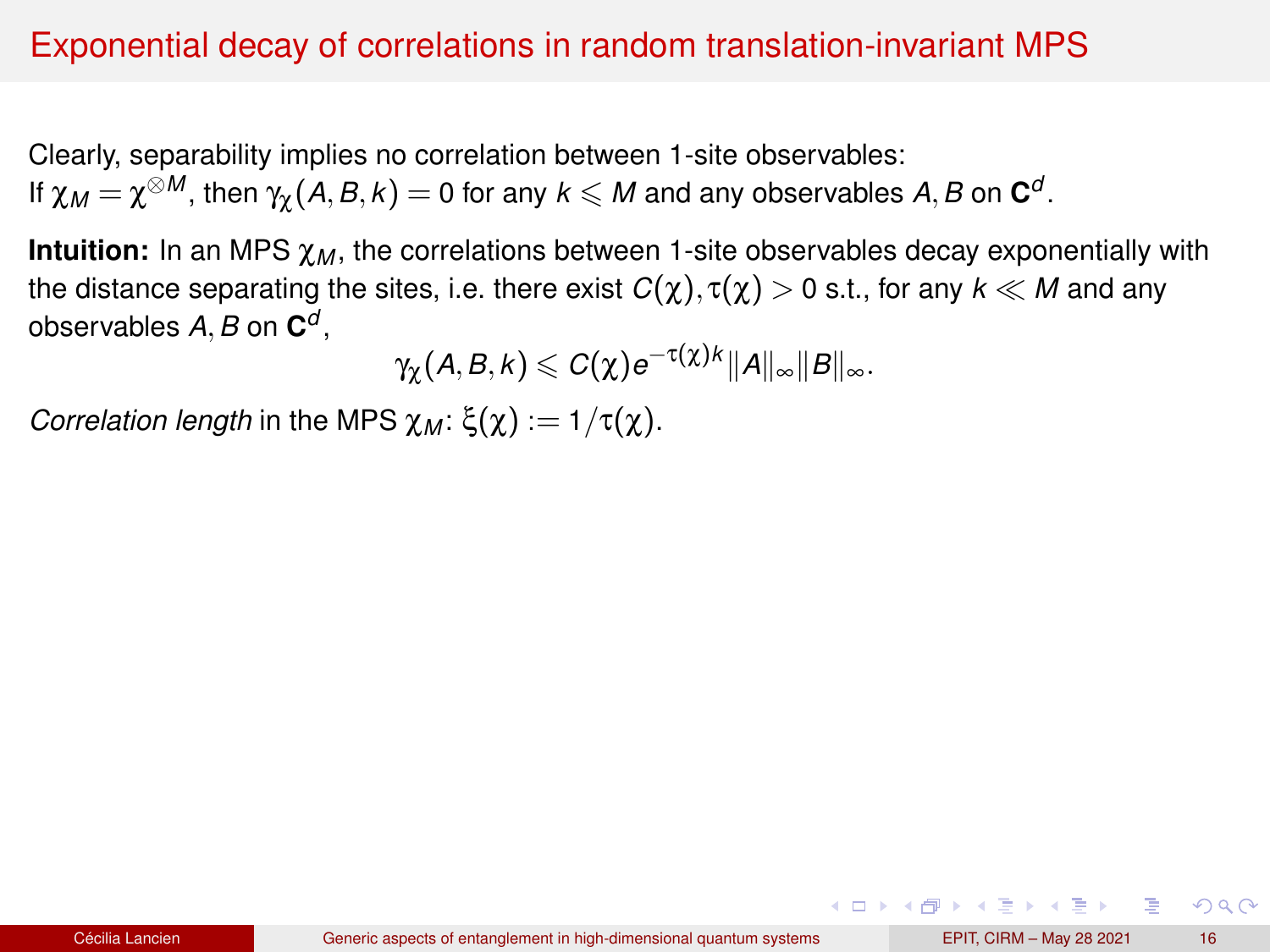## Exponential decay of correlations in random translation-invariant MPS

Clearly, separability implies no correlation between 1-site observables: If  $\chi_{M}=\chi^{\otimes M}$ , then  $\gamma_{\chi}(A,B,k)=0$  for any  $k\leqslant M$  and any observables  $A,B$  on  $\mathbf{C}^{d}.$ 

**Intuition:** In an MPS  $\chi_M$ , the correlations between 1-site observables decay exponentially with the distance separating the sites, i.e. there exist  $C(\chi)$ ,  $\tau(\chi) > 0$  s.t., for any  $k \ll M$  and any observables *A*,*B* on **C** *d* ,

$$
\gamma_{\chi}(A,B,k)\leqslant C(\chi)e^{-\tau(\chi)k}\|A\|_{\infty}\|B\|_{\infty}.
$$

*Correlation length* in the MPS  $χ_M$ :  $ξ(χ) := 1/τ(χ)$ .

Theorem [Typical correlation length of a random MPS (Lancien/Pérez-García)]

There exist constants  $C, c_0 > 0$  s.t., for  $\chi_M \in (\mathbf{C}^d)^{\otimes M}$  a random translation-invariant MPS,

$$
\mathbf{P}\left(\xi(\chi)\leqslant \frac{C}{\log d}\right)\geqslant 1-e^{-c_0q}.
$$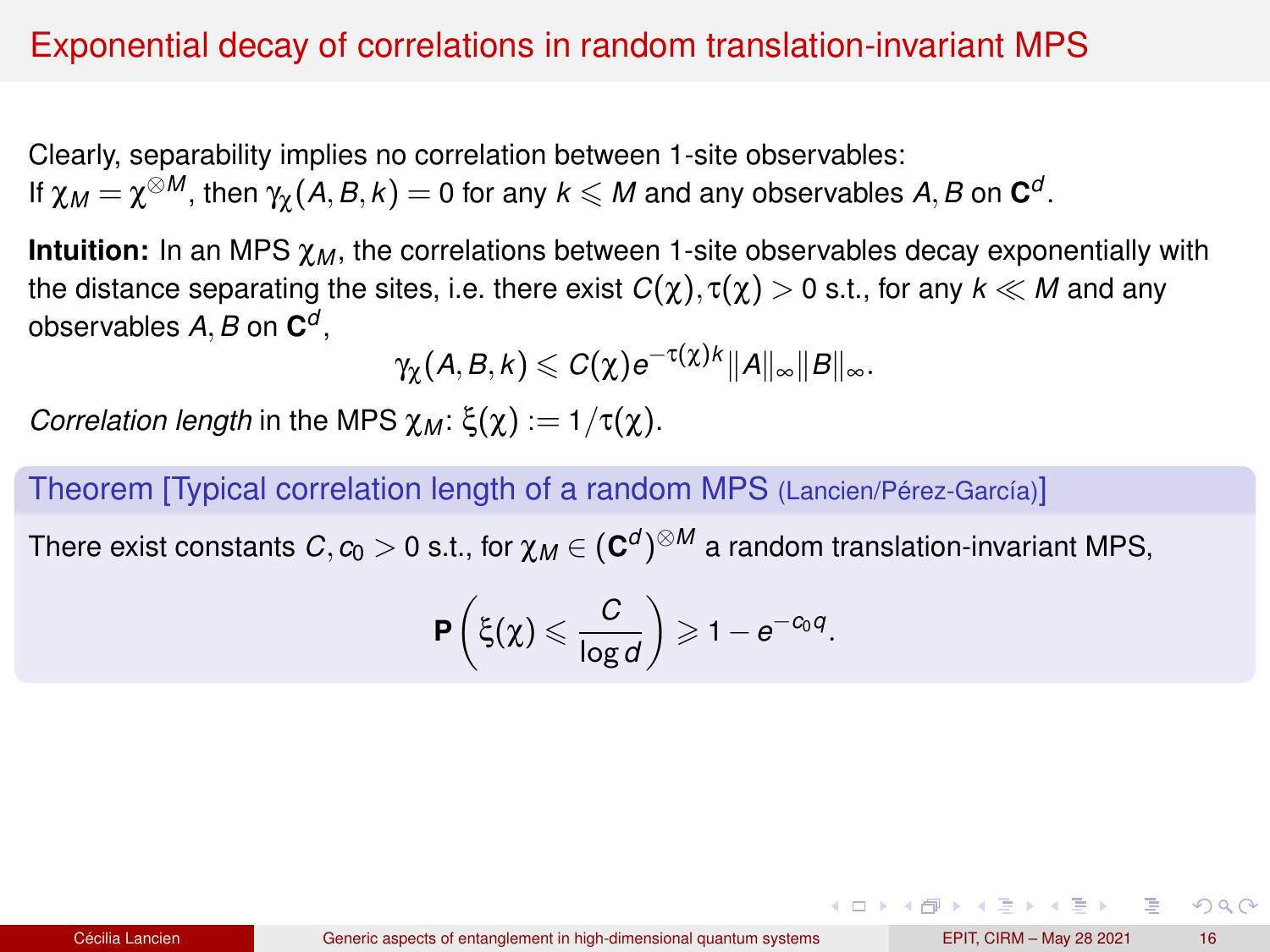# Exponential decay of correlations in random translation-invariant MPS

Clearly, separability implies no correlation between 1-site observables: If  $\chi_{M}=\chi^{\otimes M}$ , then  $\gamma_{\chi}(A,B,k)=0$  for any  $k\leqslant M$  and any observables  $A,B$  on  $\mathbf{C}^{d}.$ 

**Intuition:** In an MPS  $\chi_M$ , the correlations between 1-site observables decay exponentially with the distance separating the sites, i.e. there exist  $C(\chi)$ ,  $\tau(\chi) > 0$  s.t., for any  $k \ll M$  and any observables *A*,*B* on **C** *d* ,

$$
\gamma_{\chi}(A,B,k)\leqslant C(\chi)e^{-\tau(\chi)k}\|A\|_{\infty}\|B\|_{\infty}.
$$

*Correlation length* in the MPS  $χ_M$ :  $ξ(χ) := 1/τ(χ)$ .

Theorem [Typical correlation length of a random MPS (Lancien/Pérez-García)]

There exist constants  $C, c_0 > 0$  s.t., for  $\chi_M \in (\mathbf{C}^d)^{\otimes M}$  a random translation-invariant MPS,

$$
\mathbf{P}\left(\xi(\chi)\leqslant \frac{C}{\log d}\right)\geqslant 1-e^{-C_0q}.
$$

*Proof idea:* Let  $\lambda_1(T)$ ,  $\lambda_2(T)$  be the two largest eigenvalues of the transfer operator T and set  $\epsilon(T):=|\lambda_2(\mathcal{T})|/|\lambda_1(\mathcal{T})|.$  Then,  $\gamma_\chi(A,B,k)\leqslant C(\mathcal{T})\epsilon(\mathcal{T})^k\|A\|_\infty\|B\|_\infty.$  So  $\xi(\chi)=1/|\log\epsilon(\mathcal{T})|.$ We can then prove that  $\mathbf{P}\left(|\lambda_1(T)| \geqslant 1-\frac{C}{\sqrt{2}}\right)$  $\frac{c}{d}$  and  $|\lambda_2(\mathcal{T})| \leqslant \frac{C}{\sqrt{d}}$  $\left(\frac{c}{d}\right) \geqslant 1-e^{-c_0q}.$  $\overleftrightarrow{\phantom{\text{m}}\,}$  spectral analysis for a non-normal random matrix with tensor product structure

 $2Q$ 

 $(0 \times 40 \times 40)$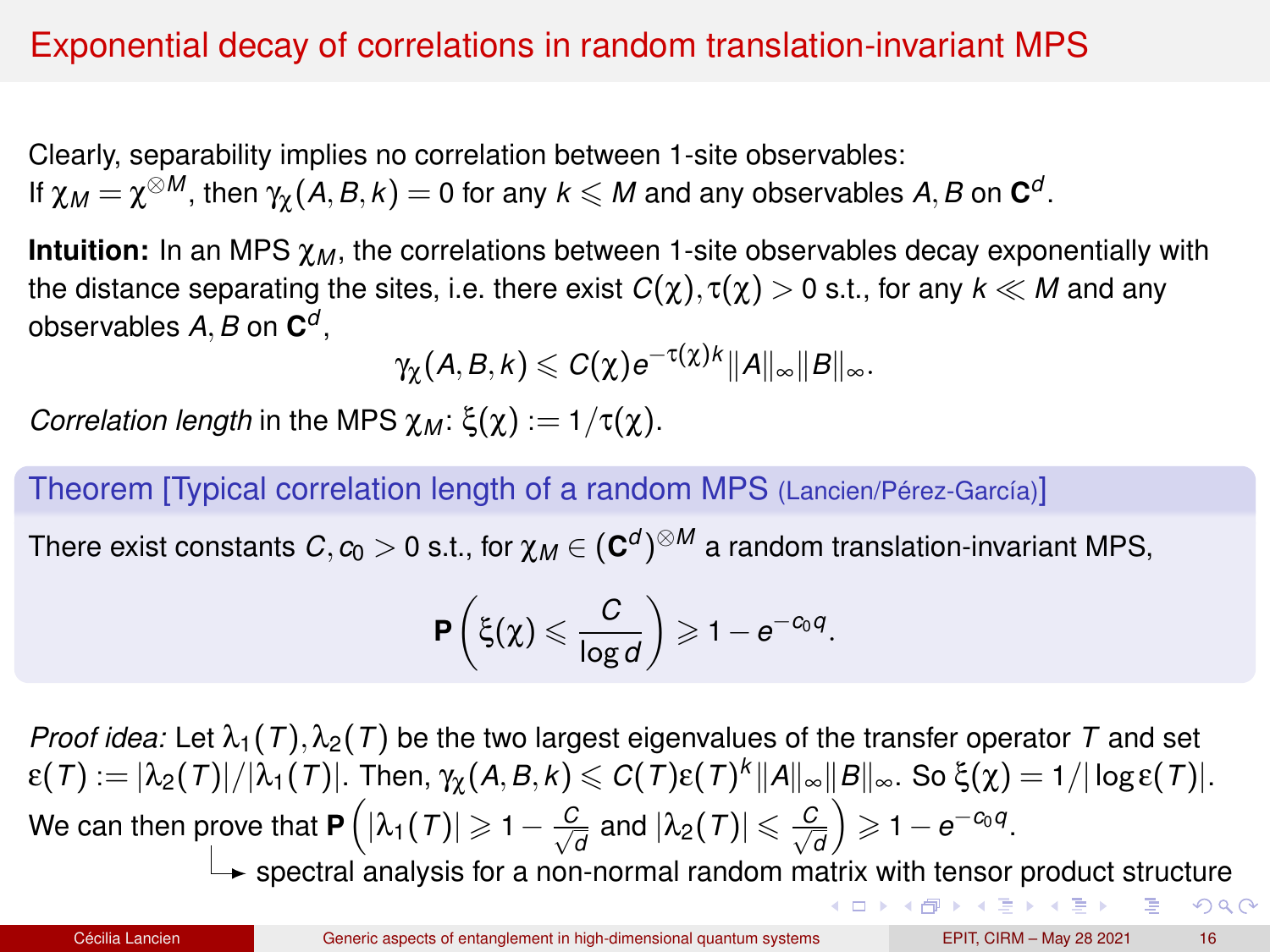- <span id="page-36-0"></span>The amount of correlations in a random MPS is generically small. Is it also the case for the amount of multipartite entanglement?
	- $\rightarrow$  Can we estimate the GME of a random MPS? Work in progress with I. Nechita...
- What about more complicated models of random MPS, where the random 1-site tensor has some symmetries?
- Can the generic amount of correlations and multipartite entanglement be computed in TNS with a more complicated geometry? Typically small correlation length can be proven for random TNS on a 2-dimensional regular lattice (Lancien/Pérez-García), but everything else remains essentially open.

 $QQ$ 

4 ロ ト 4 何 ト 4 ヨ ト 4 ヨ ト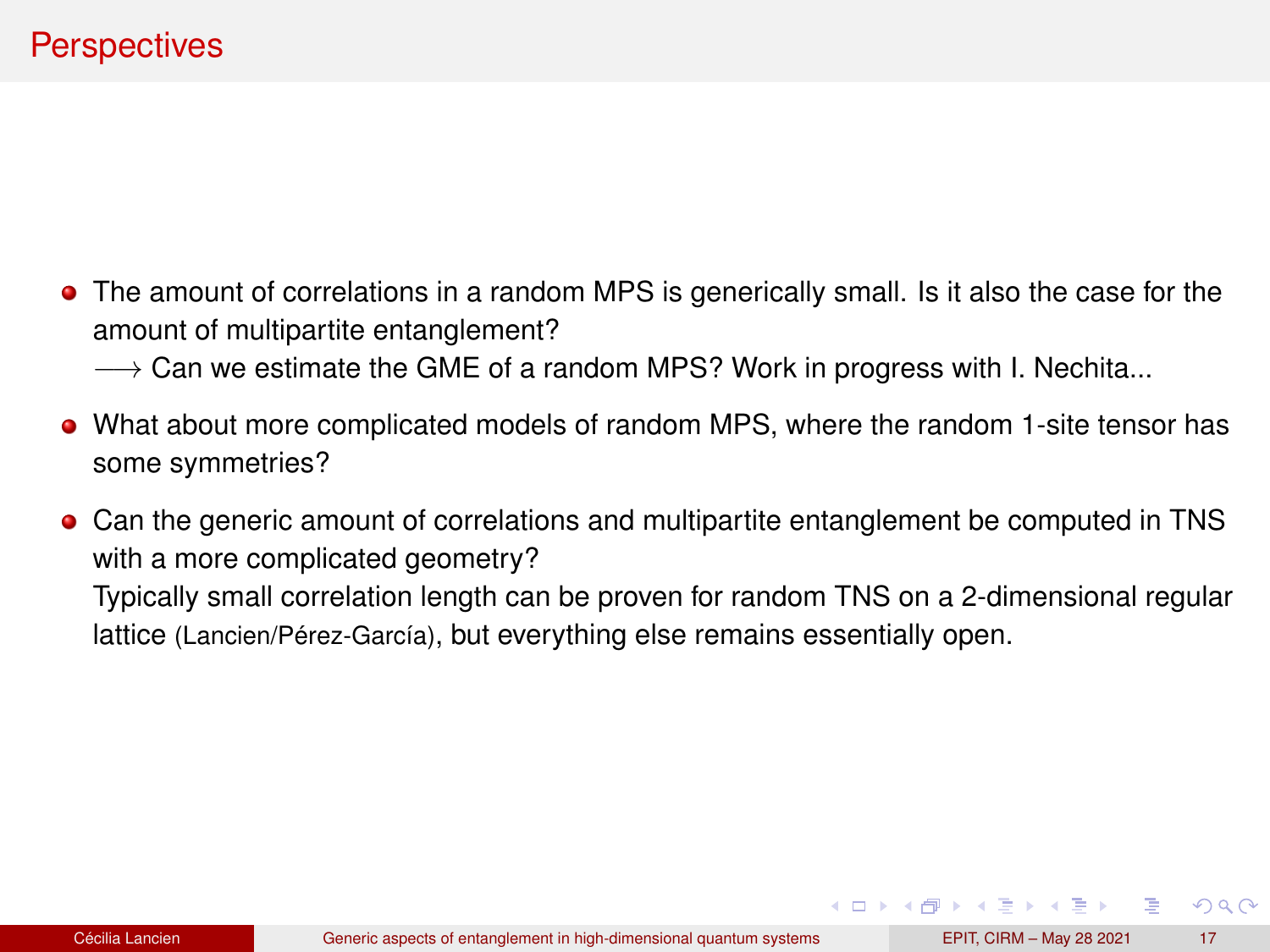<span id="page-37-0"></span>

<sup>2</sup> [Quantifying the typical amount of entanglement/correlations in multipartite pure states](#page-10-0)

3 [Typical strength of entanglement criteria for bipartite mixed states](#page-37-0)

 $299$ 

重

**K ロ ▶ K 御 ▶ K ヨ ▶ K ヨ ▶**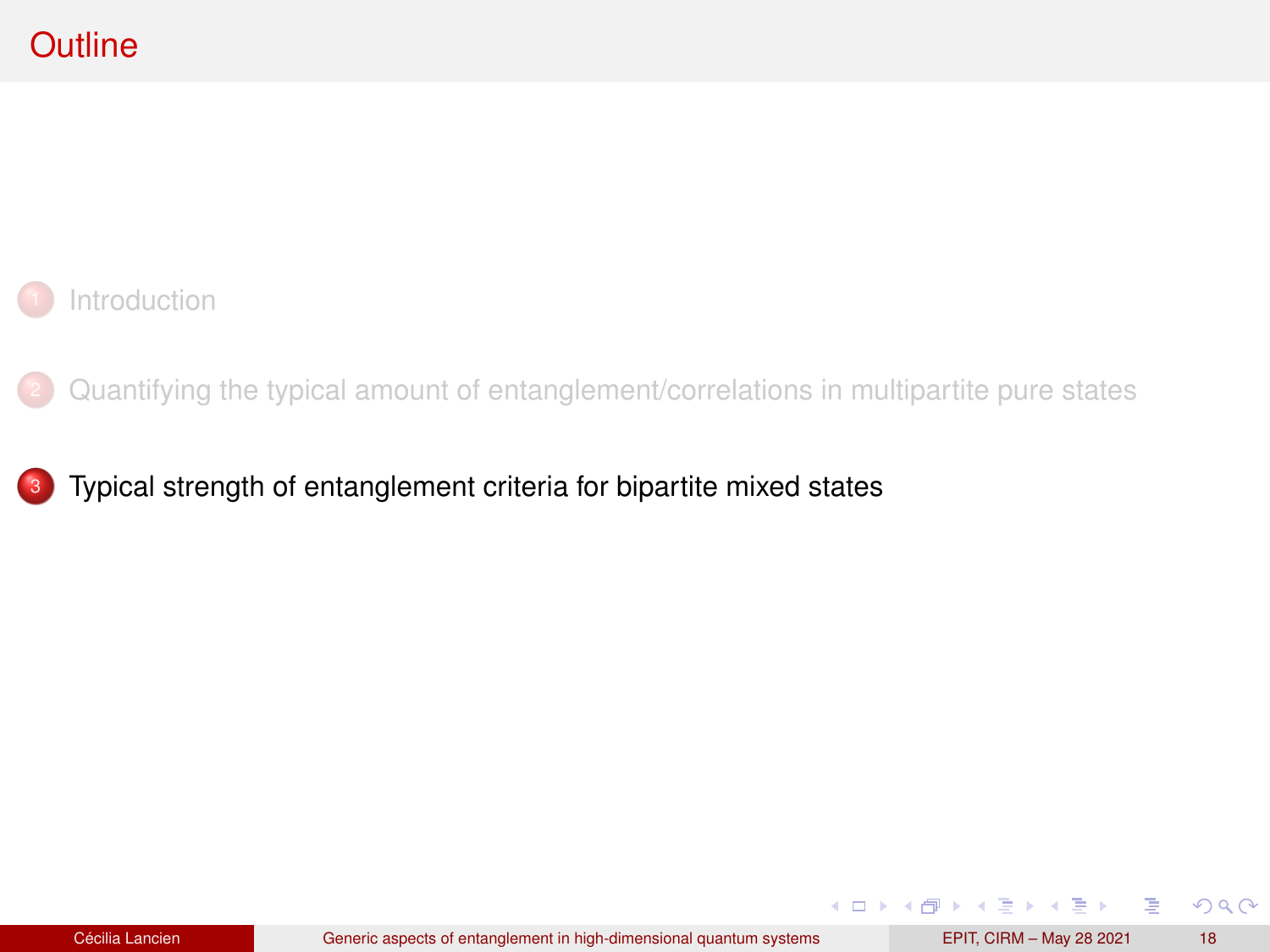# <span id="page-38-0"></span>**Outline**

**[Introduction](#page-1-0)** 

- <sup>2</sup> [Quantifying the typical amount of entanglement/correlations in multipartite pure states](#page-10-0)
	- [Typical amount of entanglement in uniformly distributed multipartite pure states](#page-11-0)
	- [What about more 'physically relevant' multipartite pure states?](#page-24-0)

[Typical strength of entanglement criteria for bipartite mixed states](#page-37-0)

- [Entanglement detection of bipartite states](#page-38-0)
- $\bullet$ [Estimating the 'size' of sets of states in high-dimensional bipartite systems](#page-47-0)
- [Typical properties of random high-dimensional bipartite states](#page-51-0)  $\bullet$

 $\Omega$ 

イロト イ押ト イヨト イヨト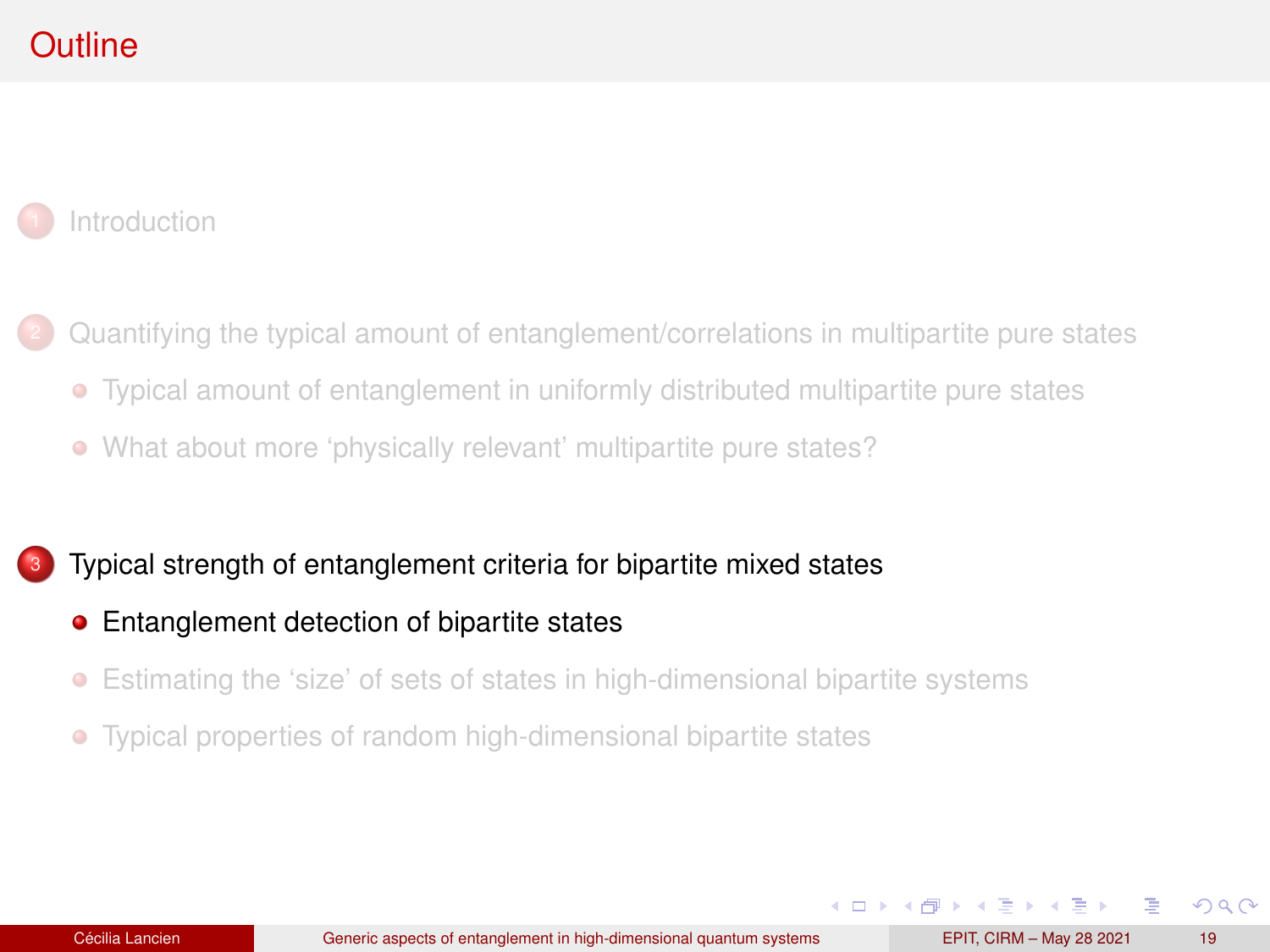**Known:** The problem of deciding whether a given multipartite quantum state is entangled or separable (and even just approximate versions of it) is in general computationally hard (Gharibian).  $\rightarrow$  Solution in practice: Look for necessary conditions to separability, which are easier to check than separability itself, aka *entanglement criteria*.

 $2Q$ 

K ロ ▶ K 御 ▶ K ヨ ▶ K ヨ ▶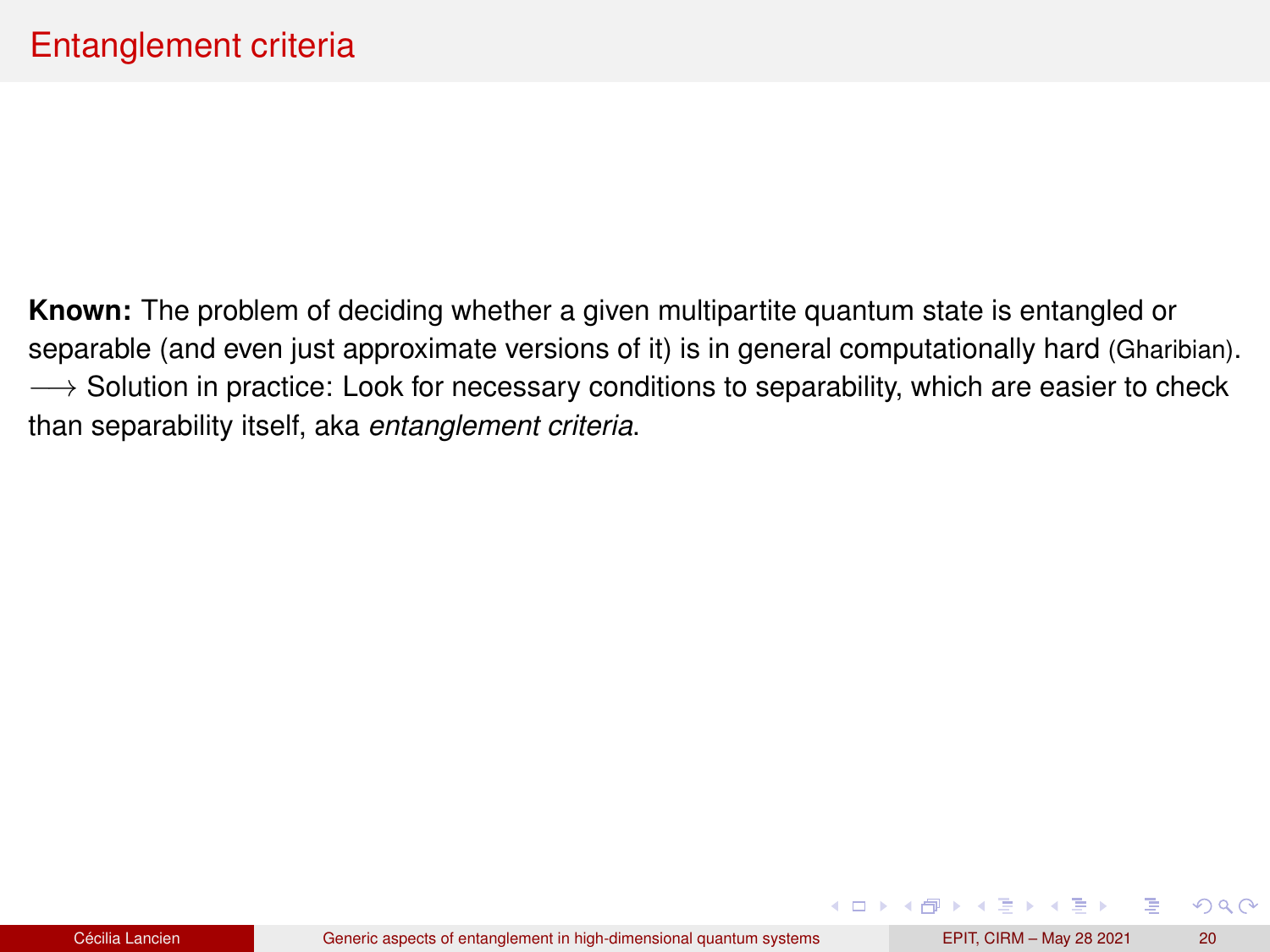**Known:** The problem of deciding whether a given multipartite quantum state is entangled or separable (and even just approximate versions of it) is in general computationally hard (Gharibian).  $\rightarrow$  Solution in practice: Look for necessary conditions to separability, which are easier to check than separability itself, aka *entanglement criteria*.

Here, we focus on the bipartite case. And we look at two such necessary conditions to separability, which can be efficiently checked and are thus widely used in practice:

- being *positive under partial transposition (PPT)*,
- being *k -extendible*.

 $2Q$ 

 $\mathbf{A} \cap \mathbf{B} \rightarrow \mathbf{A} \oplus \mathbf{B} \rightarrow \mathbf{A} \oplus \mathbf{B} \rightarrow \mathbf{A} \oplus \mathbf{B}$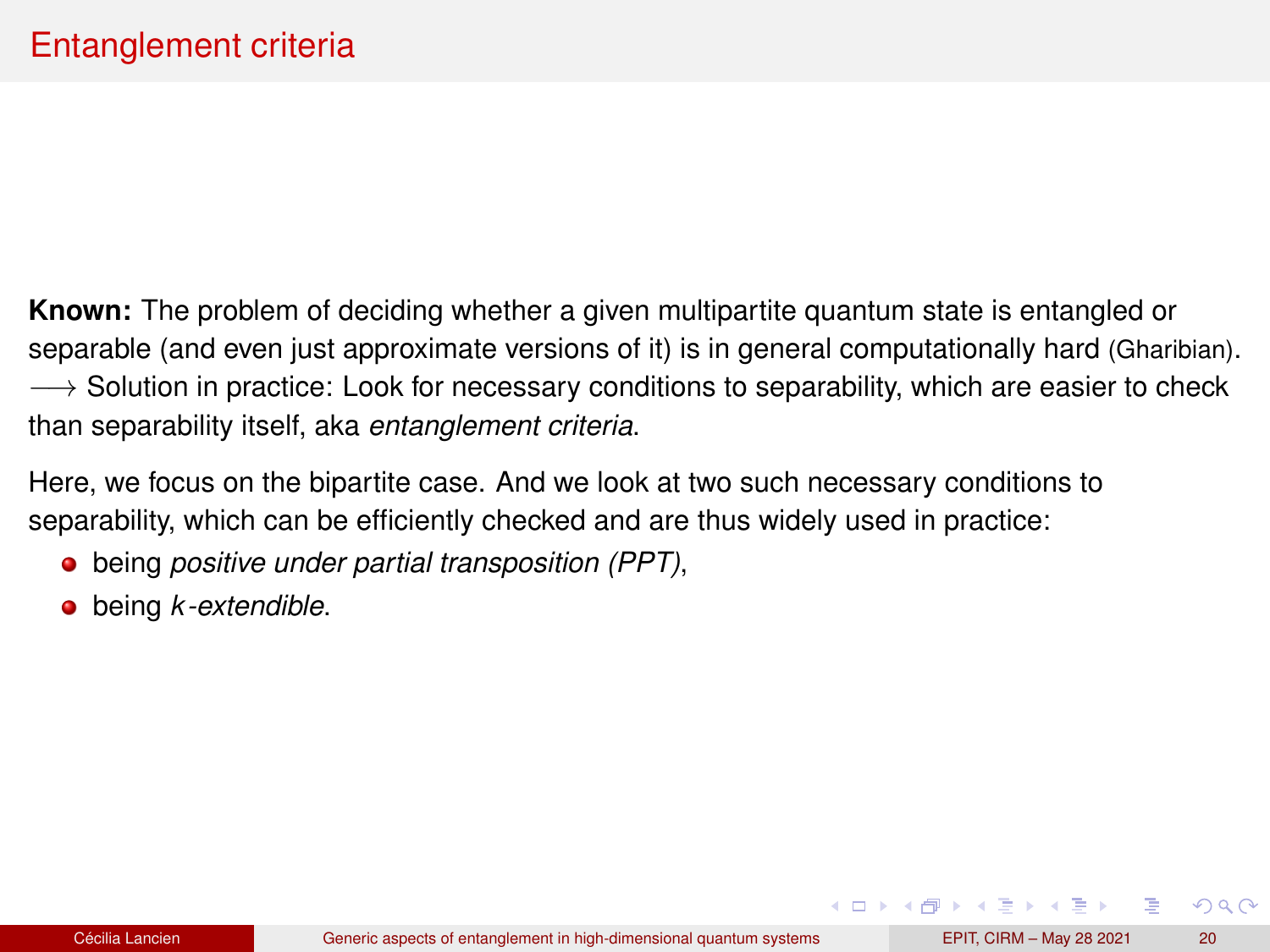# The PPT criterion

### Definition [Partial transposition]

The *partial transposition* (on B) of a state  $\rho_{AB}$  on  $A \otimes B$  is defined as

```
\Gamma_{AB}(\rho_{AB}) := I_A \otimes T_B(\rho_{AB}),
```
where *I* denotes the identity map and *T* denotes the transposition map.

#### Theorem [Necessary condition to separability (Peres)]

On a bipartite Hilbert space  $A \otimes B$ , if a state is separable, then it is positive under partial transposition (PPT).

#### **Remarks:**

- **•** This is obvious since  $\Gamma_{AB}(\sigma_A \otimes \tau_B) = \sigma_A \otimes \Gamma_B(\tau_B)$ .
- NSC for separability on **C** <sup>2</sup> ⊗**C** <sup>2</sup> or **C** <sup>2</sup> ⊗**C** 3 (Horodecki's). In higher dimensions, there exist PPT entangled states.
- Special instance in the class of separability relaxations built on: ρ*AB* is separable iff for any positive map Λ*B*, *Id<sup>A</sup>* ⊗Λ*<sup>B</sup>* (ρ*AB*) is positive (Horodecki's).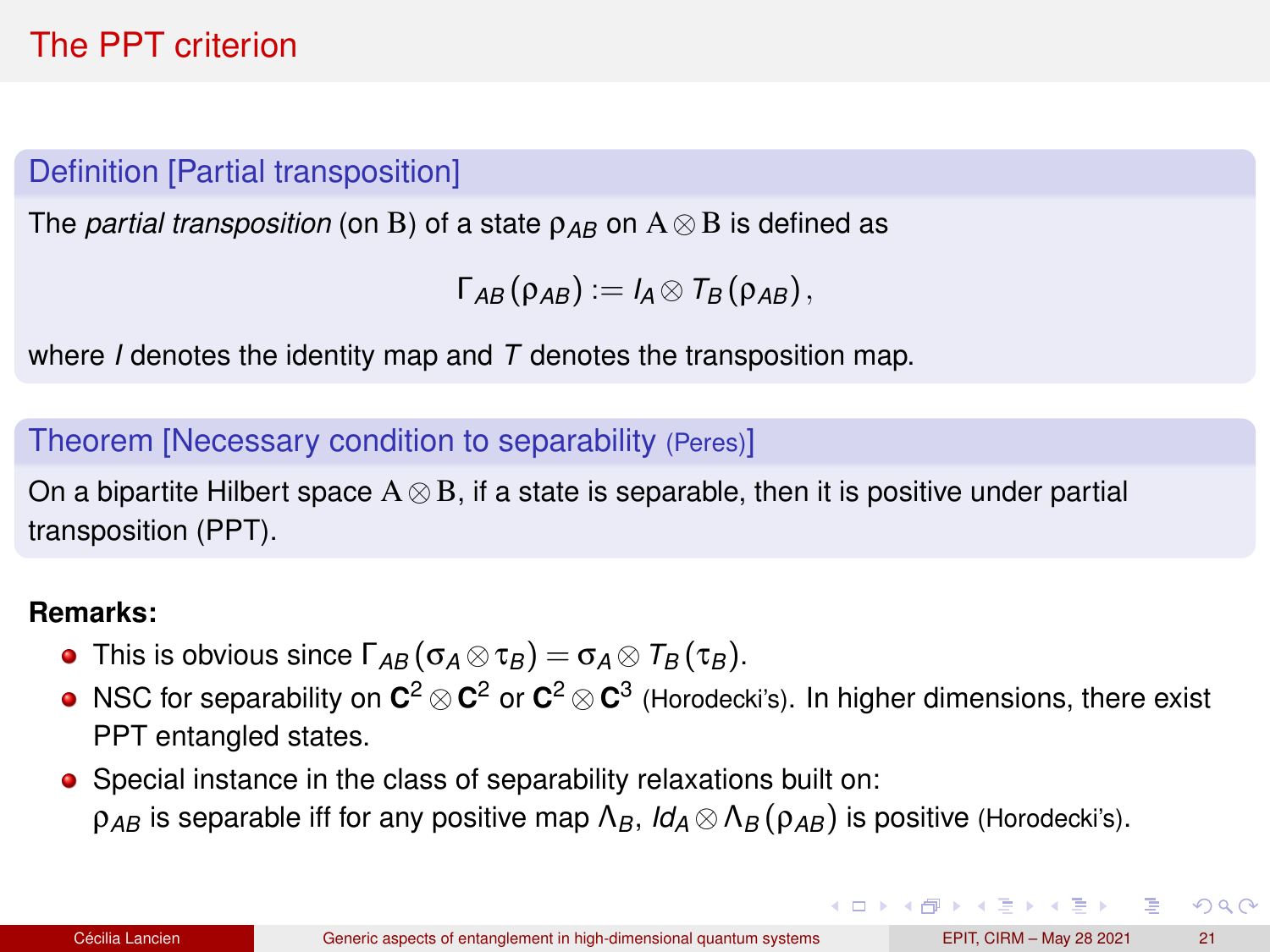### Definition [*k*-extendibility]

Let  $k\geqslant$  2. A state  $\rho_{AB}$  on  $\mathrm{A}\otimes\mathrm{B}$  is  $k$ -extendible (w.r.t.  $\mathrm{B})$  if there exists a state  $\rho_{AB^k}$  on  $\mathrm{A}\otimes\mathrm{B}^{\otimes k}$ which is invariant under any permutation of the B subsystems and s.t.  $\rho_{AB} = Tr_{\text{R}^{k-1}}[\rho_{AB^k}]$ .

Theorem [Necessary and sufficient condition to separability (Doherty/Parrilo/Spedalieri)]

On a bipartite Hilbert space  $A \otimes B$ , a state is separable iff it is *k*-extendible for all  $k \ge 2$ .

#### **Remarks:**

- $``\mathsf{p}_{AB}$  separable  $\Rightarrow$   $\mathsf{p}_{AB}$  *k*-extendible for all *k*" is obvious since  $\mathsf{\sigma}_A\otimes\mathsf{\tau}_B=\mathsf{Tr}_{\mathsf{B}^{k-1}}[\mathsf{\sigma}_A\otimes\mathsf{\tau}_B^{\otimes k}].$
- $\bullet$  " $\rho_{AB}$  *k*-extendible for all  $k \Rightarrow \rho_{AB}$  separable" relies on the *quantum de Finetti theorem* (Christandl/König/Mitchison/Renner).
- $\rho_{AB}$  *k*-extendible  $\Rightarrow$   $\rho_{AB}$  *k'*-extendible for all  $k'$   $\leqslant$   $k.$

 $\rightarrow$  Hierarchy of NC for separability, which an entangled state is guaranteed to stop passing at some point (but one cannot tell when a priori).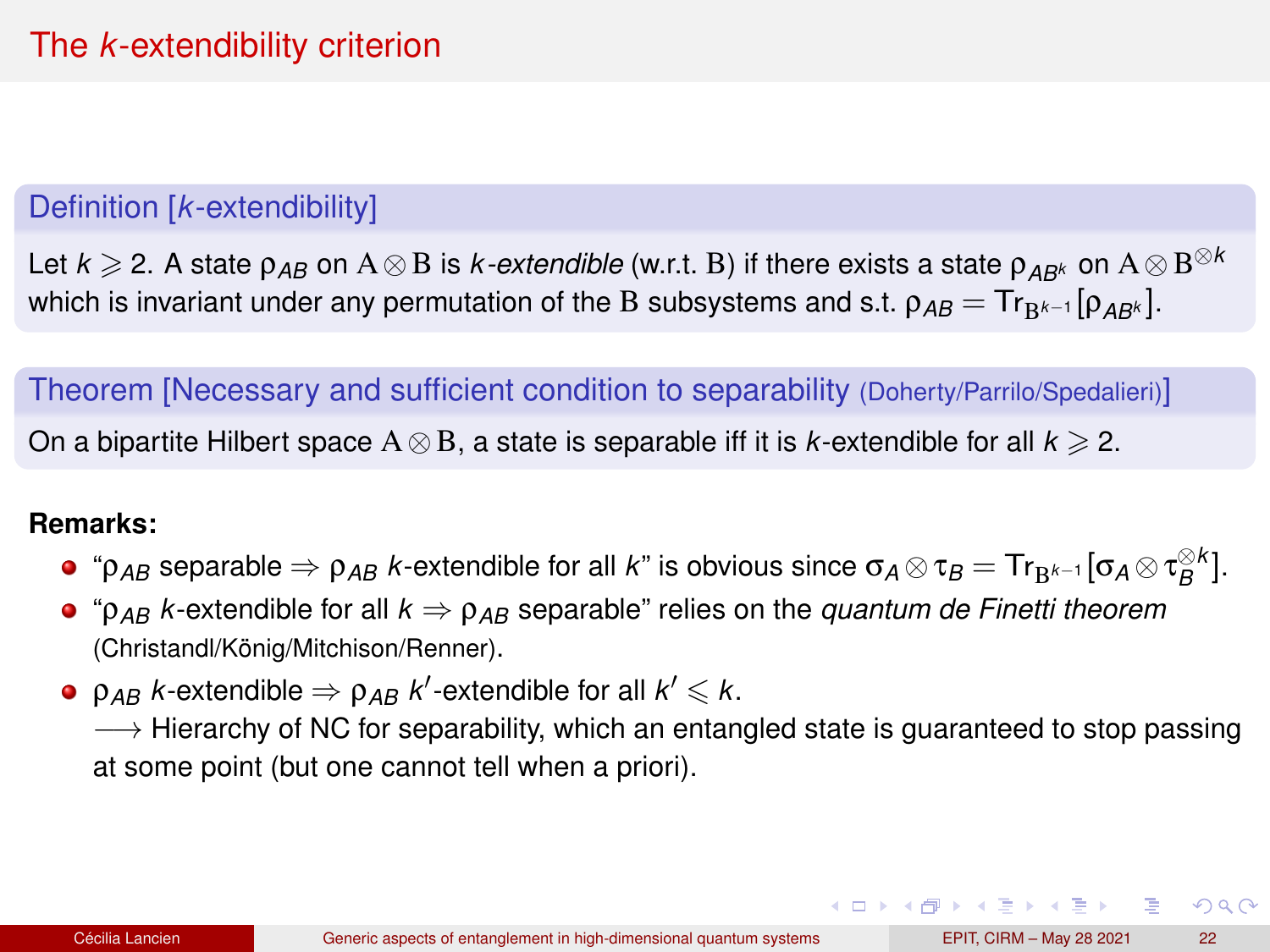## Quantifying the strength of separability relaxations

**Problem:** When relaxing the separability constraint to one which is easier to check, how 'rough' is the approximation?

 $299$ 

÷.

**K ロ ▶ K 御 ▶ K ヨ ▶ K ヨ ▶**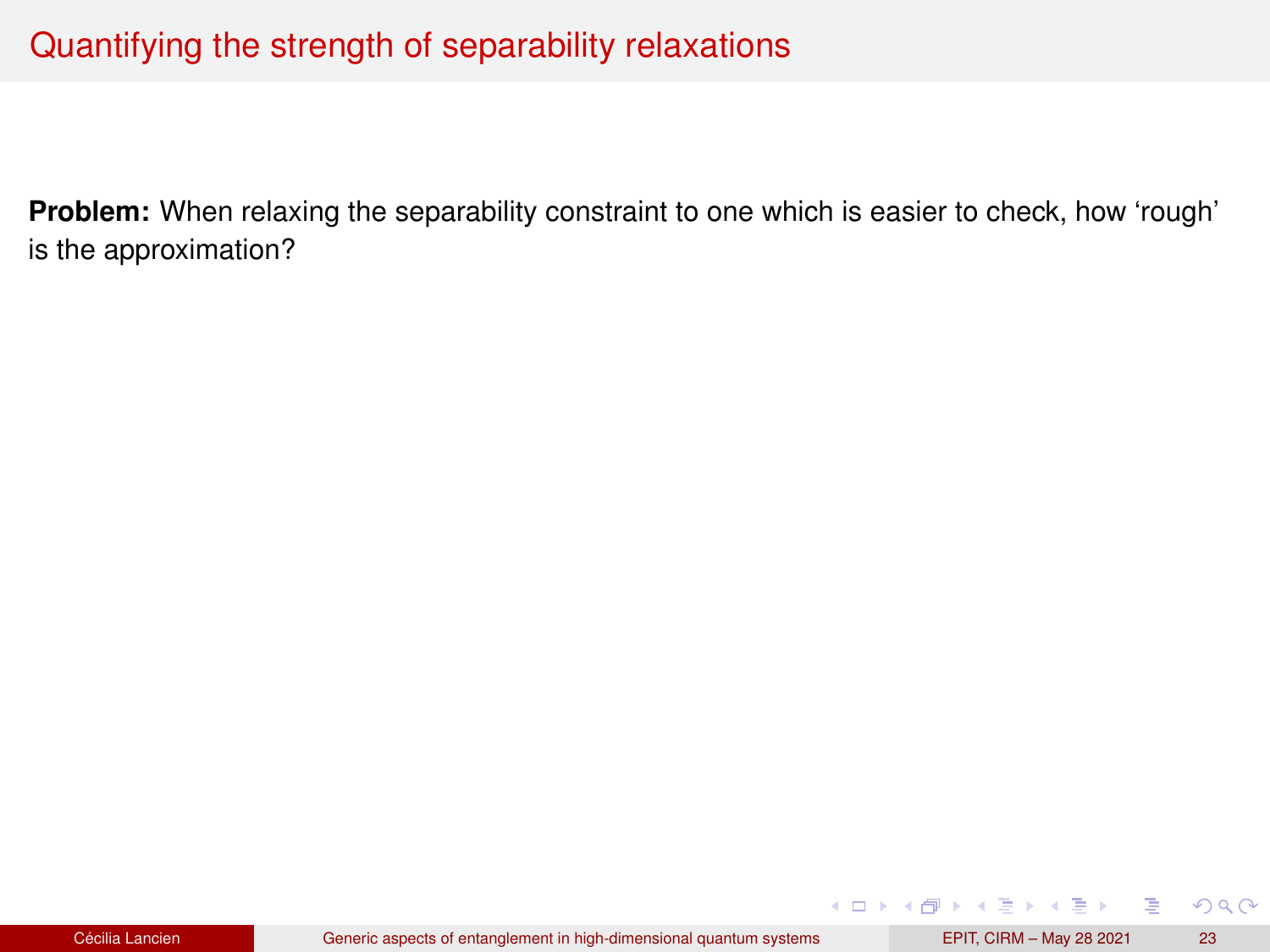**Problem:** When relaxing the separability constraint to one which is easier to check, how 'rough' is the approximation?

**Known:** There exist states which are PPT or *k*-extendible, and nevertheless 'very' entangled (i.e. far away from the set of separable states in some standard or operational distance measure).  $\rightarrow$  Instead of looking at worst case scenarios, can we say something stronger about average/typical behaviors?

Hope: Implications regarding average case complexity of checking separability...?

 $\Omega$ 

 $\mathbf{A} \cap \mathbf{B} \rightarrow \mathbf{A} \oplus \mathbf{B} \rightarrow \mathbf{A} \oplus \mathbf{B} \rightarrow \mathbf{A} \oplus \mathbf{B}$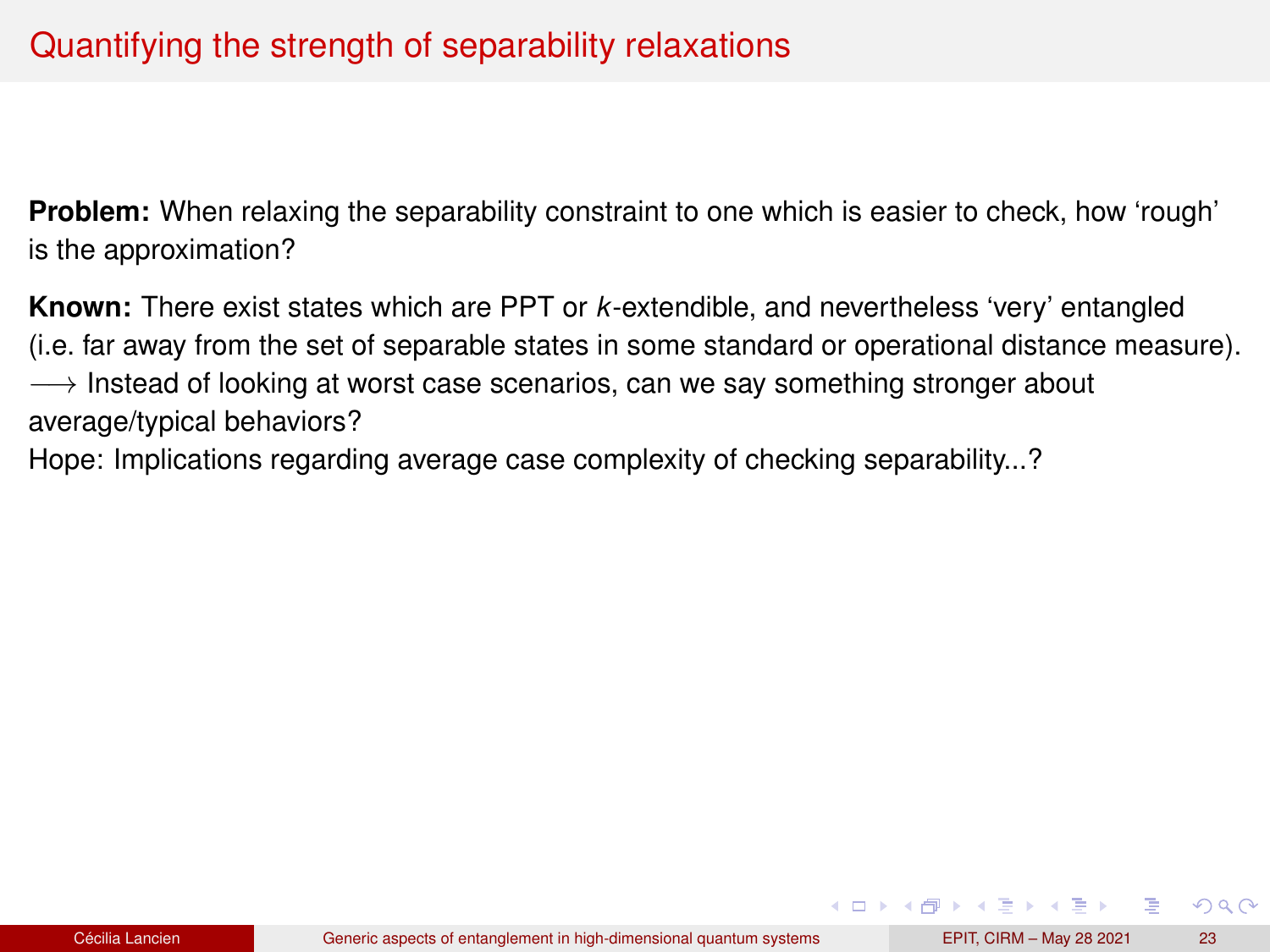<span id="page-45-0"></span>**Problem:** When relaxing the separability constraint to one which is easier to check, how 'rough' is the approximation?

**Known:** There exist states which are PPT or *k*-extendible, and nevertheless 'very' entangled (i.e. far away from the set of separable states in some standard or operational distance measure).  $\rightarrow$  Instead of looking at worst case scenarios, can we say something stronger about average/typical behaviors?

Hope: Implications regarding average case complexity of checking separability...?

#### **Two possible quantitative strategies:**

- Estimate the size of the set of states, either satisfying a given entanglement criterion or being indeed separable.
	- $\rightarrow$  Information on how much bigger than the separable set the relaxed set is.
- Characterize when certain random states are with high probability, either violating a given entanglement criterion or indeed entangled.
	- $\rightarrow$  Information on how powerful the separability test is to detect entanglement.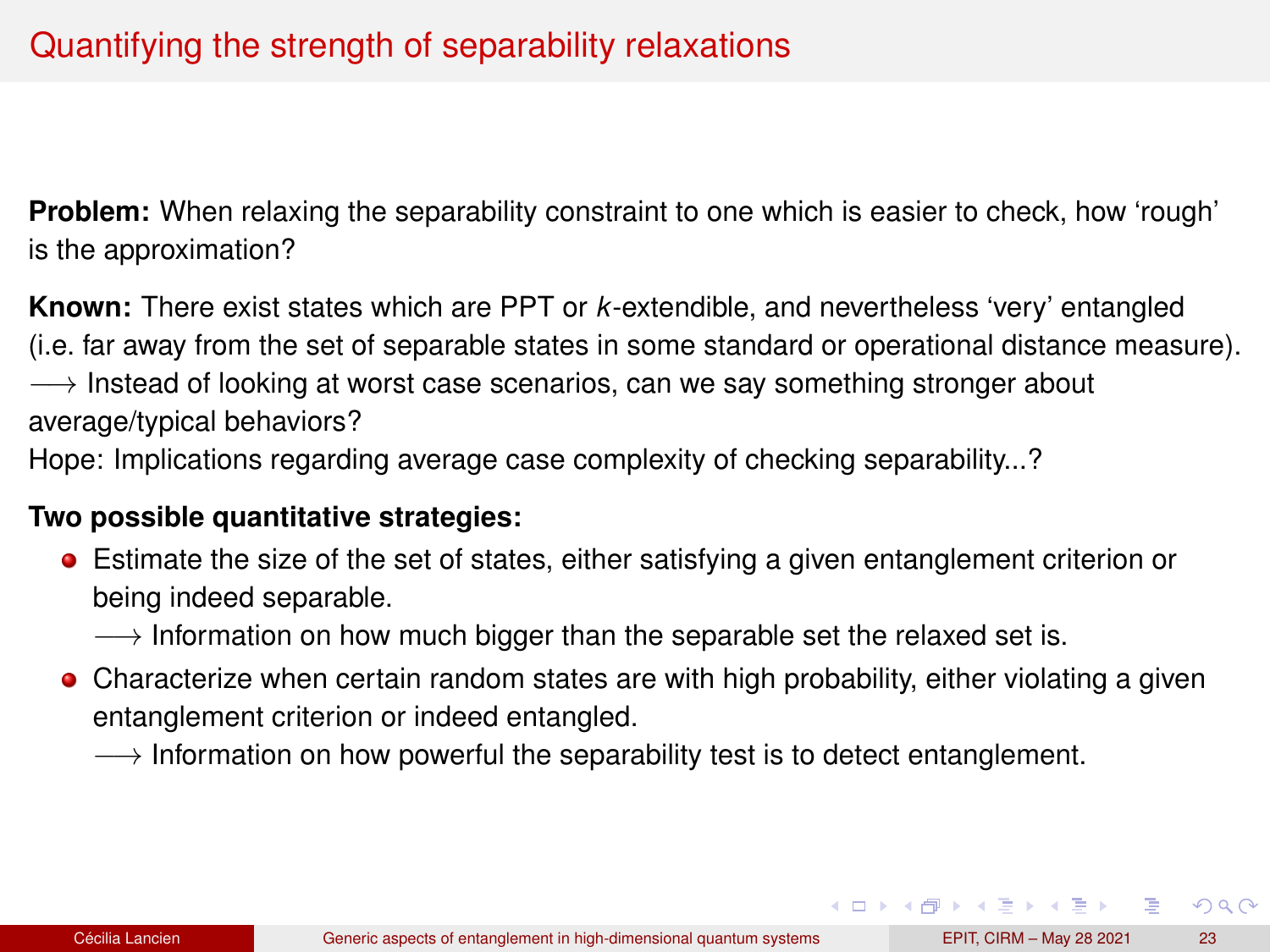# <span id="page-46-0"></span>Interlude: asymptotic spectrum of GUE and Wishart matrices

### Definitions [Gaussian Unitary Ensemble and Wishart matrices]

- *G* is an  $n \times n$  *GUE matrix* if  $G = (H + H^*)/\sqrt{2}$  with *H* an  $n \times n$  matrix whose entries are independent complex Gaussians with mean 0 and variance 1.
- *W* is an (*n*,*s*)-*Wishart matrix* if *W* = *HH*<sup>∗</sup> with *H* an *n*×*s* matrix whose entries are independent complex Gaussians with mean 0 and variance 1.



**Fact:** For any Hermitian matrix  $M$  on  $\mathbf{C}^n$ , denote by  $\mu_M := \frac{1}{n}$  $\sum_{i=1}^n \delta_{\lambda_i(M)}$  its spectral distribution.

- $(G_n)_{n\in\mathbf{N}}$  sequence of  $n\times n$  GUE matrices:  $(\mu_{G_n/\sqrt{n}})_{n\in\mathbf{N}}$  converges strongly to  $\mu_{SC(0,1)}$ .
- $(W_n)_{n\in{\bf N}}$  sequence of  $(n,\lambda n)$ -Wishart matrices:  $(\mu_{W_n/\lambda n})_{n\in{\bf N}}$  converges strongly to  $\mu_{MP(\lambda)}$ . [ Convergence in probability of the spectral distribution and of t[he](#page-45-0) e[xtr](#page-47-0)[e](#page-45-0)[me](#page-46-0) [e](#page-47-0)[i](#page-37-0)[ge](#page-38-0)[n](#page-46-0)[v](#page-47-0)[al](#page-36-0)[u](#page-37-0)[es.](#page-56-0) [\]](#page-0-0)  $\Omega$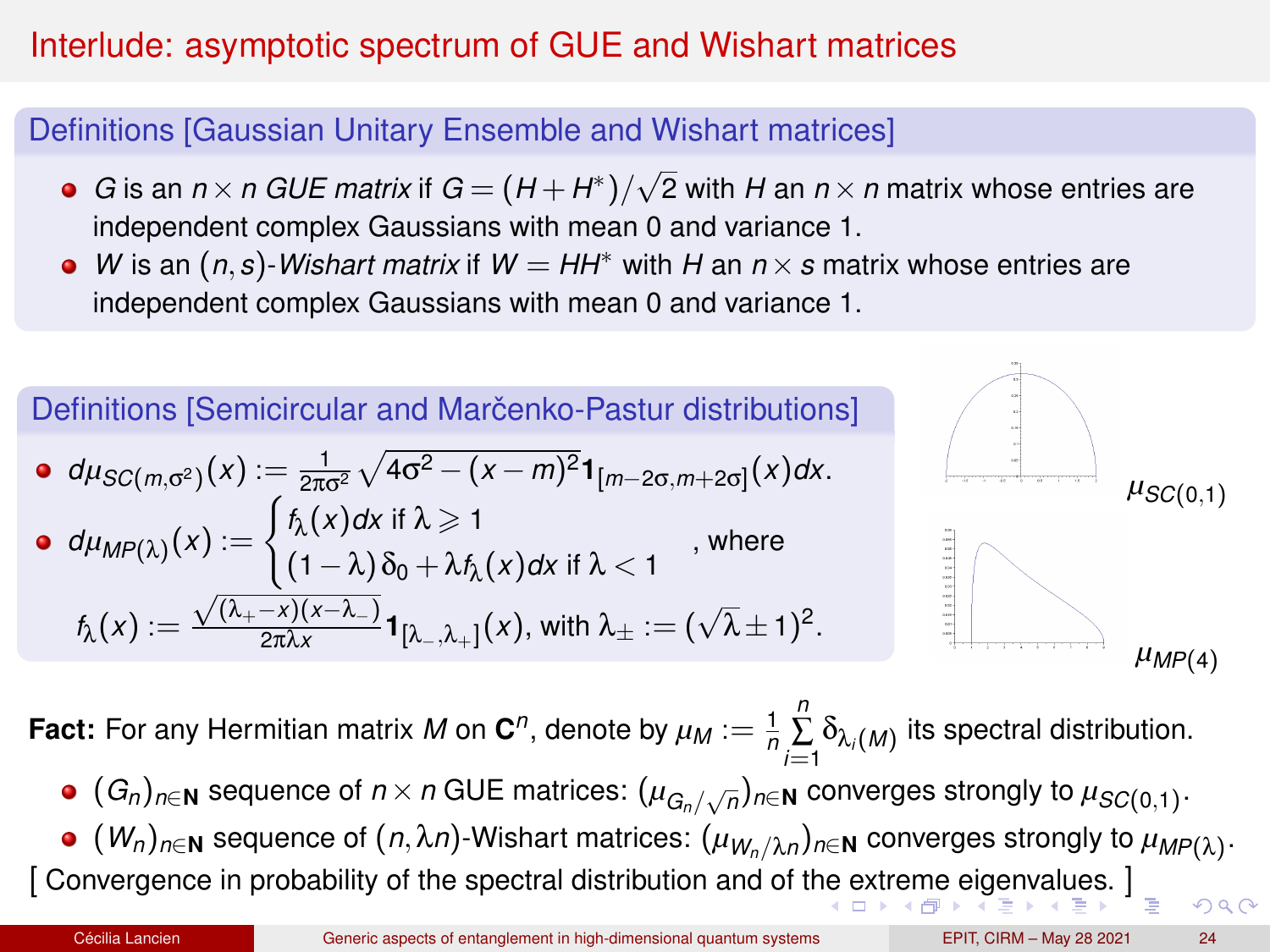# <span id="page-47-0"></span>**Outline**

**[Introduction](#page-1-0)** 

- <sup>2</sup> [Quantifying the typical amount of entanglement/correlations in multipartite pure states](#page-10-0)
	- [Typical amount of entanglement in uniformly distributed multipartite pure states](#page-11-0)
	- [What about more 'physically relevant' multipartite pure states?](#page-24-0)

#### [Typical strength of entanglement criteria for bipartite mixed states](#page-37-0)

- [Entanglement detection of bipartite states](#page-38-0)
- [Estimating the 'size' of sets of states in high-dimensional bipartite systems](#page-47-0)
- [Typical properties of random high-dimensional bipartite states](#page-51-0)  $\bullet$

 $\Omega$ 

4 ロ ト 4 何 ト 4 ヨ ト 4 ヨ ト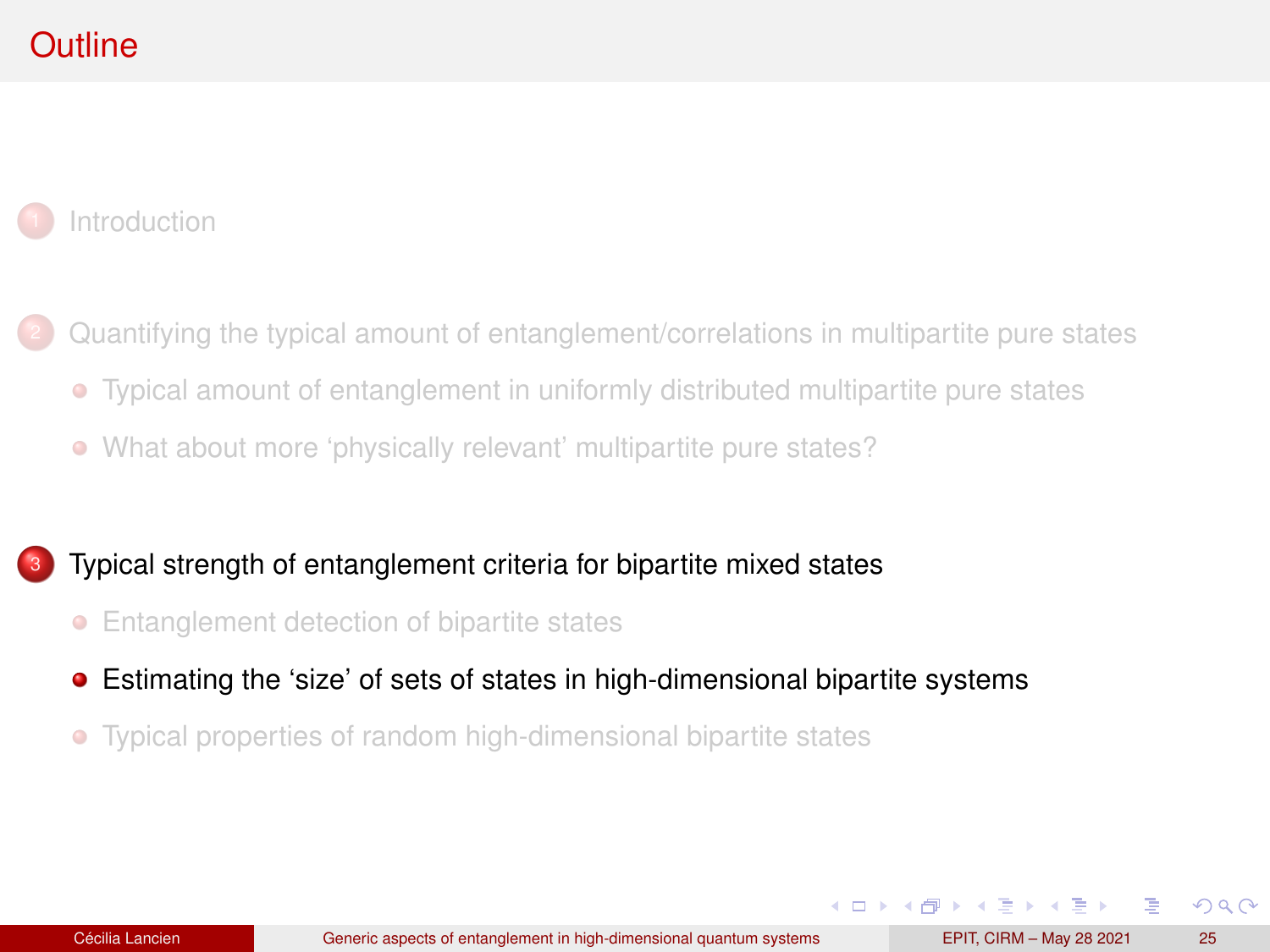## Mean width of a set of states

#### **Definitions**

Let *K* be a convex set of states on **C** *n* containing the maximally mixed state *I*/*n*.

For  $\Delta$  a Hermitian on  $\mathbf{C}^n$  s.t.  $\|\Delta\|_2 = 1$ , the *width of K in the direction*  $\Delta$  is  $w(K, \Delta) := \sup_{\sigma \in \mathcal{C}} \text{Tr} \left( \Delta \left( \sigma - \frac{I}{n} \right) \right).$ 

σ∈*K* The *mean width of K* is the average of *w*(*K*,·) over the Hilbert-Schmidt unit sphere of Hermitians on C<sup>n</sup>, equipped with the uniform probability measure. Equivalently:  $w(K) = \frac{1}{\gamma_n}$ **E***w*(*K*,*G*), with *G* a GUE matrix on **C**<sup>*n*</sup> and  $\gamma_n :=$  **E**||*G*||<sub>2</sub>  $\underset{n \to +\infty}{\sim} n$ .



The mean width of a set of states is a measure of its size: for any 'reasonable' *K*,  $w(K) \simeq \text{vrad}(K)$ , where  $\text{vrad}(K)$ is the *volume-radius* of *K* (i.e. the radius of the Euclidean ball with same volume as *K*).

Computing it amounts to estimating the supremum of some Gaussian process.

 $\Omega$ 

( ロ ) ( 何 ) ( ヨ ) ( ヨ )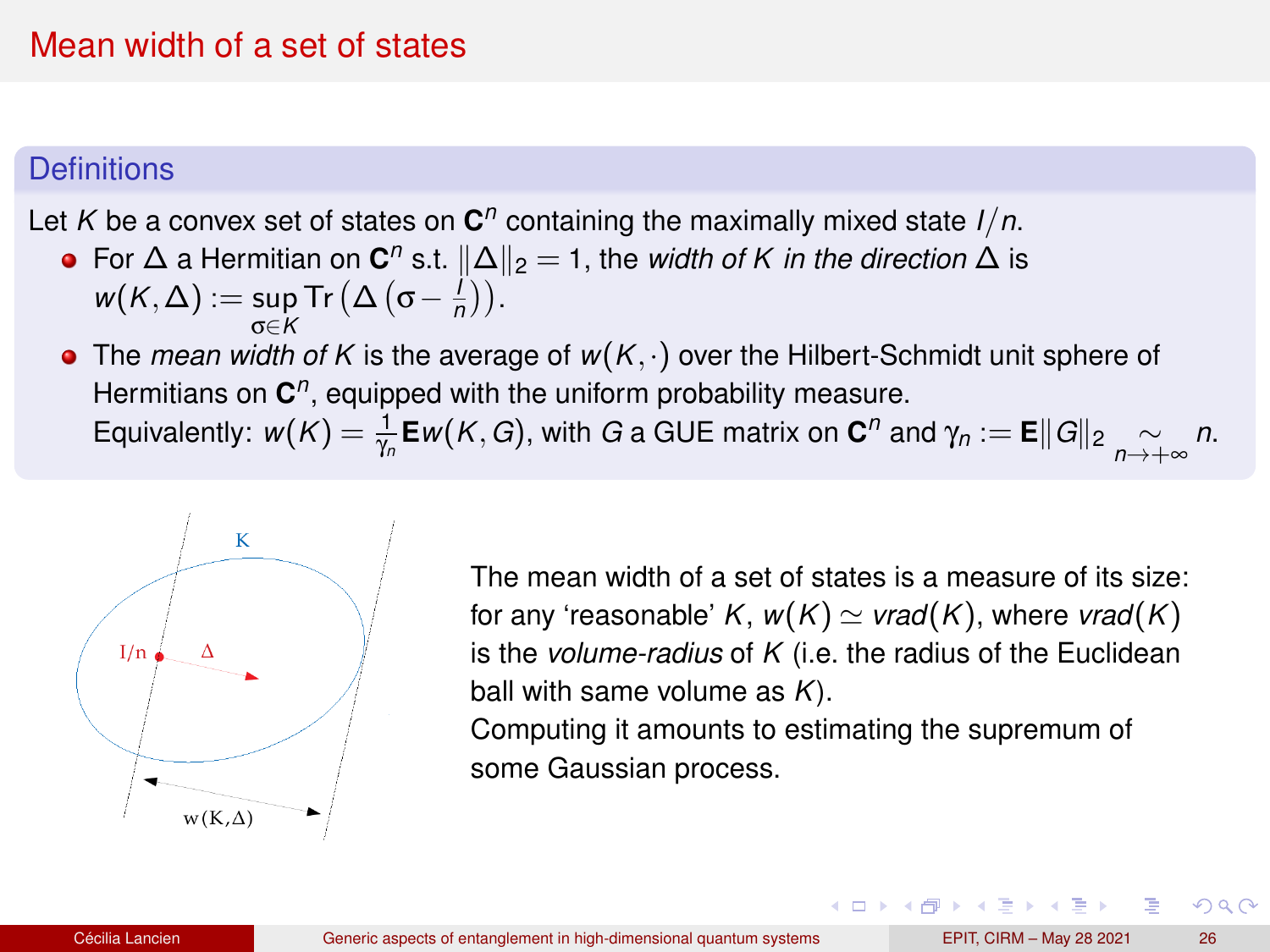**Observation:** Denote by  $\mathcal D$  the set of all states on  $\mathbf C^n$ . Esup<sub>σ∈</sub> $\mathcal D$  Tr( $G(\sigma - I/n)$ ) = E $\|G\|_{\infty}$ . **So by the semicircle law, the mean-width of** *D* **is asymptotically**  $2\sqrt{n}/\gamma_n$ **, i.e.**  $2/\sqrt{n}$ **.** 

Theorem [Mean width of the set of separable states (Aubrun/Szarek)]

Denote by  $\mathcal S$  the set of separable states on  $\mathbf{C}^d\otimes\mathbf{C}^d$ . There exist universal constants  $c, C > 0$  s.t.  $\frac{c}{c^2}$  $\frac{c}{d^{3/2}} \leqslant w(\mathcal{S}) \leqslant \frac{C}{d^{3/2}}$  $\frac{d^{3/2}}{1}$ 

**Remark:** The mean width of the set of separable states is of order 1/d<sup>3/2</sup>, hence much smaller than the mean width of the set of all states (of order 1/*d*).

 $\rightarrow$  On high dimensional bipartite systems, most states are entangled.

*Proof idea*: The extreme points of *S* are product pure states, of the form  $|\phi_1\rangle\langle\phi_1|\otimes|\phi_2\rangle\langle\phi_2|$ . So one can use the same arguments to estimate **E**supσ∈*<sup>S</sup>* Tr(*G*σ) for *G* a GUE matrix on  $\mathbf{C}^d\otimes\mathbf{C}^d$  , as those used to estimate  $\mathbf{E}\|g\|_{\mathbf{\epsilon}}$  for  $g$  a standard Gaussian vector in  $\mathbf{C}^d\otimes\mathbf{C}^d$  .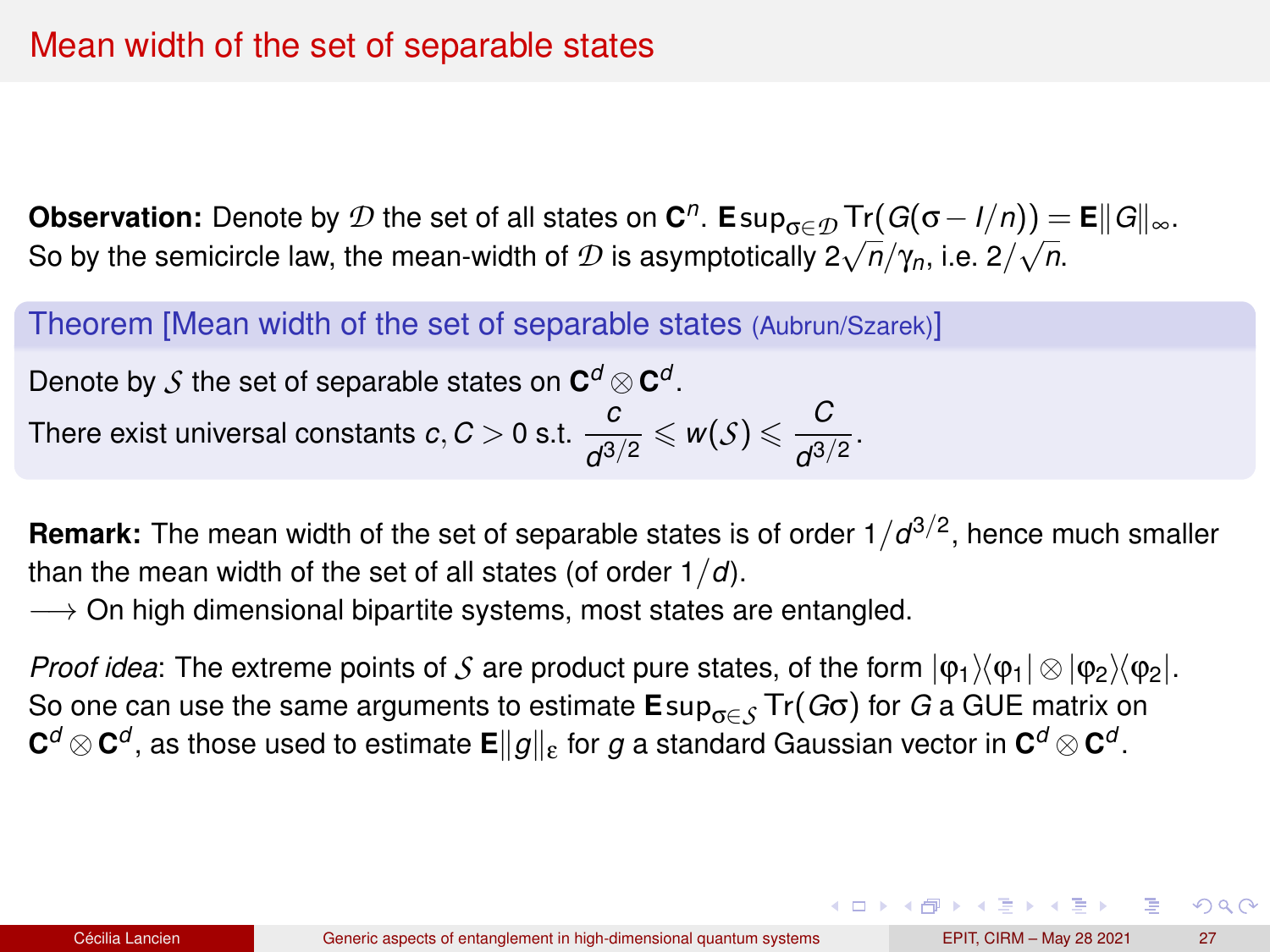# Mean width of the set of *k*-extendible states

### Theorem [Mean width of the set of *k*-extendible states (Lancien)]

Fix  $k \geqslant 2$  and denote by  $E_k$  the set of *k*-extendible states on  $\mathbf{C}^d \otimes \mathbf{C}^d$ . Then,  $w(\mathcal{E}_k) \underset{d \to \infty}{\sim}$ 2/ *k*  $\frac{1}{d}$ .

**Remark:** The mean width of the set of *k*-extendible states is of order 1/*d*, hence much bigger than the mean width of the set of separable states.

−→ On high dimensional bipartite systems, the set of *k*-extendible states is a very rough approximation of the set of separable states.

*Proof strategy*: sup<sub>σ∈</sub>*E*<sub>*k*</sub> Tr(*G*(σ − *I*/*d*<sup>2</sup>)) can be expressed as  $\|\tilde{G}\|_{\infty}$  for some 'modified' GUE matrix  $\widetilde{G}$ . So one has to estimate  $\mathbf{E} \Vert \widetilde{G} \Vert_{\infty}$ .

This can be done by computing the *<sup>p</sup>*-order moments **<sup>E</sup>**Tr*G*e*<sup>p</sup>* , and identifying the limiting spectral distribution (after rescaling by  $d/k$ ): a centered semicircular distribution  $\mu_{SC(0,k)}.$ 

The latter has 2<sup>√</sup> *k* as upper-edge.

**Note:** Similarly, the mean width of the set of PPT states is of order 1/*d* (Aubrun/Szarek).  $\rightarrow$  On high dimensional bipartite systems, the set of PPT states is also a very rough approximation of the set of separable states.

**KOD SOLAR ARE ARE SOLAR**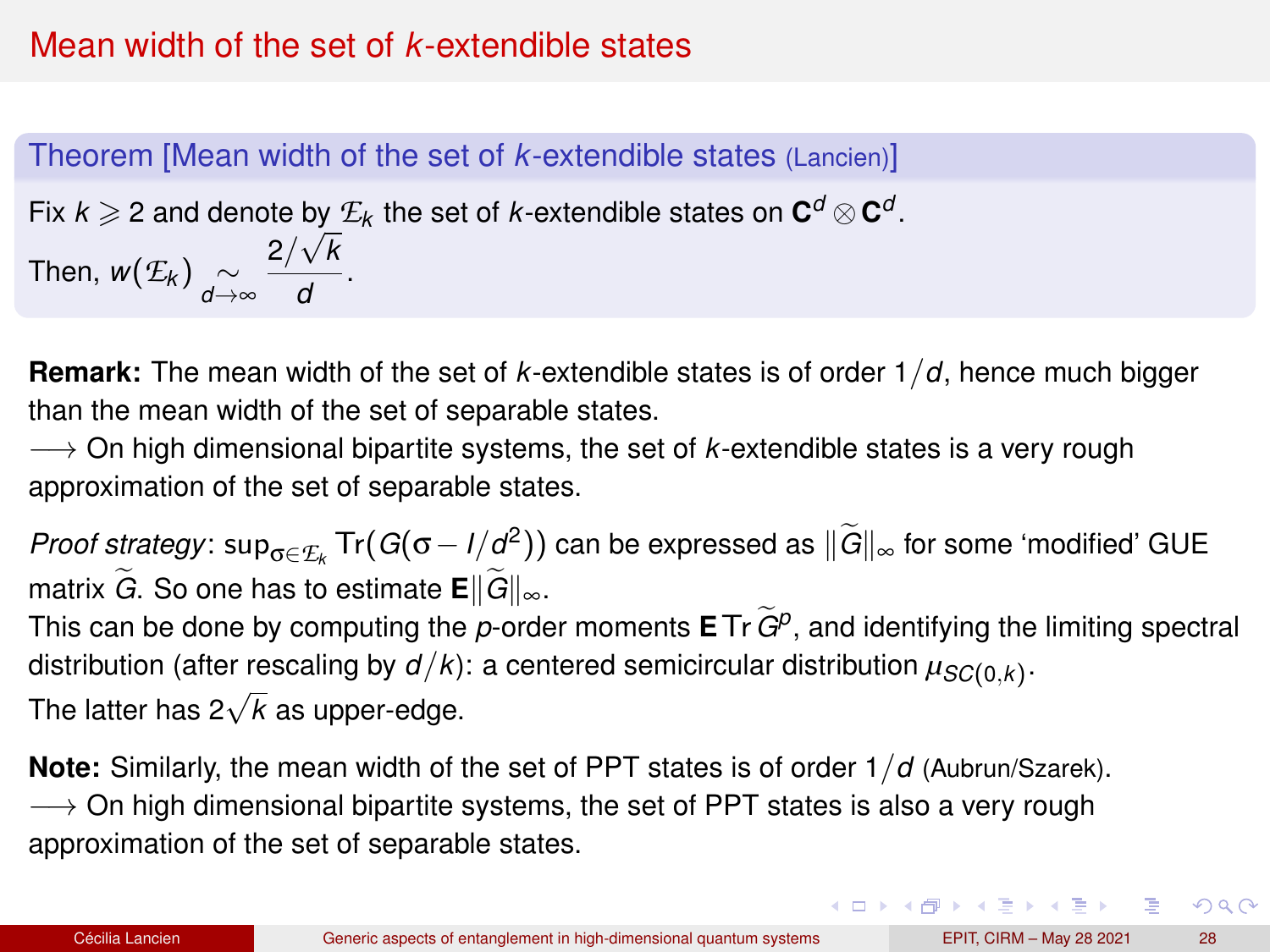# <span id="page-51-0"></span>**Outline**

**[Introduction](#page-1-0)** 

- <sup>2</sup> [Quantifying the typical amount of entanglement/correlations in multipartite pure states](#page-10-0)
	- [Typical amount of entanglement in uniformly distributed multipartite pure states](#page-11-0)
	- [What about more 'physically relevant' multipartite pure states?](#page-24-0)

#### [Typical strength of entanglement criteria for bipartite mixed states](#page-37-0)

- [Entanglement detection of bipartite states](#page-38-0)
- [Estimating the 'size' of sets of states in high-dimensional bipartite systems](#page-47-0)
- [Typical properties of random high-dimensional bipartite states](#page-51-0)

 $\Omega$ 

4 ロ ト 4 何 ト 4 ヨ ト 4 ヨ ト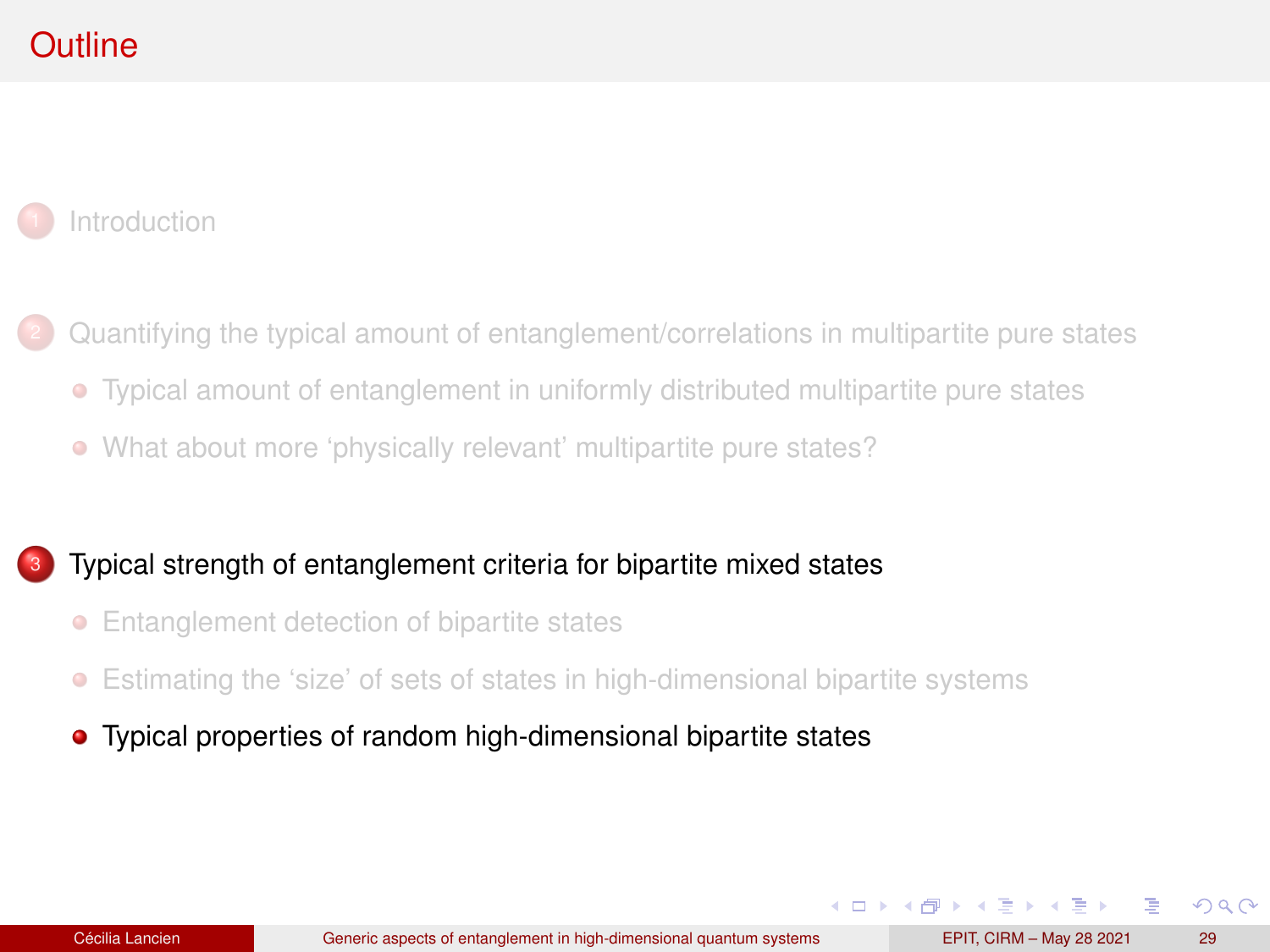# Random induced states

Setting: System of interest H coupled with an environment H'.

Given a global pure state  $\psi\in H\otimes H',$  its *marginal* on  $H$   $\rho:=$  Tr $_{H'}|{\psi}\rangle\langle{\psi}|$  is a mixed state.

Set  $H \equiv \mathbf{C}^n$  and  $H' \equiv \mathbf{C}^s$ .

→ Random mixed state model on the system  $C^n$ , induced by the environment  $C^s$ :

 $\rho = \mathsf{Tr}_{\mathbf{C}^s} \ket{\psi}\!\!\bra{\psi}$  with  $\psi \in \mathbf{C}^n \otimes \mathbf{C}^s$  a uniformly distributed unit vector. Equivalent description:  $\rho = \frac{W}{\text{Tr }W}$  with *W* a  $(n, s)$ -Wishart matrix.

**Question:** Given  $d \in \mathbf{N}$ , consider  $\rho$  a random state on  $\mathbf{C}^d \otimes \mathbf{C}^d$  induced by an environment  $\mathbf{C}^s$ , for some  $s \in \mathbb{N}$ .

For which values of *s* is ρ typically separable? PPT? *k*-extendible?

with probability going to 1 (exponentially) as *<sup>d</sup>* grows Hence 2 steps:

- Identify the range of *s* where ρ is, on average, separable / PPT / *k*-extendible.
- Show that the average behavior is generic in high dimension (concentration of measure phenomenon: a sufficiently 'well-behaved' function has an exponentially small probability of deviating from its average as the dimension grows).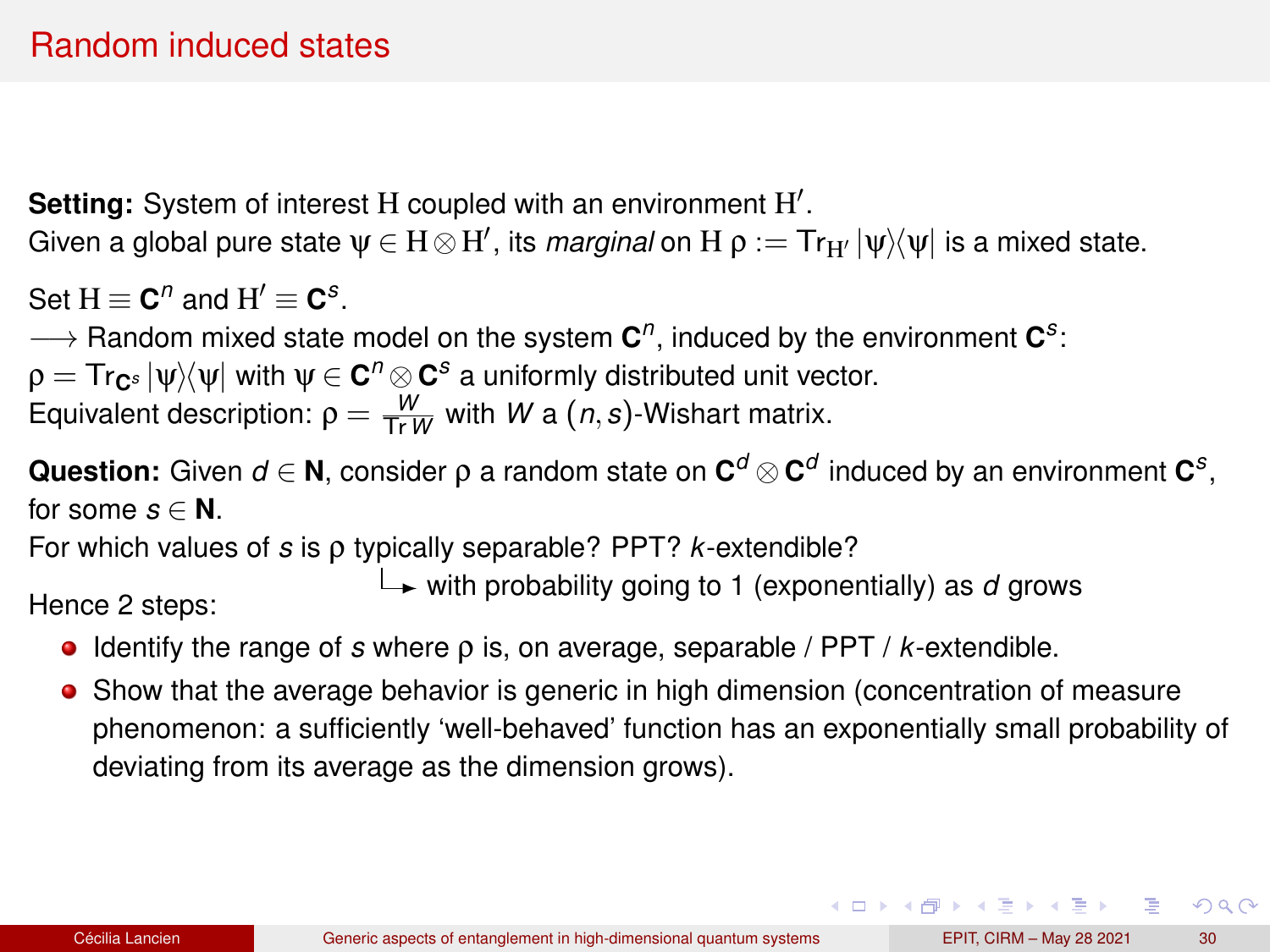### Theorem [Separability threshold for random induced states (Aubrun/Szarek/Ye)]

Let  $\rho$  be a random state on  $\mathbf{C}^d\otimes\mathbf{C}^d$  induced by  $\mathbf{C}^s.$  There exists a threshold  $s_0$  satisfying  $cd^3 \leqslant s_0 \leqslant C d^3 \log^2 d$  for some universal constants  $c,C>0$  s.t., if  $s < s_0$  then  $\rho$  is typically entangled, and if  $s > s_0$  then  $\rho$  is typically separable.

**Intuition:** If  $s \leqslant d^2$  then  $\rho$  is uniformly distributed on the set of states of rank at most  $s$ , therefore generically entangled. If  $s\gg d^2$  then  $\rho$  is expected to be close to  $\mathit{Id}/d^2$ , therefore separable.  $\longrightarrow$  Phase transition between these two regimes?

*Proof idea*: Convex geometry + Comparison of random matrix ensembles (majorization) + Concentration of measure in high dimension.

 $QQ$ 

 $\mathbf{A} \cap \mathbf{B} \rightarrow \mathbf{A} \oplus \mathbf{B} \rightarrow \mathbf{A} \oplus \mathbf{B} \rightarrow \mathbf{B} \oplus \mathbf{B}$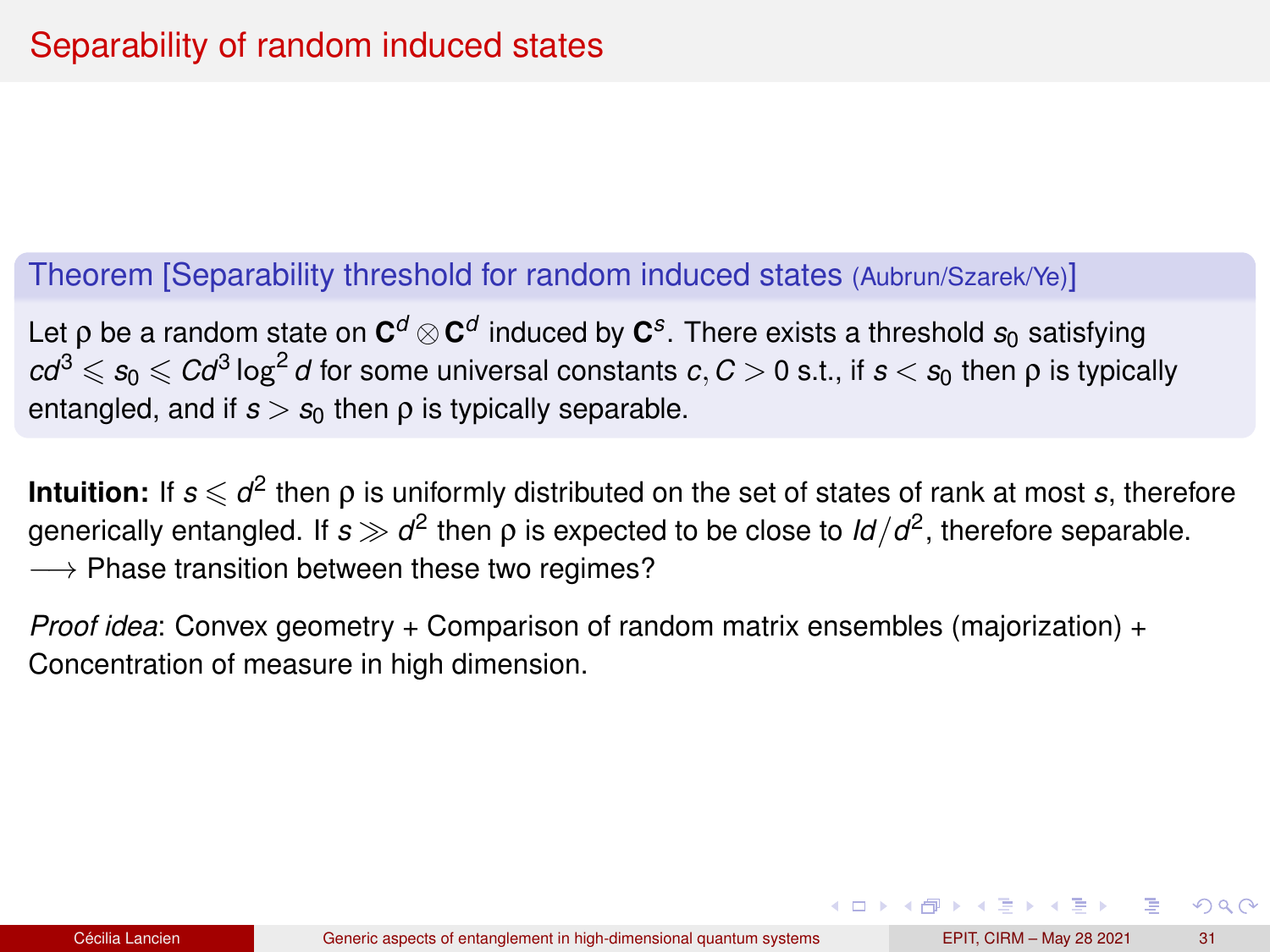# PPT of random induced states

### Theorem [PPT threshold for random induced states (Aubrun)]

Let  $\rho$  be a random state on  $\mathbf{C}^d \otimes \mathbf{C}^d$  induced by  $\mathbf{C}^s$ . If *s* < 4*d* 2 then ρ is typically not PPT, and if *s* > 4*d* 2 then ρ is typically PPT.

**Remark:** The threshold environment dimension at which random induced states are generically either PPT or not is of order  $d^2$ , hence much smaller than the one at which they are generically either separable or entangled (of order *d* 3 ).

 $\longrightarrow$  In the range  $d^2\lesssim s\lesssim d^3$ , typical entanglement of random induced states is typically not detected by the PPT test.

*Proof strategy*: Everything boils down to characterizing when the partial transposition of a (*d* 2 ,*s*)-Wishart matrix *W* is positive.

This can be done by computing the *p*-order moments **E**Tr Γ(*W*) *p* , and identifying the limiting spectral distribution (after rescaling by *s*): a non-centered semicircular distribution *µSC*(1,*<sup>d</sup>* <sup>2</sup>/*s*) . The latter has positive support iff 1  $-2\sqrt{d^2/s}\geqslant$  0 i.e. iff  $s$   $\geqslant$  4 $d^2$ .

**Note:** Similarly, the threshold environment dimension at which random induced states are generically either *k*-extendible or not is of order *d* 2 (Lancien).

 $\longrightarrow$  In the range  $d^2\lesssim s\lesssim d^3$ , typical entanglement of random induced states is typically not detected by the *k*-extendibility test.

 $\mathbf{A} \cap \mathbf{B} \rightarrow \mathbf{A} \oplus \mathbf{B} \rightarrow \mathbf{A} \oplus \mathbf{B} \rightarrow \mathbf{B} \oplus \mathbf{B} \oplus \mathbf{B} \oplus \mathbf{B} \oplus \mathbf{B} \oplus \mathbf{B} \oplus \mathbf{B} \oplus \mathbf{B} \oplus \mathbf{B} \oplus \mathbf{B} \oplus \mathbf{B} \oplus \mathbf{B} \oplus \mathbf{B} \oplus \mathbf{B} \oplus \mathbf{B} \oplus \mathbf{B} \oplus \mathbf{B} \oplus \mathbf{B} \oplus \mathbf{B} \opl$ 

 $299$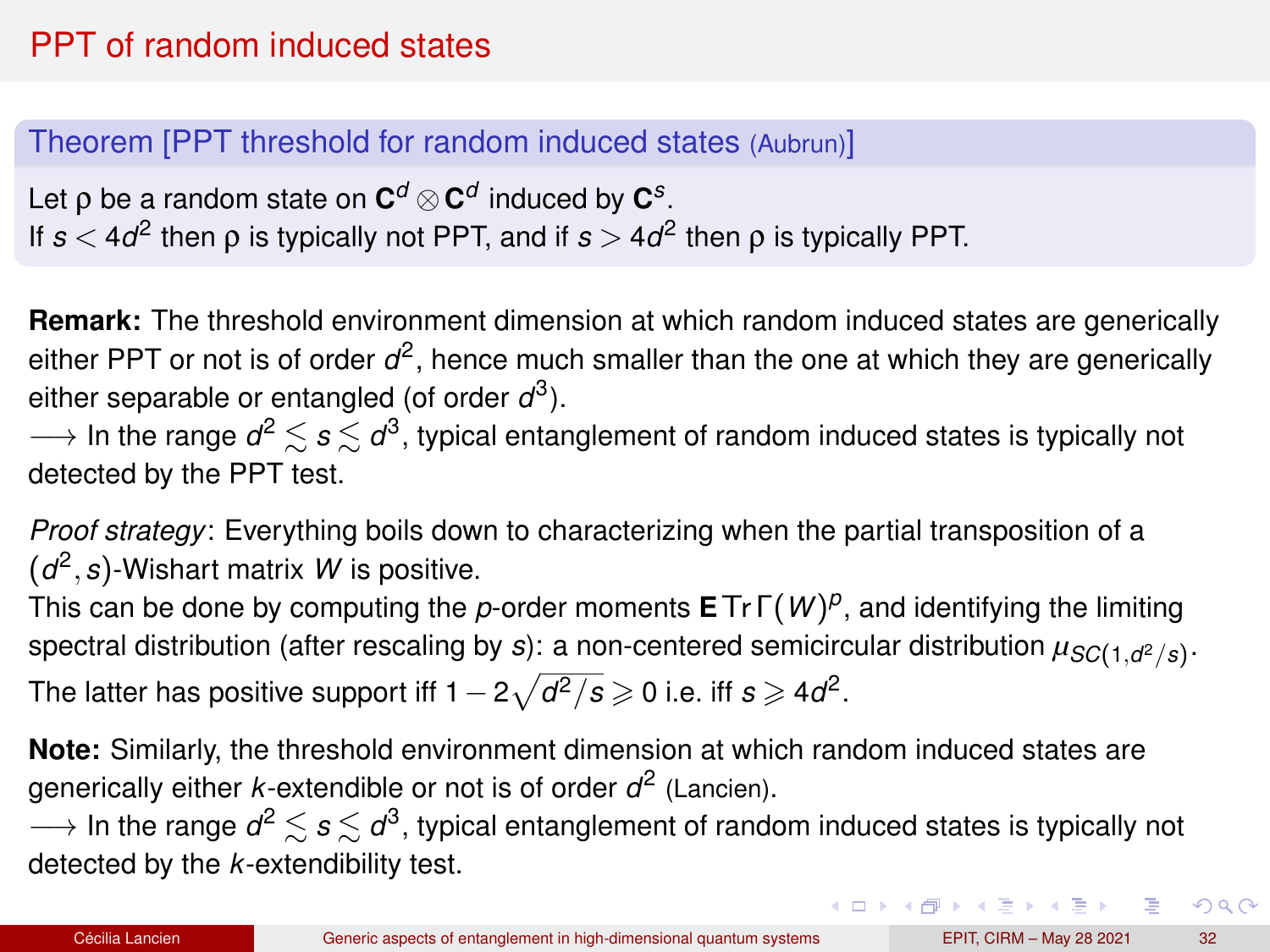- On high dimensional bipartite systems, the volume of PPT or *k*-extendible states is more like the one of all states than like the one of separable states. For ρ a random state on  $C^d$   $\otimes$   $C^d$  induced by  $C^s$ , if  $Cd^2 \leqslant s \leqslant cd^3,$  then with high probability ρ is entangled but this entanglement is not detected by the PPT or *k*-extendibility test. → Asymptotic weakness of these necessary conditions for separability.
- Similar features are exhibited by all other known entanglement criteria.
- What about generalizations to the multipartite setting? First need: Entanglement criteria which are not designed only for bipartite states. Proposal: Construction of such criteria through tensor norms (Jivulescu/Lancien/Nechita).  $\rightarrow$  Can their typical performance be quantified?

 $QQ$ 

 $\mathbf{A} \cap \mathbf{B} \rightarrow \mathbf{A} \oplus \mathbf{B} \rightarrow \mathbf{A} \oplus \mathbf{B} \rightarrow \mathbf{A} \oplus \mathbf{B}$